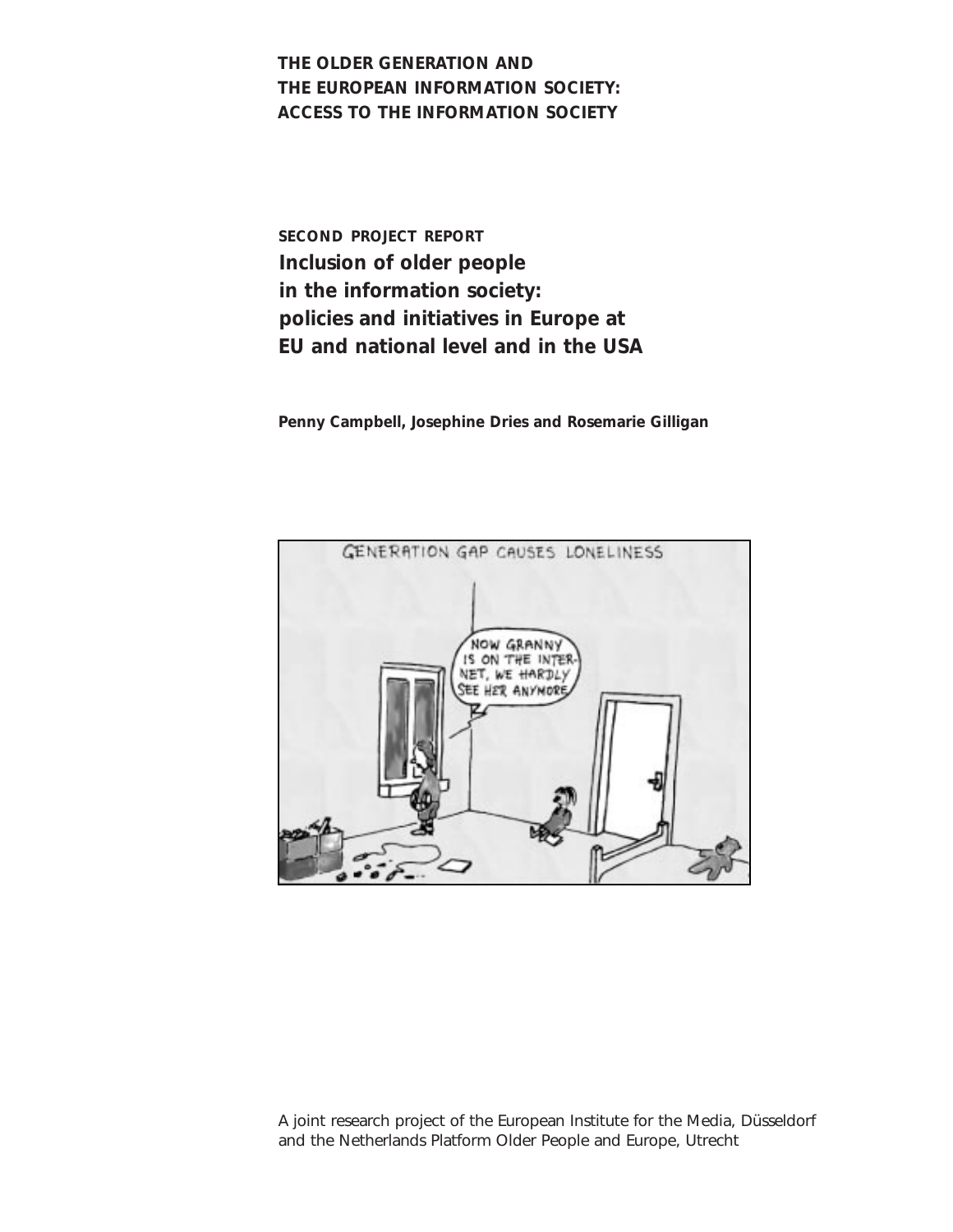# **Table of contents**

| 1. Introduction |                  |                                                                               | $\overline{4}$   |
|-----------------|------------------|-------------------------------------------------------------------------------|------------------|
| 2. Summary      |                  |                                                                               | $\overline{5}$   |
| 2.1             | Introduction     |                                                                               | $\mathbf 5$      |
|                 | 2.2 EU Policy    |                                                                               | $\overline{5}$   |
|                 | 2.3 USA Policy   |                                                                               | $\,6\,$          |
|                 |                  | 2.4 National legislative background and policies                              | $\,6\,$          |
|                 |                  | 2.5 NGO Initiatives and policy                                                | $\boldsymbol{7}$ |
| 2.6             |                  | Involvement of industry                                                       | $\overline{7}$   |
| 3. EU Policy    |                  |                                                                               | 9                |
|                 | 3.1 Introduction |                                                                               | $\boldsymbol{9}$ |
|                 |                  | 3.2 Policy on older people                                                    | 9                |
|                 |                  | 3.3 EU information society Policy                                             | 11               |
|                 |                  | 3.4 Universal Service                                                         | 12               |
|                 |                  | 3.4.1 Tariffs                                                                 | 13               |
|                 |                  | 3.4.2 Table 1: Retail price regulation, price cap controls                    | 14               |
|                 |                  | and requirements on affordable tariffs                                        |                  |
|                 |                  | 3.5 The social dimension                                                      | 14               |
|                 |                  | 3.6 EU Research Programmes                                                    | 15               |
|                 |                  | 3.7 Other EU Initiatives                                                      | 17               |
|                 | 3.8 Conclusions  |                                                                               | 18               |
| 4. USA Policy   |                  |                                                                               | 19               |
| 4.1             | Background       |                                                                               | 19               |
| 4.2             |                  | Government policy on developing the information society                       | 20               |
|                 |                  | 4.2.1 Telecommunications Liberalisation in the USA                            | 20               |
|                 |                  | 4.2.2 Telecom Prices                                                          | 20               |
|                 |                  | 4.2.3 Information society Policy                                              | 21               |
|                 |                  | 4.2.4 Government programmes/initiatives to promote                            | 21               |
|                 |                  | the information society                                                       |                  |
| 4.3             | Conclusions      |                                                                               | 22               |
|                 |                  | 5. Legislative background and government policy                               | 23               |
|                 | 5.1 Introduction |                                                                               | 23               |
|                 | 5.2 Finland      |                                                                               | 23               |
|                 |                  | 5.2.1 Background                                                              | 23               |
|                 |                  | 5.2.2 Government policy on developing the information society 23              |                  |
|                 |                  | 5.2.3 Research & Development                                                  | 24               |
|                 |                  | 5.2.4 Government programmes/initiatives to promote                            | 24               |
|                 |                  | the information society                                                       |                  |
| 5.3             | France           |                                                                               | 25               |
|                 |                  | 5.3.1 Background                                                              | 25               |
|                 |                  | 5.3.2 Government policy on developing the information society 25              |                  |
|                 |                  | 5.3.3 Government programmes/initiatives to promote                            | 26               |
|                 |                  | the information society                                                       |                  |
|                 |                  | 5.3.4 Research & Development                                                  | 26               |
| 5.4             | Germany          |                                                                               | 26               |
|                 |                  | 5.4.1 Background                                                              | 26               |
|                 |                  | 5.4.2 Government policy on developing the information society 26              |                  |
|                 |                  | 5.4.3 Government programmes/initiatives to promote the<br>information society | 27               |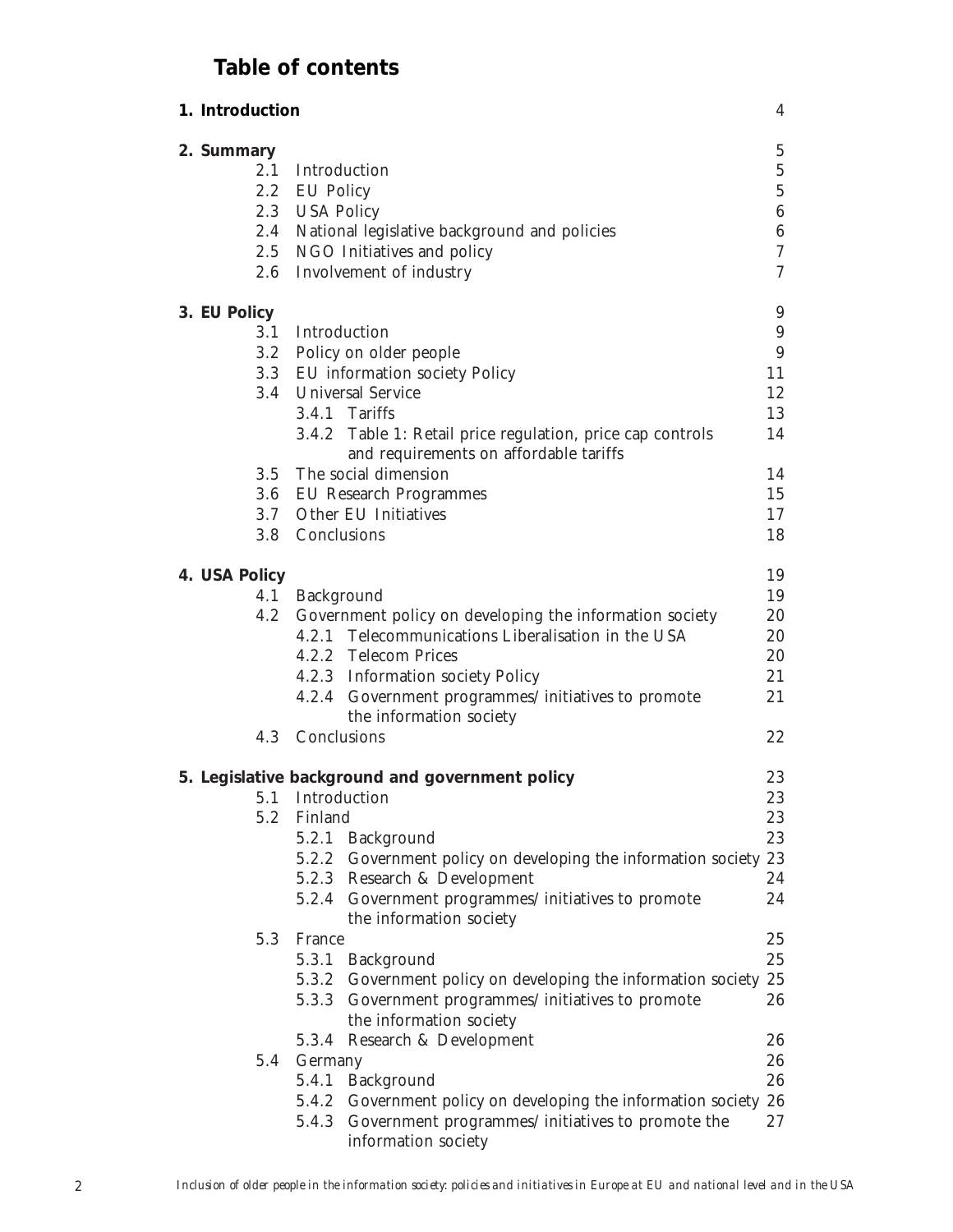|                 |                 | 5.4.4 Research & Development                                  | 27 |
|-----------------|-----------------|---------------------------------------------------------------|----|
|                 |                 | 5.4.5 Regional government initiatives                         | 28 |
| 5.5             |                 | The Netherlands                                               | 28 |
|                 |                 | 5.5.1 Background                                              | 28 |
|                 |                 | 5.5.2 Government policy on developing the information society | 29 |
|                 |                 | 5.5.3 Government programmes/initiatives to promote            | 30 |
|                 |                 | the information society                                       |    |
|                 |                 | 5.5.4 Research & Development                                  | 30 |
| 5.6             | Spain           |                                                               | 30 |
|                 |                 | 5.6.1 Background                                              | 30 |
|                 |                 | 5.6.2 Government policy on developing the information society | 31 |
|                 |                 | 5.6.3 Government programmes/initiatives to promote the        | 31 |
|                 |                 | information society                                           |    |
|                 |                 | 5.6.4 Research & Development                                  | 31 |
|                 |                 | 5.6.5 Regional government initiatives                         | 31 |
| 5.7             | UK              |                                                               | 32 |
|                 |                 | 5.7.1 Background                                              | 32 |
|                 |                 | 5.7.2 Government policy on developing the information society | 32 |
|                 |                 | 5.7.4 Government programmes/initiatives to promote            | 32 |
|                 |                 | the information society                                       |    |
| 5.8             | Conclusions     |                                                               | 33 |
|                 |                 |                                                               |    |
|                 |                 | 6. Non-governmental and local government initiatives          | 34 |
| 6.1             |                 | Initiatives targeted at encouraging older people to access    | 34 |
|                 |                 | the information society                                       |    |
|                 |                 | 6.1.1 Finland                                                 | 34 |
|                 |                 | 6.1.2 France                                                  | 34 |
|                 |                 | 6.1.3 Germany                                                 | 34 |
|                 |                 | 6.1.4 The Netherlands                                         | 35 |
|                 | 6.1.5 Spain     |                                                               | 35 |
|                 |                 | 6.1.6 The UK                                                  | 36 |
|                 |                 | 6.1.7 International projects                                  | 36 |
| 6.2             |                 | Development of and influence on IT policy                     | 37 |
|                 |                 | 6.2.1 Finland                                                 | 37 |
|                 |                 | 6.2.2 France                                                  | 37 |
|                 |                 | 6.2.3 Germany                                                 | 37 |
|                 |                 | 6.2.4 The Netherlands                                         | 37 |
|                 | 6.2.5 Spain     |                                                               | 38 |
|                 | 6.2.6 UK        |                                                               | 38 |
| 6.3             | The USA         |                                                               | 38 |
|                 | 6.4 Conclusions |                                                               | 39 |
|                 |                 |                                                               |    |
| 7. Industry     |                 |                                                               | 40 |
| 7.1             |                 | Introduction                                                  | 40 |
| 7.2             | Finland         |                                                               | 40 |
|                 | 7.3 France      |                                                               | 40 |
|                 | 7.4 Germany     |                                                               | 40 |
|                 |                 | 7.5 The Netherlands                                           | 41 |
|                 | 7.6 Spain       |                                                               | 42 |
| 7.7             | The UK          |                                                               | 42 |
| 7.8             | <b>USA</b>      |                                                               | 42 |
|                 | 7.9 Conclusions |                                                               | 43 |
|                 |                 |                                                               |    |
| 8. Bibliography |                 |                                                               | 45 |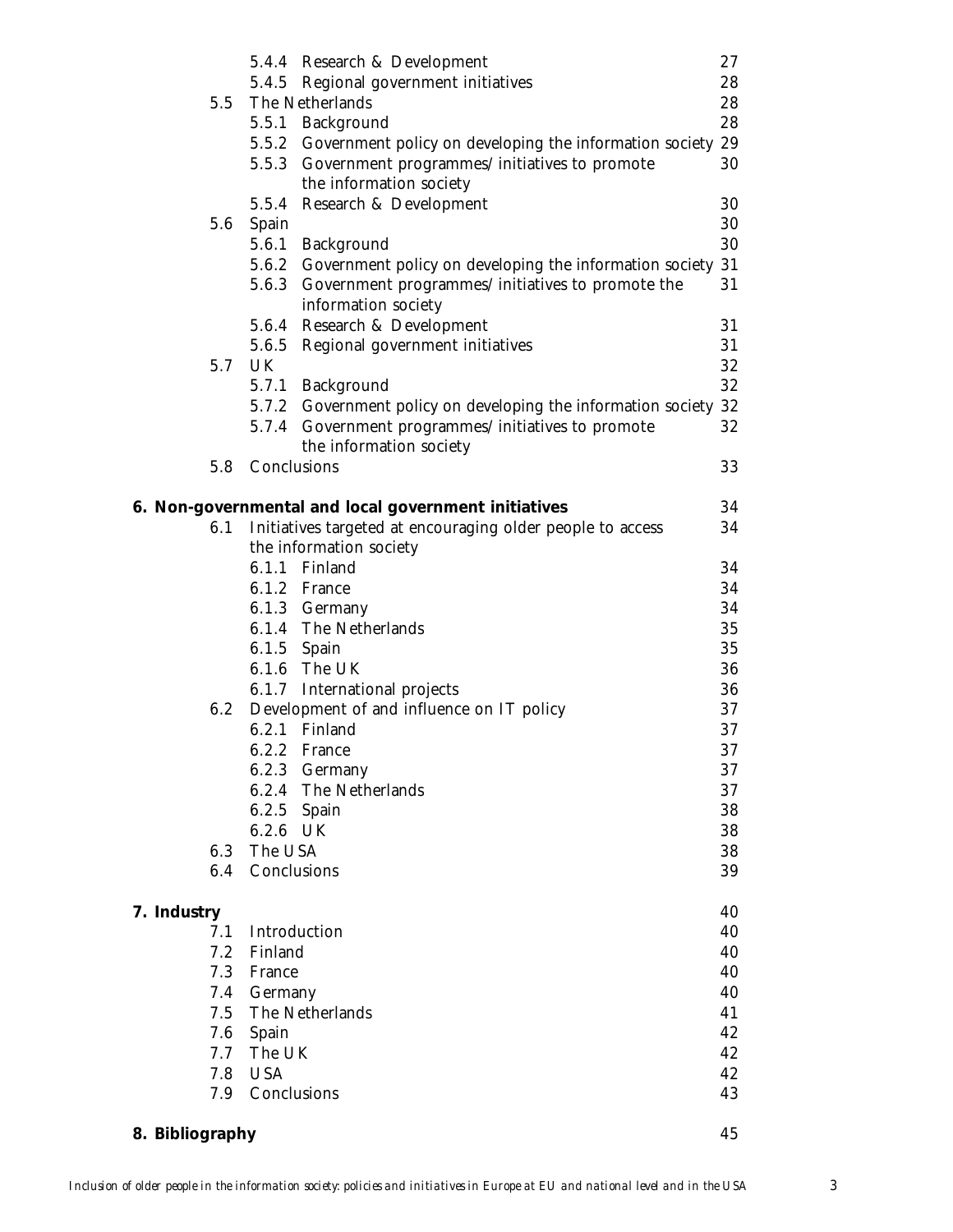# **1 Introduction**

This report is the second report produced within the framework of the Older Generation and the European Information Society: Access to the Information Society (AOP-IS) project. The project has the financial support of the European Commission's Information Society Project Office (ISPO) and the Dutch VSB Fund. It covers in particular six EU Member States - Finland, France, Germany, the Netherlands, Spain and the UK.

The first project report entitled the 'Current Barriers for Older People in Accessing the Information Society' was produced in September 1998. It included the results of six country reports produced for the project. It assessed the problems of access of older people in terms of access to the technical infrastructure, costs, media and computer literacy and content. The main results were:

- Only a small proportion of older people (defined as the 55+ age group) in Europe have experience of and access to ICT (Information and Communication Technologies), less than any other age group.
- This level of access varies between the different countries and depends on economic status, educational level and gender.

The principal barriers identified were:

- Cost older people are typically the lowest income group and the cost of the equipment (a PC) and on-line access are prohibitive to many.
- Lack of awareness older people often do not see any potential benefits for them in accessing new services and do not know of any services that might be of interest or use to them (and very few services are actually targeted at older people).
- Lack of confidence older people are more likely to be fearful of new technology in general and feel that it will be too difficult for them to use, and they are also more likely to lack confidence in the value and integrity of the content of new services, particularly those accessed by the Internet.
- Language and literacy problems the majority of Internet services and general computer jargon are in English, and older people outside the UK are less likely to speak English. In addition older people are more likely to have general literacy problems.
- Lack of suitably designed equipment older people are more likely to have physical disabilities and need access to equipment that is designed to take this into account.

This second report has been compiled based on the findings of six country reports in addition to reports on EU policy and the USA. The purpose of this report is to:

- outline EU and US policy and legislation in this area
- describe legislation, government policy and initiatives in the six countries
- examine non-governmental initiatives and their influence on policy in Europe and the USA
- present the approach taken by industry regarding older people in Europe and the USA.

The main findings of the two project reports will be the basis of the final project report in July 1999. This final report will contain the project conclusions and make recommendations for policy and practical initiatives in the area of older people and ICT. It will also give examples of best practice in this area from the countries involved in the study.

These recommendations will first be discussed in an on-line debate running from April to mid-May 1999. This on-line debate can be accessed at the 'Debate' section at http://www.MediaAge.net. All the reports produced within the project are available at the project website at http://www.eim.de/aop-is/aop-is.htm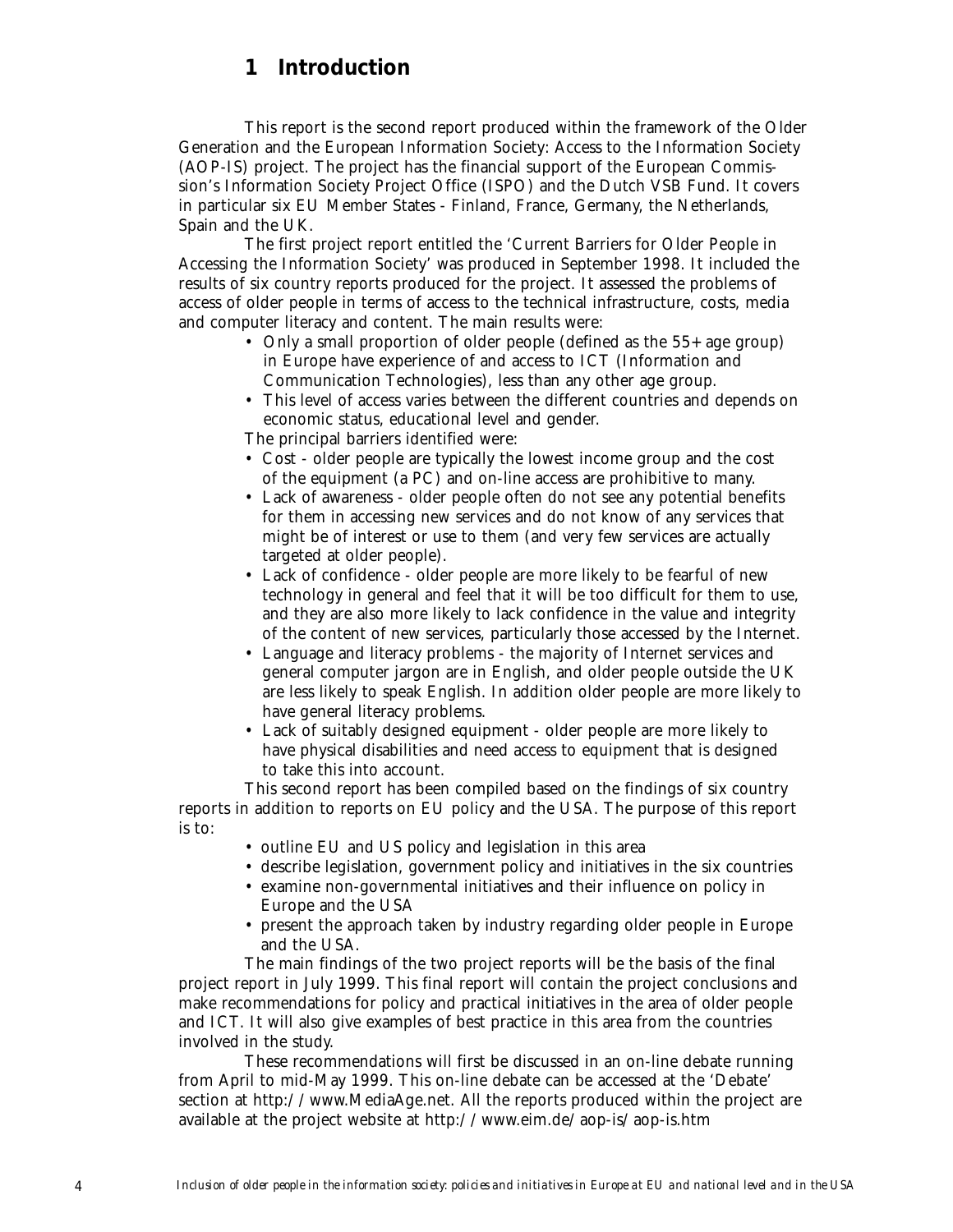# **2 Summary**

# **2.1 INTRODUCTION**

The main content of this report is contained in the following five chapters. Chapter 3 looks at EU policy, Chapter 4 looks at policy in the USA, Chapter 5 looks at policy and initiatives of the national governments of the six countries covered by the project (Finland, France, Germany, the Netherlands, Spain and the UK), Chapters 6 and 7 look respectively at initiatives undertaken by NGOs and by industry in the six countries and in the USA. This summary provides an overview of the main results and conclusions of the individual chapters. It is not the purpose of this report to make recommendations. These will be included in the final report.

### **2.2 EU POLICY**

The European Union is a supranational institution whose primary objective is to improve the economic position of its Member States. Therefore it is not surprising that its legislation, policies and practical initiatives for building the information society are primarily targeted at improving the European economy and employment. Prior to the 1990s, EU policy in the area had focused on developing new technologies through R&D and on the gradual deregulation and liberalisation of the telecommunications sector.

Interest in the concept of a European information society started in the early 1990s as a consequence of criticism of this purely technological and economic approach and its failure to address social and societal aspects. This resulted in the publication of the first main policy document, the EU Action Plan on the information society, in 1994. The principal role of the EU is seen as creating the regulatory framework, the main plank of which is liberalisation of the telecommunications sector. As a result, the telecommunications market in EU Member States (with certain exceptions) was fully liberalised from 1 January 1998.

Although EU policy aims at the creation of an inclusive European information society, there is very little specific reference to the inclusion of older people. This is partly due to the limited responsibility the EU has in the area of policy on older people and partly due to the economic context of its information society policy.

'Inclusion' in EU policy focuses on young and unemployed people and ensuring that they acquire the necessary skills to work in the information society. Education and training are priorities, but in an employment context. There is also an emphasis on the concept of life-long learning, though this is implicitly defined as working life-long learning. This leaves a policy gap regarding the learning needs of older people who no longer are economically active.

Practical initiatives at EU level and especially in research and development targeted at older people are mainly targeted at both older people and disabled people and are situated in the assistive technology sector.

The liberalisation of the telecommunications sector has yet to bring benefits in terms of reduced charges to all consumer groups, particularly residential users such as older people who make mostly local calls. In terms of access, policies targeted at older people focus on affordability, but only really affordability of the voice telephone service, often in the context of low usage (for example the idea of lower tariffs typically for the line rental - for low users). While this is an important concept, little consideration is made of developing special tariffs that might encourage older people to make more calls and/or access the information society (for example cheap data calls, or cheaper calls for older people).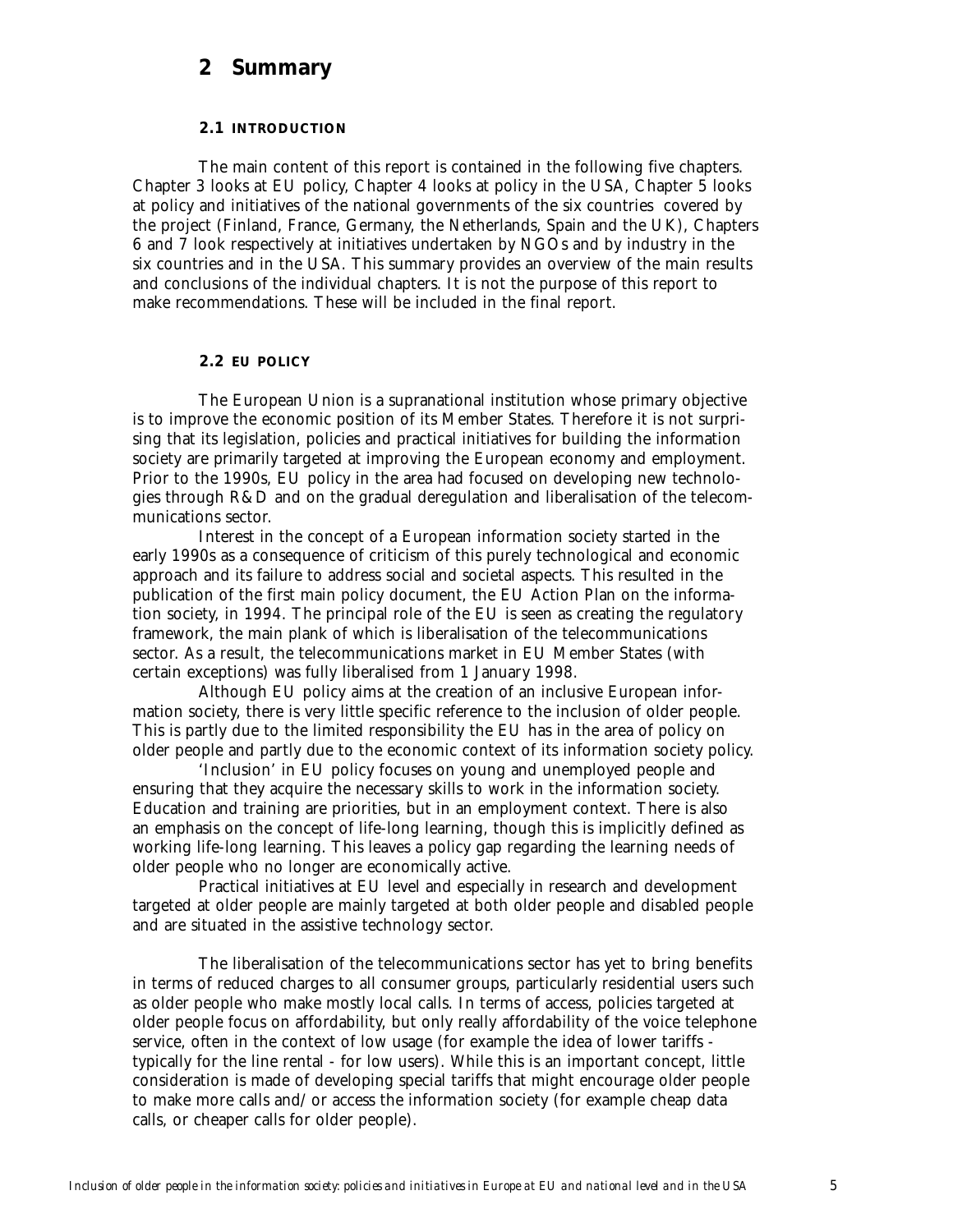# **2.3 US POLICY**

The US telecommunications market was deregulated before the European one, starting with the break-up of AT&T and introduction of competition in the long distance market in 1984 and the introduction of competition in the local market in 1996. However the development of a national strategy on the information society took place at around the same time as within the EU, with the presentation of the National Information Infrastructure (NII) Agenda for Action in 1993. The NII represents the US equivalent of the EU and national action plans and also stressed the importance of the private sector in creating the actual infrastructure, with the government's role seen more as complementing and enhancing these private sector initiatives. In practice there seems to be considerable overlap in the EU and US strategies.

Though the NII did pay attention to people in remote areas and to the equipment and connection of schools and libraries, no specific policy regarding older people was developed. Older people were not mentioned in the NII or the telecommunications reform, although action was taken by the American Association of Retired Persons (AARP) to secure the universal access aspect of the NII and reduced telephone charges for older people on low incomes. To date the main focus of ageing policy has been on serving the basics needs of older people, especially in the areas of nutrition and healthcare services. However the Administration on Aging carries out research programmes that identify the needs of older Americans and has recently expressed an interest in the area of ICT.

A hearing of a special Senate Committee on older people and technology in the summer of 1998 brought together players interested in the sector from government, NGOs and industry but has not resulted in any concrete measures so far.

# **2.4 NATIONAL LEGISLATIVE BACKGROUND AND POLICIES**

Policies on the information society in the different countries overlap considerably. Apart from Spain, all the countries in the study have effectively adopted their own national information society action plan, mirroring to a large extent the EU one. The principal focus is economic, and the role the information society can play in strengthening the national economy and creating jobs. It is quite difficult to differentiate in practice between the approaches of the different countries. This is particularly true as both the development of the action plans and the liberalisation of the telecommunications sector are relatively recent in most of the countries.

After the economy and job creation, another key focus for most of the countries is education. However, the main emphasis is always on schools and initiatives or plans to install computers in schools and ensure Internet access. There is also an emphasis on the concept of life-long learning, though again this is implicitly defined as working life-long learning and focuses on education and training in an employment context.

As was visible in EU policy, more recently most of the national governments have begun to take a more social approach to their information society policies, even in countries such as Finland where the initial approach was very technological and market oriented.

Some policies do mention older people specifically. This is partly due to the fact that all countries covered in the study have ageing populations, and the social and economic impact of demographic change is being increasingly recognised. However consideration of older people in the information society is mostly subsumed within policies targeted at combating social exclusion and there are few concrete ideas of how to secure the inclusion of older people.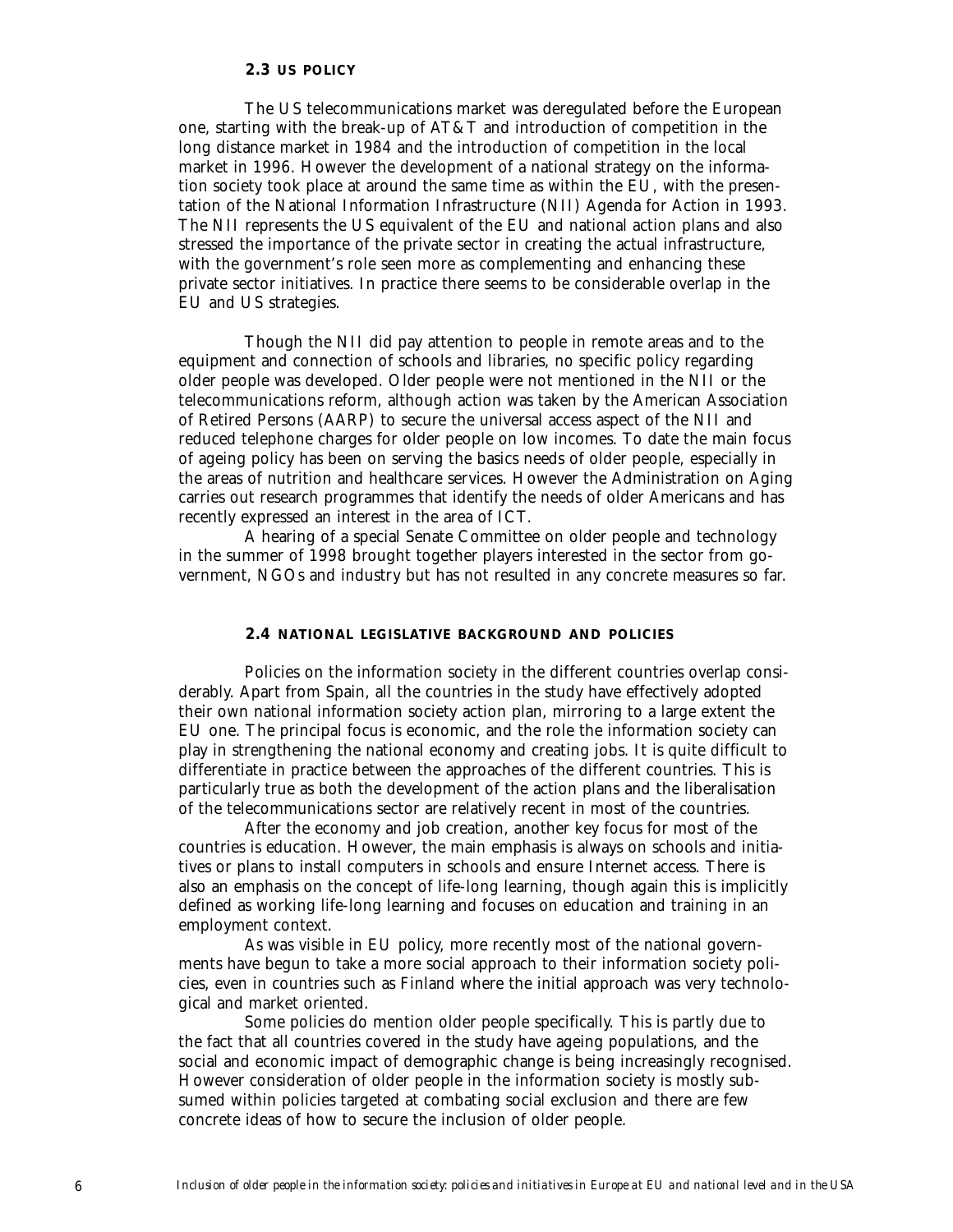With regards to national policy on older people in the different countries, reference has principally been made to them in the past in the context of social policy and in particular social welfare and long term health care. The exception to this is the establishment of the national Forum Info 2000 in Germany, which had a working group specifically dealing with older people in the information society. Though there appears to be an impasse following the drawing up of conclusions and recommendations by this working group it is the only example of clear involvement of government, the IT sector and the ageing sector in this area.

Initiatives to promote the information society among older people have been limited at national level and in some countries these programmes have more often been implemented at regional or local level. At national level, libraries are seen as optimal access points to the Internet for the general public, especially in the Netherlands, the UK and Finland. In most countries advisory bodies have been created to address social and societal issues, typically with a mix of members from the public and private sectors, but it is not clear what impact they will have.

Although all the countries are now responsible for implementing the antidiscrimination clause of the Amsterdam Treaty, it is not yet clear at the moment how anti-discrimination legislation on the grounds of age would apply to access to ICT services.

# **2.5 NGO INITIATIVES AND POLICY**

Not many ageing organisations in Europe have developed a policy on ICT and the involvement of older people nor have they intervened in the development of the national information society policy. Though some have undertaken practical initiatives to start stimulating the use of ICT by older people, most of them have not translated this involvement into a national lobby.

An exception to this is Germany where an Association was created to work on the representation of older people in the information society from the Forum Info 2000 working group (mentioned above). However, it is not clear if and how the recommendations of this working group will be put into practice.

In some countries there does not even seem to be a general ageing lobby to represent older people which is of concern considering the increasing ageing of the populations of all European countries.

In the USA non-profit organisations have been successful in attracting partners from industry to invest in their ICT initiatives for older people. The AARP, the National Council on the Aging and SeniorNet are examples of ageing organisations that have developed broad activities on the Internet. However, none of these organisations have actively been involved in the development of US information society policy.

Apart from the examples of initiatives mentioned in the first report a number of other activities are taking place in the different countries. However, none of them is on a very large scale, or part of a larger structure of development. Some initiatives on an international level are being developed.

# **2.6 INVOLVEMENT OF INDUSTRY**

To date industry in Europe has shown little interest in older people as a market for ICT. There is a general lack of enthusiasm for marketing products and services towards older people, partly for fear of losing existing clients because of the association of the product with older people. There has also been little development of ICT products and services targeted at older people, who are not seen as a potential consumer group in this area, except for care services such as tele-alarms.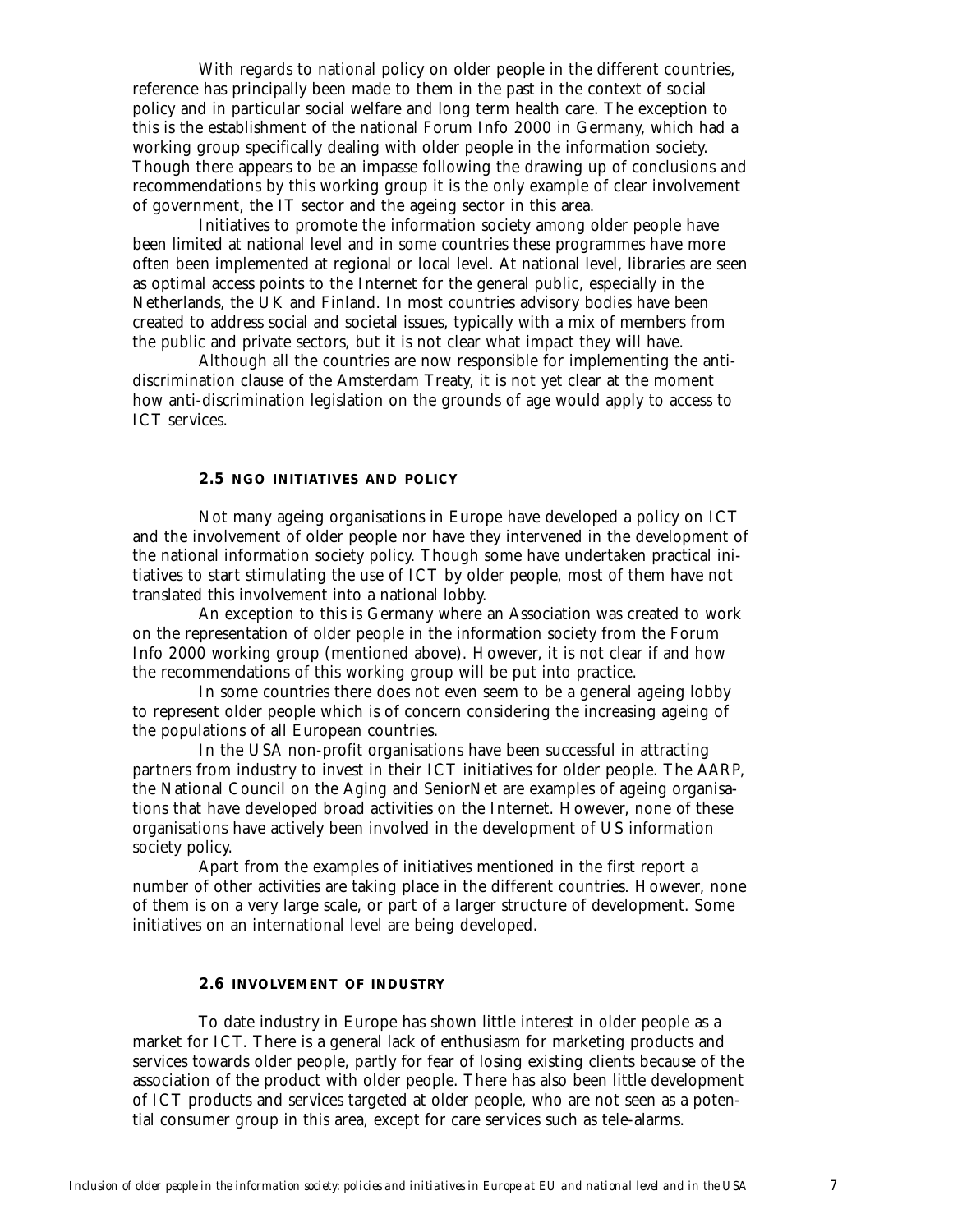However there are a growing number of initiatives involving older people and ICT in which businesses are involved, perhaps demonstrating a growing understanding of the potential impact of demographic change. Most current projects have received some financial, material or in kind support from for instance banks, computer or Internet companies.

However, even though large corporations like Microsoft Corp., IBM and Siemens have supported PC training programmes and other initiatives focusing on older people in Europe, it has always been to a limited degree. This demonstrates the different approach taken by industry in Europe and in the USA where the involvement of industry is much greater. This is partly due to the larger size of the older people market and the greater penetration of the Internet in the US and partly due to the fact that there is more of a culture of involvement of industry in community activities in the US as government involvement is more limited. In most European countries it seems that in the development of initiatives for older people and new technology the government, national or local, is more often a likely partner.

Apart from supporting independent initiatives, some American companies have started their own projects on older people and ICT, for instance the Microsoft Seniors & Technology initiative.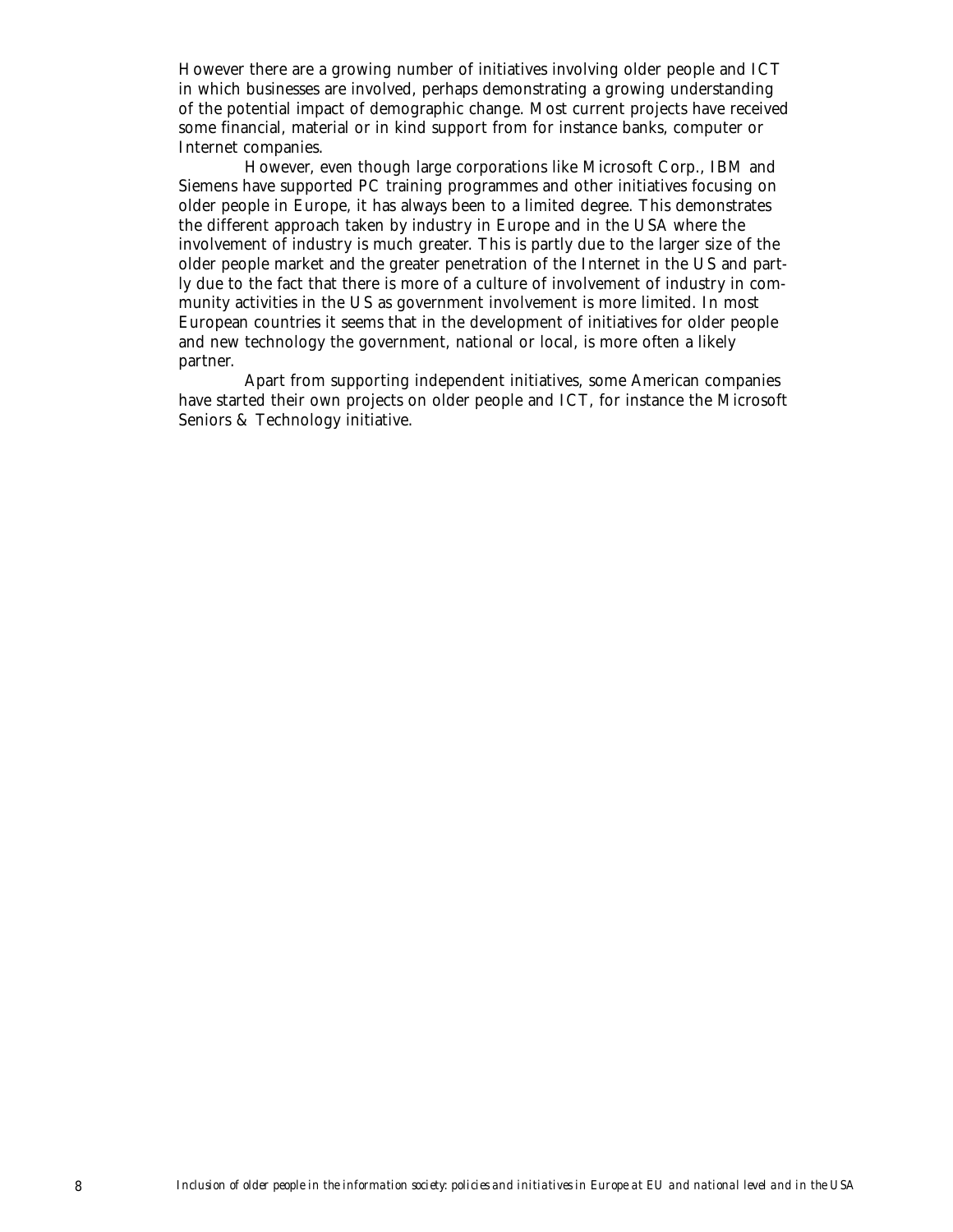# **3 EU Policy**

# **3.1 INTRODUCTION**

This section outlines the activities of the EU in promoting the information society for older people. It examines the scope of the EU to act in this area and existing policy regarding older people and policy on the information society and to what extent this includes older people. It also looks at EU research programmes and promotional activities relating to older people in the information society.

### **3.2 POLICY ON OLDER PEOPLE**

The constitution of the European Union is in effect its founding Treaty. This defines in which areas the EU has competence to act. The original Treaty (the Treaty of Rome) addressed only economic issues, but has been amended a number of times, most recently in 1997 by the Amsterdam Treaty. Although the range of social issues covered by the Treaty has broadened, EU competence remains limited in this domain. In the field of ageing, legislative competence rests almost exclusively with Member States. In practice this means there is a limited role that the EU can play regarding older people.

The EU started to have an expanded social role from 1974 and in particular from the late 1980s, based principally on the idea of the interdependence of economic and social policy. At the same time, the importance of the ageing society started to become an issue in the European arena. This interest in the issue of ageing was mainly inspired by the image of the 'Demographic bomb' (or 'D-bomb') and dates from the publication by the United Nations in 1982 of a first action programme on ageing populations. This presented a picture of dramatic demographic change and triggered awareness and a more focused approach to policy in this area among EU Member States, particularly as awareness grew of the severe consequences for the age structure of the labour market, the financing and organisation of social protection and the financing and structure of health and care services. Although the EU had no competence in this domain at the time, it was felt that exchange between Member States on how to deal with the challenges of demographic ageing would be useful.

The principal milestones in the development of an EU policy regarding older people are as follows:

- In 1984 a budget line of 600.000 ECU's was first allocated for older people, for research into issues affecting older people, exchange of good practice, conferences and events.
- In 1984 a Directive on equal treatment for men and women in social security schemes<sup>1</sup> was proposed, eventually adopted in August 1986, affecting pensions.
- In December 1989 the Community Charter of Fundamental Social Rights for Workers<sup>2</sup> was adopted. This mentions older people explicitly, saying that they should have the right to sufficient resources and medical and social assistance. Following the Charter, a first social action programme on behalf of older people was proposed.
- In November 1990<sup>3</sup>, a first EC Action Programme on behalf of older

<sup>1 86/378/</sup>EEC: Council Directive of 24 July 1986 on the implementation of the principle of equal treatment for men and women in occupational social security schemes, OJL 225, 12.08.1986 p.40

<sup>2</sup> The Community Charter of Fundamental Social Rights for Workers. Office for Official Publications of the EC. Luxembourg. 1990

<sup>3</sup> Council Decision of 26 November 1990 on Community action for older people , 91/49/EEC; OJ L 28 of 2.2.91, p.29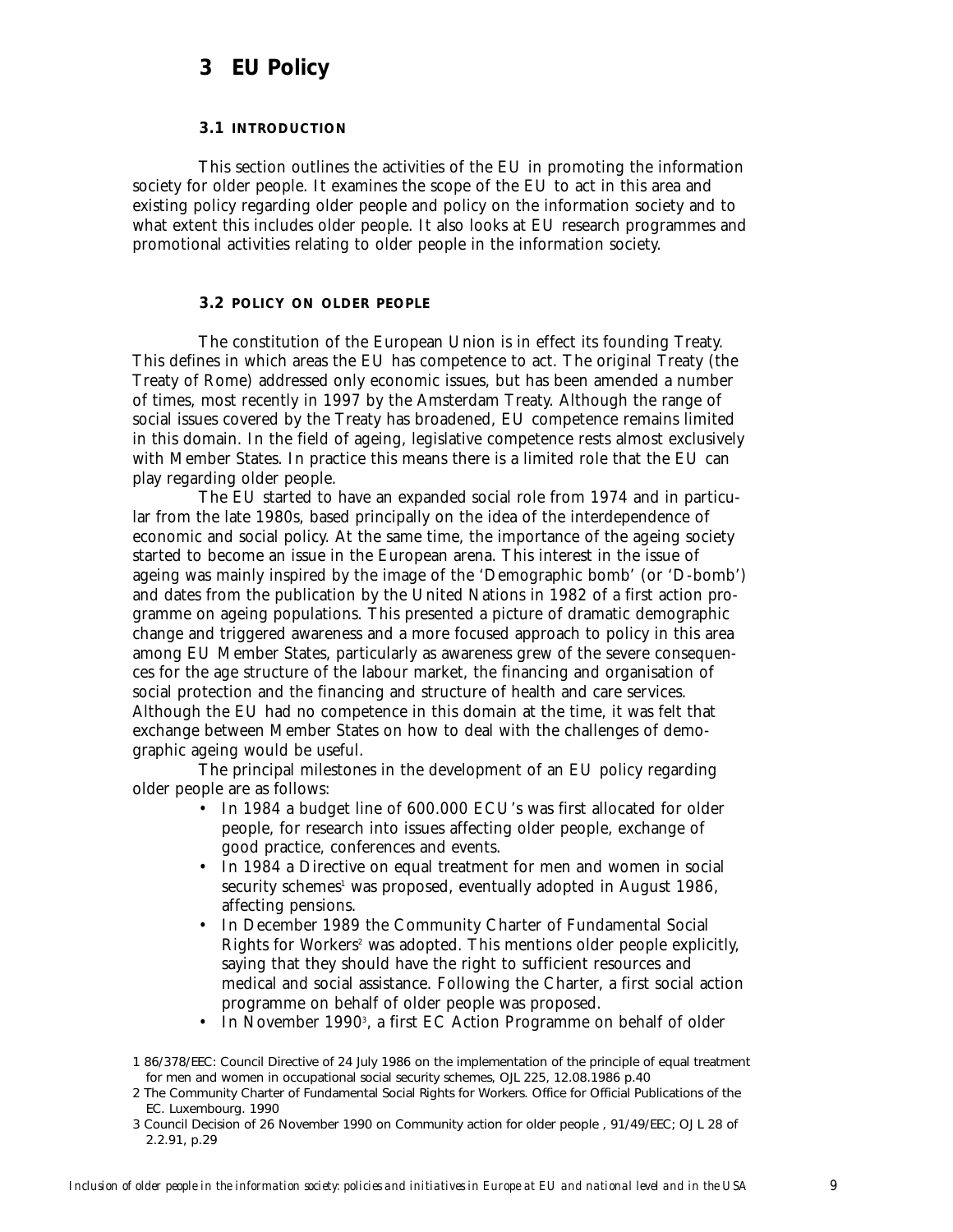people was adopted, following the publication of a Commission Communication on the Elderly<sup>4</sup> in April 1990. This Action Programme was limited in scope, aiming to stimulate and support the exchange of information and ideas, and promoting co-operation between Member States with respect to issues of ageing. It ran from 1991 - 1993.

- 1993 was the European Year of Older People and Solidarity between the Generations5. A Council Declaration of Principles on Older People6 was issued at the end of the Year, which established the principle of inter-generational solidarity as the basis for policy development by Member States.
- In July 1994, the Commission published a White Paper on European Social Policy<sup>7</sup>, following a Green Paper<sup>s</sup> in 1993. The White Paper emphasised the importance of employment and investing in training and education. However it also made specific references to older people and the consequences of an ageing society such as those regarding older women, informal carers and the free movement of retired people.
- The Social Action Programme 1995-1997<sup>9</sup>. This did not include any proposals for specific legislative or other initiatives regarding older people. However it did propose the idea of a second action programme on behalf of older people and the publication of a report on demography. (The Commission proposed this new Action Programme in favour of older people<sup>10</sup> in May 1995, but to date it has still not been adopted).
- The Social Action Programme 1998  $2000<sup>11</sup>$ . Demographic change is mentioned, though mostly in the context of employment and social protection. However it does include the commitment to publish a Communication on issues affecting older people, as part of its contribution to the 1999 United Nations Year 'Towards a society of all ages' (this is expected to be published in Spring 1999). It also talks about maximising the benefits of the information society in promoting employment, equal opportunities and social inclusion, though it does not refer explicitly to older people.

At present, because of the absence of a programme on older people, there is also no legal basis for the existence of a budget line for older people's projects. The Commission's plans to administer the funds allocated to the budget line have been challenged in the European Court of Justice, severely limiting the amount of financial support the Commission can give to such projects.

However, despite all the problems with specific older people's budget lines in some policy areas, attention to age has been integrated from the beginning in others, for instance in the TIDE and COST programmes (see below). Integration of older people's interests is a key element in the Fifth Framework Programme, and in the Information Society Project Office's activities (see below).

Current debate in Europe on the ageing society is focused on the need to mainstream policies. The Amsterdam Treaty offers more opportunities than ever for

<sup>4</sup> European Commission, Communication on the Elderly of 24 April 1990 (COM (90) 80)

<sup>5</sup> Council Decision on the 1993 European Year (92/440/EEC; OJ L 245 of 26.8.92, p.43

<sup>6</sup> Declaration of Principles of the Council of the European Union and the Ministers for Social Affairs, meeting within the Council of 6 December 1993, 93/C 343/01; OJ C 343 of 21.12.93, p.1

<sup>7</sup> European Commission, White Paper 'European Social Policy - A Way Forward for the Union', July 1994

<sup>8</sup> The European Commission, Green paper on European social policy. Options for the Union, COM/93/551, 17 November 1993

<sup>9</sup> COM(95) 134

<sup>10</sup> Proposal for a Council decision on Community support for actions in favour of older people, COM (95) 53, OJ C 115 of 9.5.95, p.14

<sup>11</sup> European Commission, Communication on a Social Action Programme 1998 - 2000, COM(98) 259, 29 April 1998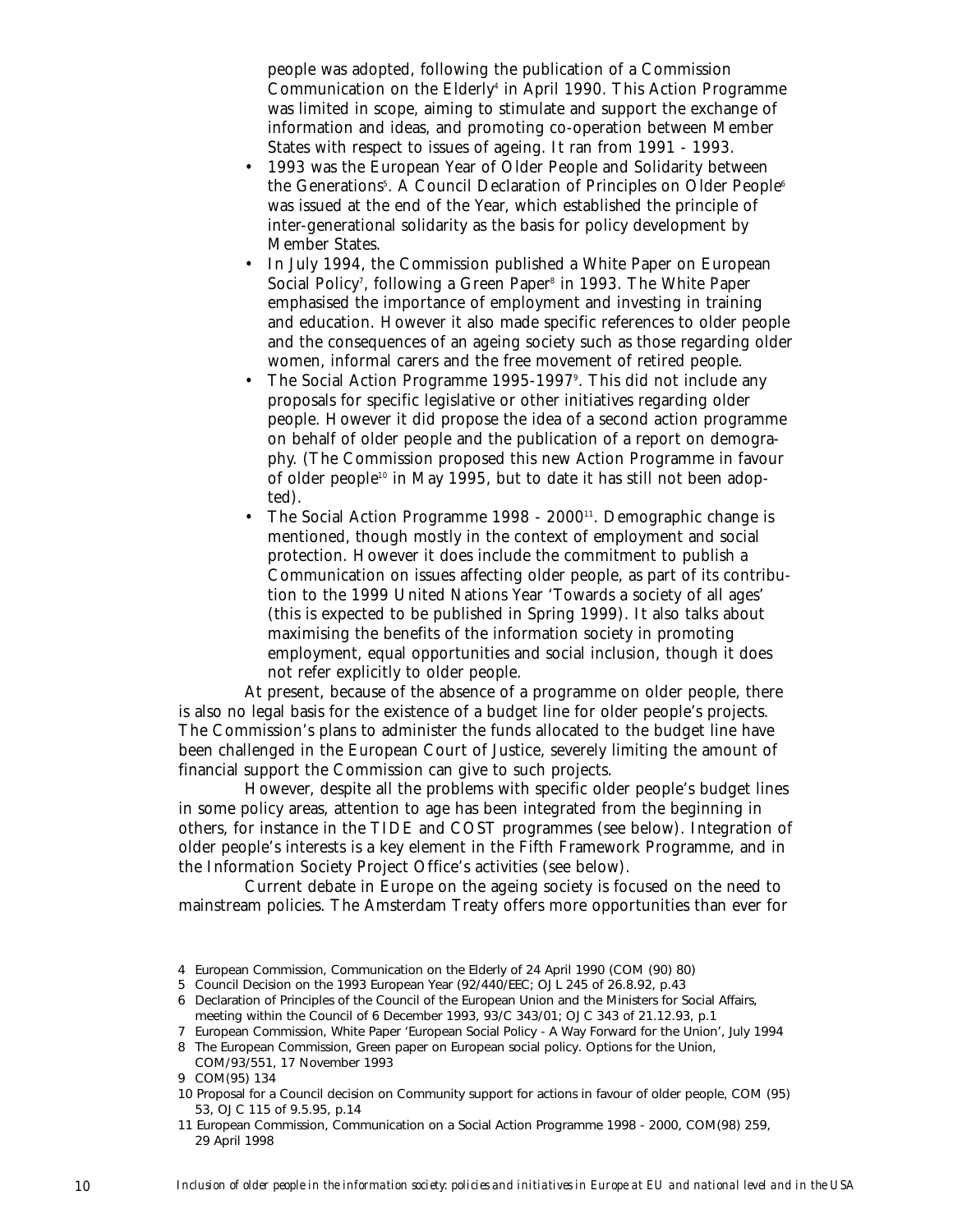mainstreaming and integrating ageing issues into more general programmes. Policies on, for instance, poverty of older citizens, and different types of exclusion of older people (for instance on the labour market) may be addressed under the new Article 137 on social inclusion. Age discrimination may be addressed in the wider context of the new Article 13, which is intended to prevent all forms of discrimination including discrimination on the grounds of age. All EU Member States are responsible for implementing this anti-discrimination clause.

#### **3.3 EU INFORMATION SOCIETY POLICY**

Interest in the idea of a European information society began to develop in the early 1990s. There were two imperatives driving this. The first was technical, arising from increasing digitalisation and the consequent convergence of the telecommunications, information technology and audio-visual media sectors. The second was the political need to find a solution to the problems facing the European economy. It was hoped that the emergence of this information society would increase competitivity and create jobs.

The strategy of the Community in relation to the development of these new communication technologies has evolved in three stages. In the early 1980s, the focus had been on addressing the development of the new technologies from a purely technical standpoint - thus the development of a number of research programmes. In the latter half of the 1980s, the focus shifted to the liberalisation and harmonisation of the telecommunications sector. Then the beginning of the 1990s saw a shift to the promotion of the information society concept and a greater emphasis on social issues.

The main policy documents are:

The Bangemann Report<sup>12</sup>, published in May 1994 by a Task Force headed by Commissioner Martin Bangemann. The report's key points were that the creation of the information society in terms of infrastructure should be the responsibility of the private sector, and that the role of the Community should be to create a stable regulatory environment and to act as a catalyst by promoting the development of new applications and demonstration projects and targeting Community- funded research.

The Commission's Action Plan 'Europe's Way to the Information Society'13 published by the European Commission in July 1994. The Action Plan was based to a large extent on the Bangemann Report, whose conclusions and proposals were included. It was divided into four areas: the regulatory and legal framework; networks, basic services, applications and content; social, societal and cultural aspects; and promotion of the information society.

The basis of the legal framework proposed was the need for the creation of a clear and stable regulatory environment to encourage private sector investment. A cornerstone of the policy in this area was the liberalisation of telecommunications infrastructure. In addition a range of areas seen as necessary for promoting the growth of the information society were covered, such as standardisation, interconnection and interoperability, tariff adjustment, financing of universal service, intellectual property rights, and privacy.

<sup>12</sup> Europe and the global information society: Recommendations to the European Council, May 26 1994 13 European Commission: Communication to the Council, the European Parliament, the Economic and Social Committee and the Committee of the Regions on Europe's Way to the Information Society, an action plan. COM(94) 47. 19.7.1994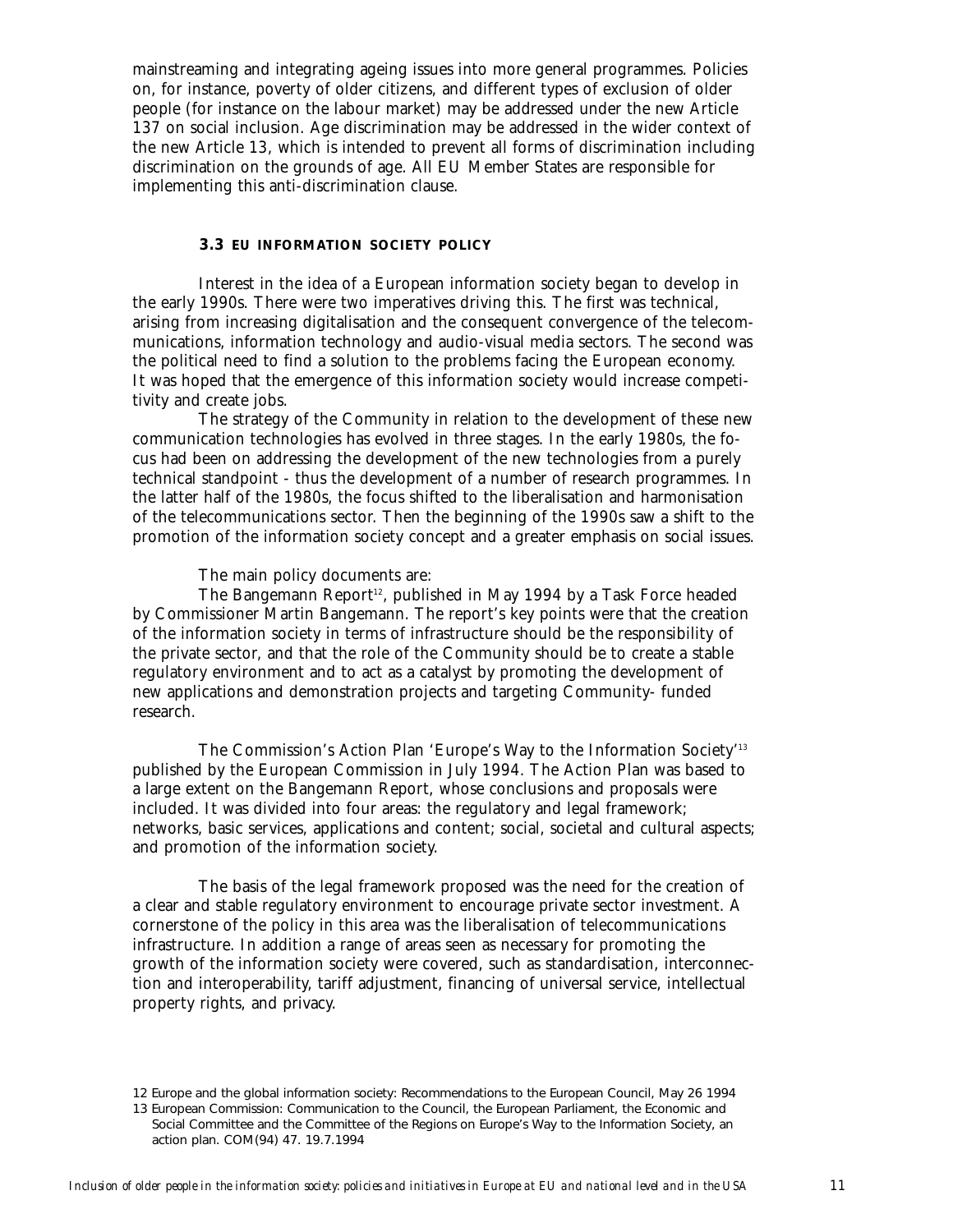Very few new actions were proposed in the Action Plan, and no new funding. On the policy front, the Bangemann Report gave the Commission the political imperative it needed to push forward on the question of telecommunications infrastructure liberalisation, subsequently leading to the adoption of the legislation setting the date of 1 January 1998 for the full liberalisation of the telecommunications sector within the EU. It also gave the Commission more power with which to push forward with proposals that fell under the umbrella of the Action Plan.

The Commission's Communication on new emerging priorities in the Information Society14 and Communication on The Implications of the Information Society for European Union Policies<sup>15</sup>, both published in July 1996. These reviewed the original Action Plan. The two Communications represent a reorganisation of activities under different headings. There is more emphasis on the social and societal aspects of the information society and the need for global co-ordination, but otherwise the measures proposed are similar to the first Action Plan. Subsequently a Rolling Action Plan<sup>16</sup> was published in November 1996, serving just as a new presentational format of these activities. A revised version was issued on 31 June 1997<sup>17</sup>.

#### **3.4 UNIVERSAL SERVICE**

While it is not possible to cover all areas of policy included in the Action Plans in this report<sup>18</sup>, one area of telecommunications policy that is crucial to the question of access is universal service - the provision of (basic) telecommunications services to all citizens. This has historically been a requirement imposed on the state-owned national telecommunications operators by national governments. The issue of universal service and how to guarantee its provision has been of central concern to the EU in the context of the future competitive environment. Two important issues in the context of this report are the actual definition of the scope of universal service and the question of affordability.

Universal service is included within an area of policy known as Open Network Provision (ONP). The first piece of legislation specifically on universal service was the 1995 ONP Voice Telephony Directive<sup>19</sup>, which defined universal service as the provision of a (fixed) voice telephony service including fax and low speed data transmission. This was a minimum requirement and Member States remained free to require additional types of service (such as digital mobile networks or ISDN services). Affordability was mentioned as an objective but was not a legal requirement.

Following on from the Directive a Communication on Universal Service<sup>20</sup> published in March 1996 proposed an extension of the scope of universal service, including the creation of an obligation of affordability, to be determined at national level. It also proposed extending the definition of universal service to include access to advanced information services such as the Internet (i.e. data transmission at rates of at least  $14.4$  kbit/s).

<sup>14</sup> The European Commission, 'Communication on the Information Society: From Corfu to Dublin - The new emerging priorities. COM(96) 395', 24 July 1996

<sup>15</sup> The European Commission, 'Communication on the Implications of the Information Society for European Union Policies - Preparing the next steps. COM(96) 395', 24 July 1996

<sup>16</sup> The European Commission, 'Communication on Europe at the Forefront of the Global Information Society: Rolling Action Plan COM(96) 607', 27 November 1996

<sup>17</sup> This has the same document reference at the original Rolling Action Plan, see above

<sup>18</sup> A full list of telecommunications legislation is available at the ISPO web site, http://www.ispo.cec/ infosoc/telecompolicy/

<sup>19</sup> European Parliament and Council Directive on the application of ONP to Voice Telephony. 95/62/EC. OJ L 321/6. 30.12.95

<sup>20</sup> Communication on Universal service for telecommunications in the perspective of a fully liberalised environment - an essential element of the information society, COM(96) 73 final, 13.03.1996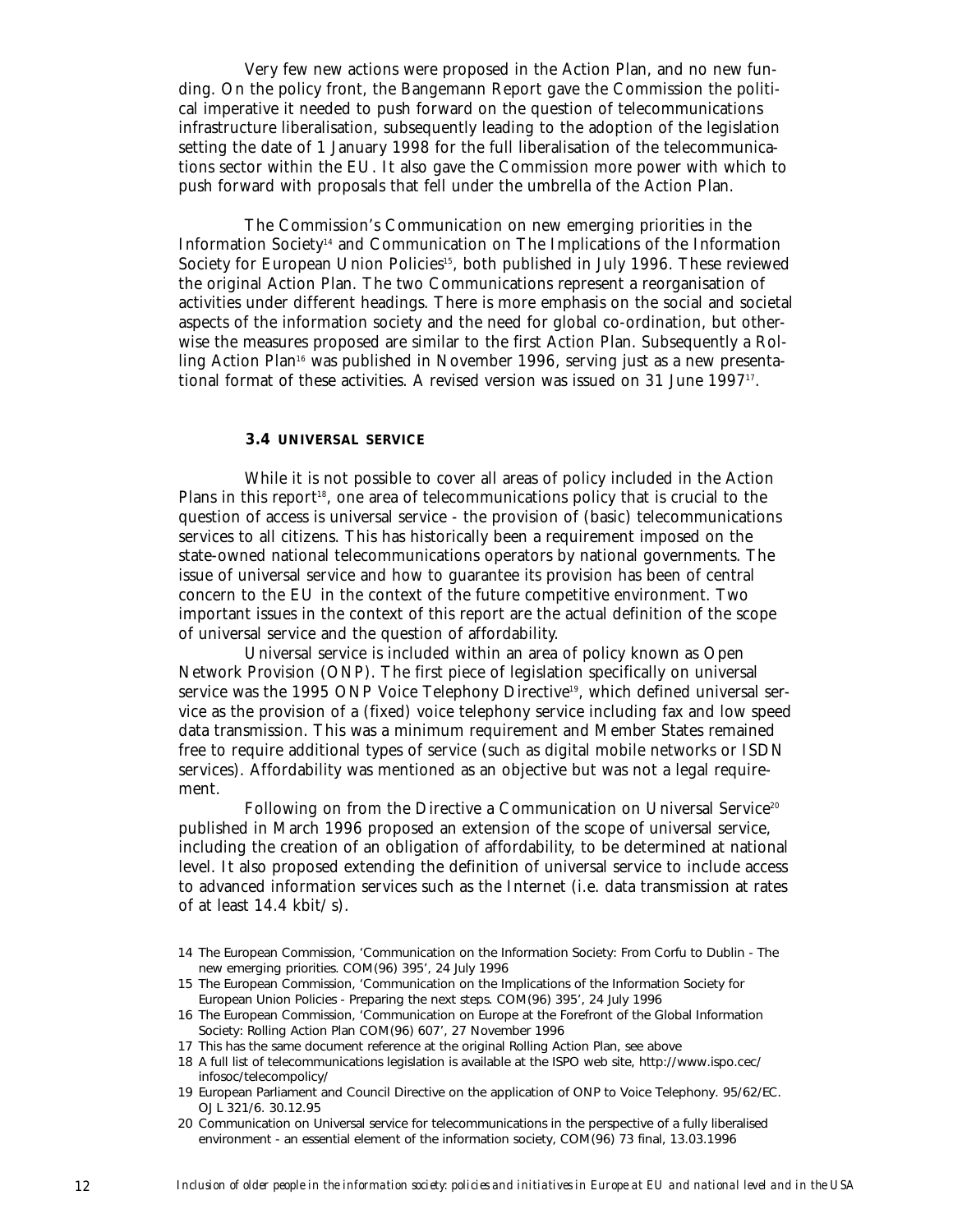The Voice Telephony Directive was revised and replaced in February 1998 by a further Directive also known as the ONP Voice Telephony Directive<sup>21</sup>. This Directive does not extend the definition of universal service. It contains the proposed legal requirement for affordability, to be defined at national level, including the requirement of affordability for vulnerable groups, specifically mentioning older people. It also addresses specific tariff provisions such as low-usage schemes and specific conditions for people with special needs.

The Commission also published in February 1998 its first Monitoring Report on Universal Service<sup>22</sup>, which included a survey of various aspects of the provision of telecommunications service in EU Member States. The report concluded that there was no need at that stage to redefine the legislation regarding the provision of universal service.

### **3.4.1 Tariffs**

Tariffs have always been a feature of ONP. Historically in Europe tariffs were adjusted to meet social objectives (connections, line rentals and local calls were subsidised by above costs long distance and international calls). A key part of Community policy is the rebalancing of tariffs to bring them in line with costs, whilst recognising that this might lead, in the short term at least, to increases in connection charges, line rentals and local call charges. The Commission produced a Communication on tariffs in 1992<sup>23</sup>, which set out guidelines for cost orientation and the adjustment of pricing structures, based on the ONP principle that tariffs should be cost-related. In order to ensure that tariffs for local calls did not increase dramatically, this rebalancing of tariffs is taking place gradually. Most Member States have imposed a requirement on their national telecommunications operator restricting the price rises that may be made during the period of rebalancing, typically through a price cap system, where price rises for a service or 'basket' of services are limited to a certain percentage per year.

The Monitoring Report on Universal Service mentioned above also reported on the progress of tariff rebalancing in Member States, showing that costs for line rental and local charges have mainly risen. The table below shows what price cap system exists in the countries in the study and what affordability requirements exist at national level.

<sup>21</sup> Directive 98/10/EC of the European Parliament and of the Council of 26 February 1998 on the application of open network provision (ONP) to voice telephony and on universal service for telecommunications in a competitive environment (replacing European Parliament and Council Directive 95/62/EC, 98/10/EC) (OJ L 101, 01.04.1998)

<sup>22</sup> European Commission, Communication - First Monitoring Report on Universal Service in the Telecommunications Sector, 25/02/119

<sup>23</sup> Communication from the Commission: Towards cost orientation and the adjustment of pricing structures - telecommunications tariffs in the Community, SEC(92) 1050, 15.07.92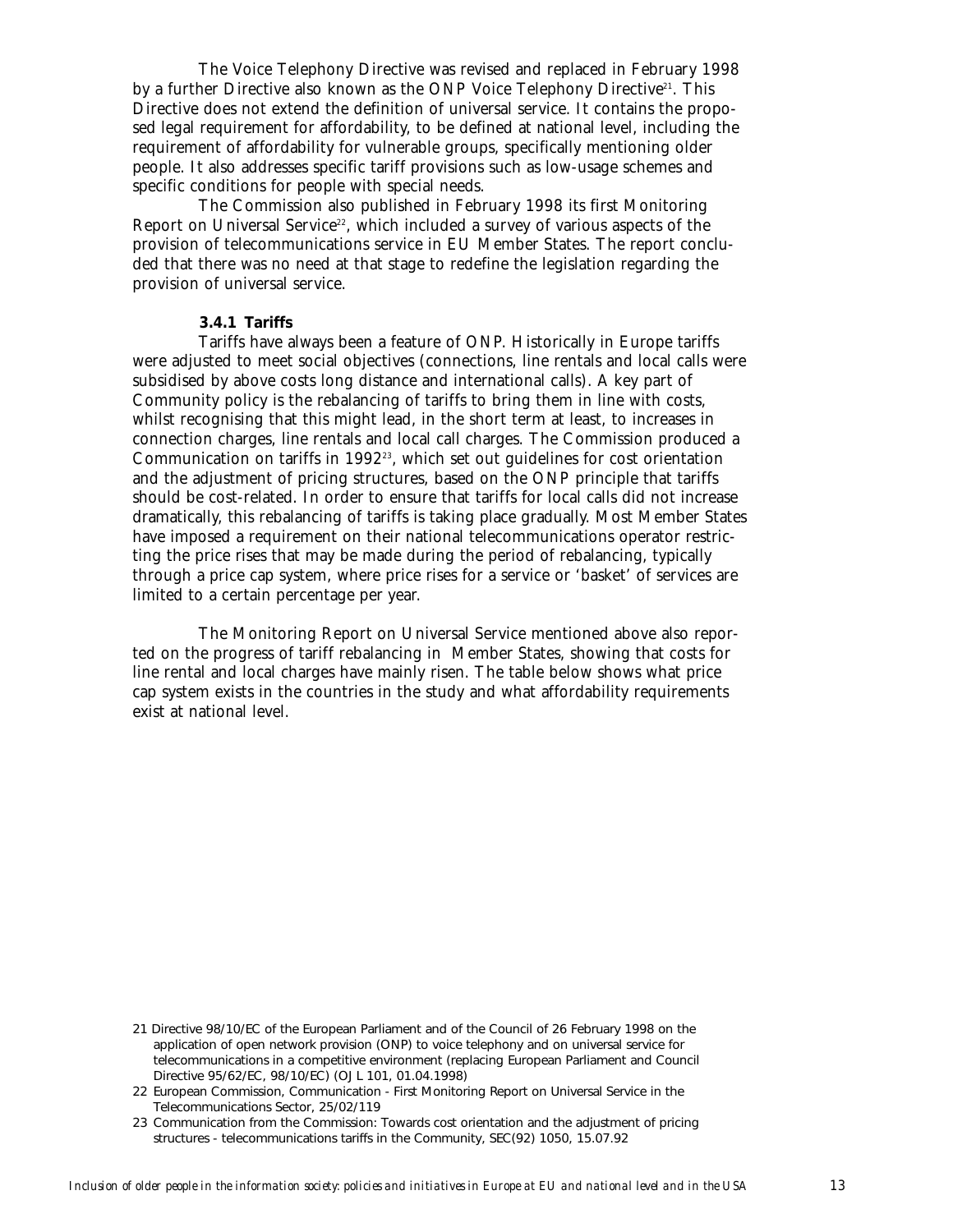3.4.2 Table 1: Retail price regulation, price cap controls and requirements on affordable tariffs

|   |            | Country Price cap controls on retail prices                                                                                                                                                                                                                                                                                                                                                                                                                              | Affordability requirements                                                                                                                                                                                       | How is affordability measured?                                                                                                                                                                     |
|---|------------|--------------------------------------------------------------------------------------------------------------------------------------------------------------------------------------------------------------------------------------------------------------------------------------------------------------------------------------------------------------------------------------------------------------------------------------------------------------------------|------------------------------------------------------------------------------------------------------------------------------------------------------------------------------------------------------------------|----------------------------------------------------------------------------------------------------------------------------------------------------------------------------------------------------|
|   | D          | A price cap system is expected to<br>be introduced on 01/01/1998.                                                                                                                                                                                                                                                                                                                                                                                                        | The Telekommunikations-<br>Universaldienstleistungs-<br>verordnung (Regulation<br>on Universal Service<br>Obligation) contains an<br>affordability requirement.                                                  | Affordability is measured in ac-<br>cordance with the real price for<br>telecom services which are<br>demanded by an average house<br>hold outside of towns with<br>more than 100,000 inhabitants. |
| E |            | The price cap is based on the sector<br>costs, productivity and CPI.                                                                                                                                                                                                                                                                                                                                                                                                     | Yes                                                                                                                                                                                                              | No specific criteria                                                                                                                                                                               |
| F |            | France Telecom has two price caps<br>in its contract, one based on basic<br>voice telephony services and one<br>for leased lines.                                                                                                                                                                                                                                                                                                                                        | An affordability requirement<br>is included in the Telecom-<br>munications Law of<br>26/07/1996.                                                                                                                 | Affordability is measured by<br>comparison of different seg-<br>ments of users and of interna-<br>tional standards.                                                                                |
|   | <b>NL</b>  | There are two price cap systems for<br>PTT, one for a "'total basket"' system,<br>including a broad range of services<br>such as voice telephony and telegraph<br>and one for a small user's basket system<br>which includes basic voice telephony and<br>cell-phone services for individuals and<br>small business users. PTT is allowed to<br>raise tariffs in line with the expected<br>increase of the CPI for both the year in<br>question and the subsequent year. | <b>No</b>                                                                                                                                                                                                        | No specific criteria                                                                                                                                                                               |
|   | <b>FIN</b> | No price caps                                                                                                                                                                                                                                                                                                                                                                                                                                                            | Yes. According to Section 1<br>of the Telecommunications Act.<br>prices have to be affordable.                                                                                                                   | No specific criteria                                                                                                                                                                               |
|   | UK         | BT's price increases overall for its PSTN<br>basket <sup>24</sup> are limited by the RPI-x 1<br>formula, where x is a % fixed by<br>OFTEL.                                                                                                                                                                                                                                                                                                                               | Affordability of basic telecom<br>services remains one of<br>OFTEL's objectives (also<br>confirmed in the Universal<br>Service Statement), which will<br>be ensured by the existing<br>licence conditions on BT. | No specific criteria,<br>but telephony price trends,<br>residential penetration levels<br>and market research results<br>are taken into account.                                                   |
|   |            | Course European Commission, Communication. First Monitoring Depart on Universal Censiae in the                                                                                                                                                                                                                                                                                                                                                                           |                                                                                                                                                                                                                  |                                                                                                                                                                                                    |

Source: European Commission, Communication - First Monitoring Report on Universal Service in the Telecommunications Sector, 25/02/119

# **3.5 THE SOCIAL DIMENSION**

As mentioned above, during 1995 there was a clear shift by the Commission to a greater focus on social and societal issues. Two advisory groups to address these issues were created and a number of policy initiatives and support programmes adopted. The key elements were:

• The High Level Group of Experts (HLEG)<sup>25</sup> on Social and Societal Aspects of the Information Society, created in 1995. The Group comprised of fourteen experts, principally academics. It published its interim 'First Reflections Report' in January 199626. The report contains over 100 initial policy suggestions

<sup>24</sup> The basket contains e.g.: residential and business exchange line rentals; light user scheme, connection charges, take-over charges, local-, regional-, national and international direct dialled calls

<sup>25</sup> http://www.ispo.cec.be/hleg/

<sup>26</sup> Bulding the European Information Society for Us All, First Reflections of the High Level Group of Experts, Interim Report, January 1996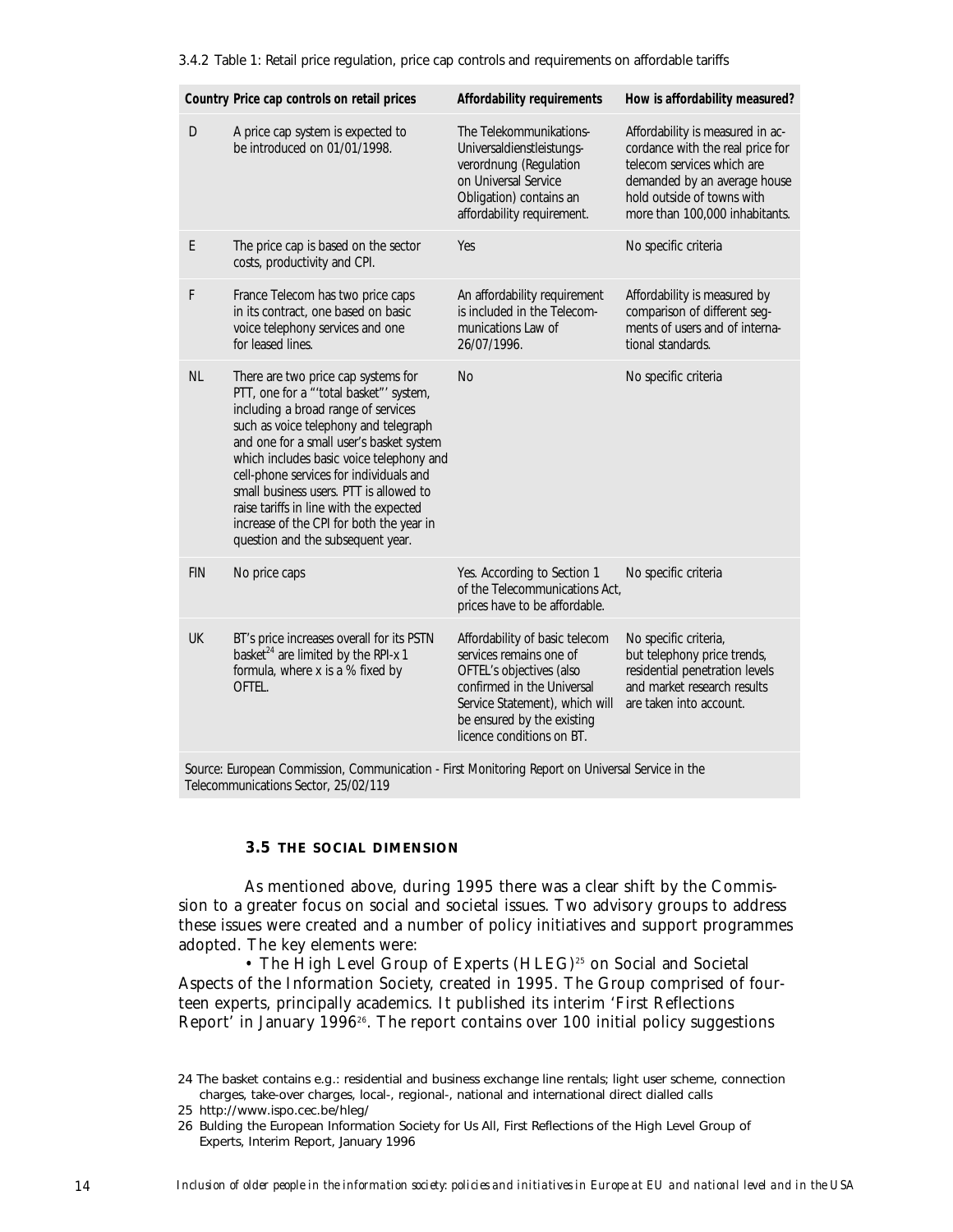and argues in favour of a European Model of the information society based on a strong ethos of solidarity. It argues that there is a need to ensure that social cohesion issues are taken into account, and to avoid the creation of new groups of excluded people. The report called specifically for greater attention to be paid to the inclusion of older people in the information society<sup>27</sup>. The HLEG produced its final report in April 1997. This refers to older people in the context of employment and training.

• The Information Society Forum (ISF)<sup>28</sup>, set up in July 1995. Its role is to act as a think tank for the Commission on the social and societal aspects of the information society. It has over 100 members drawn from different public and private sector activities. It has produced two annual reports, the first of which was published in June 1996<sup>29</sup> and the second in 1997<sup>30</sup>. The first Report argued that no-one should be excluded from the information society and that access to the information society should be equally available to disadvantaged groups $31$ . The second report argues that the Commission and Member States should develop a separate public information policy for the range of public services to enable participation in the information society by the 'information poor', mentioning specifically disabled people. It suggests that most often this will mean using traditional public funding.

• The Green Paper 'People First'<sup>32</sup> addressing the social and societal aspects of the information society, published in July 1996. It focused on the three themes of working, employment and cohesion in the information society. The Green Paper was criticised for its focus on primarily economic issues rather than the human dimension.

• The Communication on The social and labour market dimension of the Information Society33 published in July 1997. The Communication was again criticised for continuing to focus primarily on employment and economic issues rather than the social dimension of the information society<sup>34</sup>. However, the Communication does say that raising ICT awareness among older people is becoming increasingly important. It also calls for the promotion of access and full integration of people with disabilities in the information society, but does not refer to older people specifically in the same context. In terms of access in general, the Communication argues for the promotion of availability, affordability, accessibility and awareness of the information society.

#### **3.6 EU RESEARCH PROGRAMMES**

The research and development activities of the EU are grouped under a chronological series of Framework Programmes. The current programme, the Fourth Framework Programme<sup>35</sup>, runs from 1994-1998, and will be superseded in

- 32 European Commission: Green Paper on Living and working in the Information Society: People first. COM(96) 389. 24.7.1996
- 33 European Commission, Communication on the social and labour market dimension of the Information Society: 'People First - The Next Steps', COM(97) 390 of 23.07.1997

<sup>27</sup> European Commission. Building a European Information Society for us all. First Reflections of the High Level Group of Experts, Interim Report January 1996

<sup>28</sup> http://www.ispo.cec.be/infoforum/isf.html

<sup>29 &</sup>quot;Networks for People and their Communities - Making the Most of the Information Society in the European Union" First Annual Report from the Information Society Forum, June 1996

<sup>30</sup> http://www.ispo.cec.be/infoforum/documents/ann-rep-97.htm

<sup>31</sup> European Commission, Networks for People and their Communities. Making the most of the information society in the European Union, Luxembourg 1997, p. 21

<sup>34</sup> See for example Eurolink Age: Eurolink Age Position Paper on the European Commission's Communication on the the social and labour market dimension of the Information Society: 'People First - The Next Steps' (COM(97) 390 final)

<sup>35</sup> For information on the Fourth Framework Programme see http://europa.eu.int/comm/dg12/fp4.html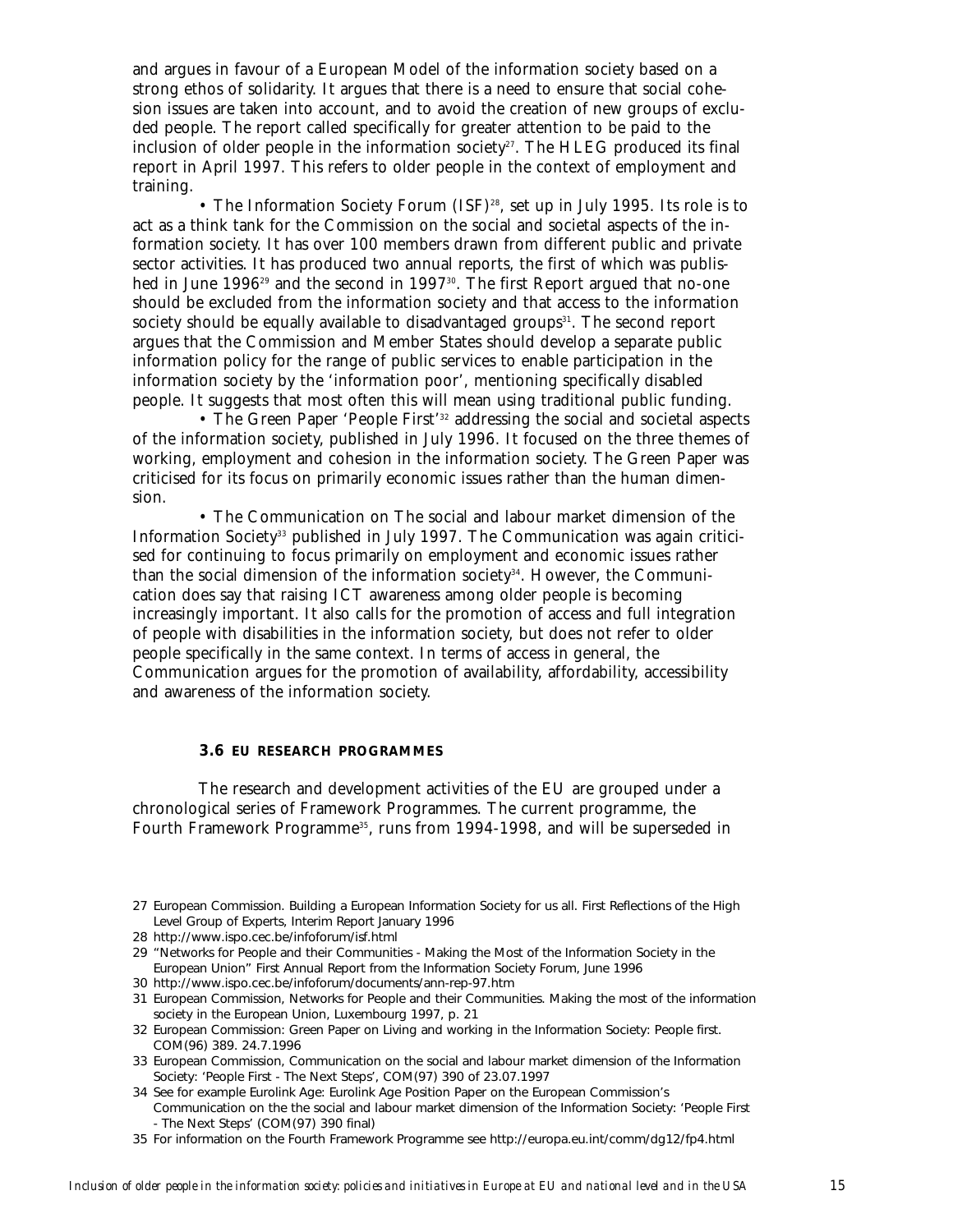January 1999 by the Fifth Framework Programme<sup>36</sup> which will run until 2002. Each framework programme itself contains a number of separate research programmes, and those programmes which have run up to the present date with some activity relevant to older people and ICT are mentioned below:

The RACE (Research in Advanced Communications in Europe), and ACTS (Advanced Communication Technologies and Services) programmes focus on the development of broadband networks and include a very small number of projects regarding older people. These projects have mainly considered older people together with people with disabilities, with the emphasis on defining the needs of these two groups with respect to the design of broadband networks. The technologies and services involved are principally targeted at older people with impairments (such as hearing and visual impairments).

The ESPRIT (European Strategic Programme of Research in Information Technology) programme again includes only a small number of projects concerning older people, and those that do consider both older people and people with disabilities. The focus is also on developing technologies to meet the needs of users with disabilities or impairments.

The Telematic Applications Programme focuses on the societal applications of information and/or communication technologies. It supports a project called INCLUDE (Inclusion of Disabled and Elderly people in telematics). The objective of the project is to support projects within the Telematics Applications programme to ensure that telematics equipment and services are designed and implemented in ways that are accessible to disabled and older people<sup>37</sup>. INCLUDE puts the emphasis on considering the needs of disabled and older people early in the development of new services and the Design for All approach.

The Telematic Applications Programme also includes a specific initiative relating to older and disabled people and technology called TIDE (Community Technology Initiative for Disabled and Elderly people). This initiative represents the most important area of Community R&D activity relating to older people and new technologies. In practice TIDE focuses primarily on people with disabilities, and older people are addressed only in the sense of being people with disabilities. Telecommunications and ICT are covered mainly in the context of assistive technology.

The TSER (Targeted Socio-Economic Research programme) supports one activity relevant to older people, called ETAN (European Technology Assessment Network). The purpose of ETAN is to promote communication and debate at the European level between policy researchers and policy makers on important science and technology policy issues. One of the topics addressed is titled 'Ageing population and technology: challenges and opportunities'. A working paper was published in February 1998<sup>38</sup>, subsequently endorsed by DGXII.

Co-operation with third countries and international organisations includes a programme called COST (Co-operation Européenne dans le domaine de la Recherche Scientifique et Technique) which supports research co-operation between the EU countries and other European countries. Two COST actions relate specifically to older people:

<sup>36</sup> For information on the Fifth Framework Programme see http://europa.eu.int/comm/dg12/fp5.html

<sup>37</sup> See http://www.stakes.fi/include/

<sup>38</sup> Available at http://www.cordis.lu/etan/src/document.htm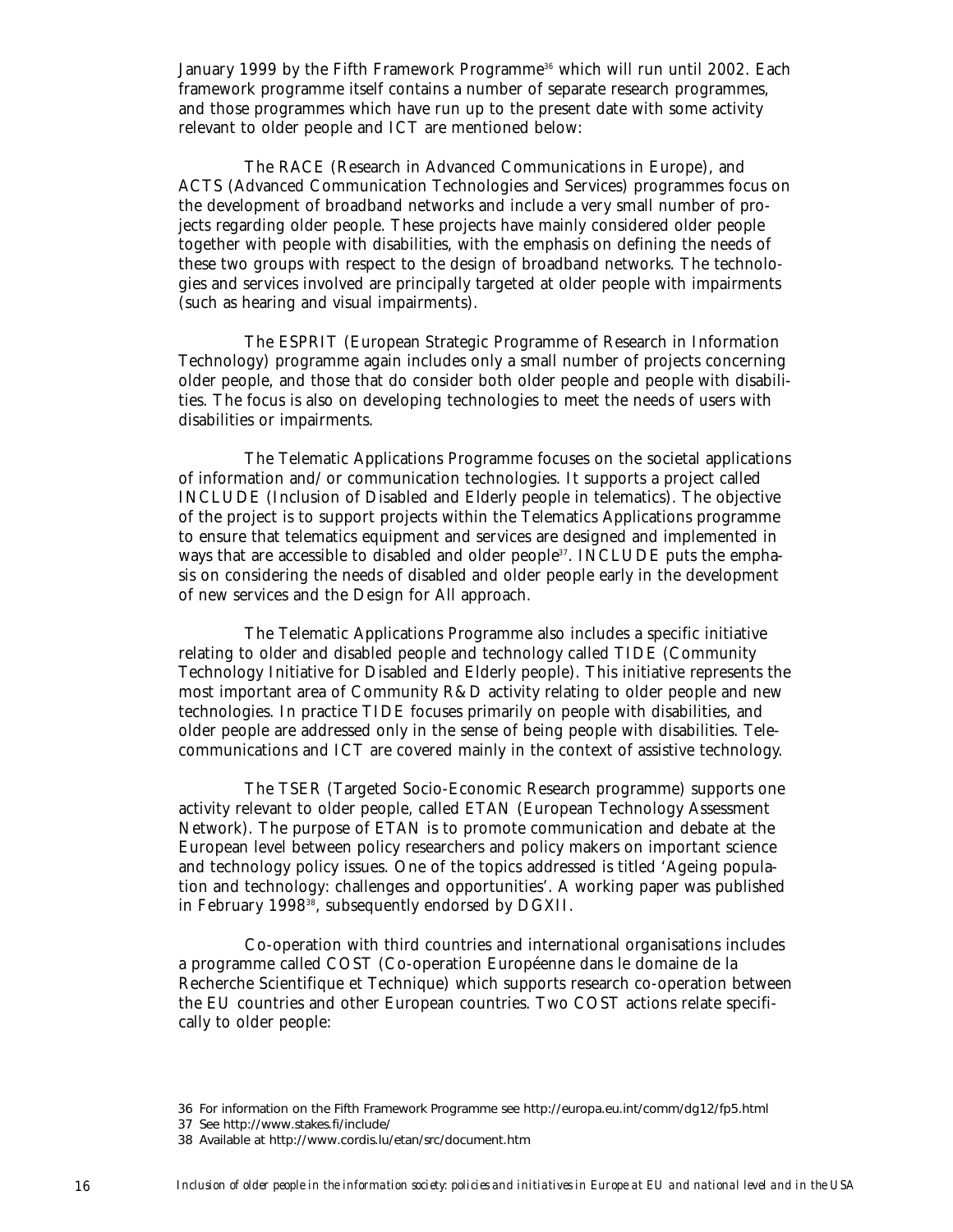COST 219 - Future Telecommunications and Tele-Informatics Facilities for Disabled and Elderly People. COST 219 has particularly focused on the needs of older people and people with disabilities relating to ICT and has produced a number of publications<sup>39</sup>.

COST A5 - Ageing and Technology. This aims to explore conditions for extending autonomy, independence and activity for older people in a European comparative perspective.

Two further actions also have relevance to older people and new technologies:

COST A4 - Social Shaping of Technology. This looks at the way that technological developments are influenced by their social context.

COST 248 The Future European Telecommunications User. The objective of the Action was to study different aspects of the residential telecom user's attitudes, behaviour and perception with regard to telecom services and products.

The Fifth Framework Programme (1998-2002) is structured around four Activities, one of which is called IST (User-friendly information society). Within this activity there is a key action on Systems and Services for the Citizens, which has five priorities, one of which is called 'Elderly and disabled'.

Another activity is called Improving the Quality of Life and Management of Living Resources, which has a key action on 'The ageing population and disabilities' which aims to extend the quality of life and independence of older people, and to reduce the need for long-term care and its consequential costs.

A further EU programme of interest is the SOCRATES programme. This is not an R&D programme but an action programme in the field of education, covering the period 1995-1999, and has a section called ERASMUS focusing on higher education. One of the activities that can be funded under ERASMUS is the creation of thematic networks, and recently a thematic network called GENIE has been established focusing on the promotion of gerontechnology education<sup>40</sup>.

# **3.7 OTHER EU INITIATIVES**

The Commission supports many activities promoting the information society, and established an Information Society Project Office (ISPO) to support these activities. The ISPO website<sup>41</sup> provides information on EU policy and legislation and support initiatives as well as information on calls for tender and links to many other related activities. It manages the Multi-annual programme to stimulate the establishment of the information society in Europe, which funds studies and promotional activities. One project funded through this programme is the PROMI- $SE$  project<sup>42</sup>, which aimed at the inclusion of older people and disabled people in the information society.

39 See http://www.stakes.fi/cost219/ 40 http://www.tue.nl/gerontechnologie/edu/genie 41 http://www.ispo.cec.be/ 42 http://www.stakes.fi/promise/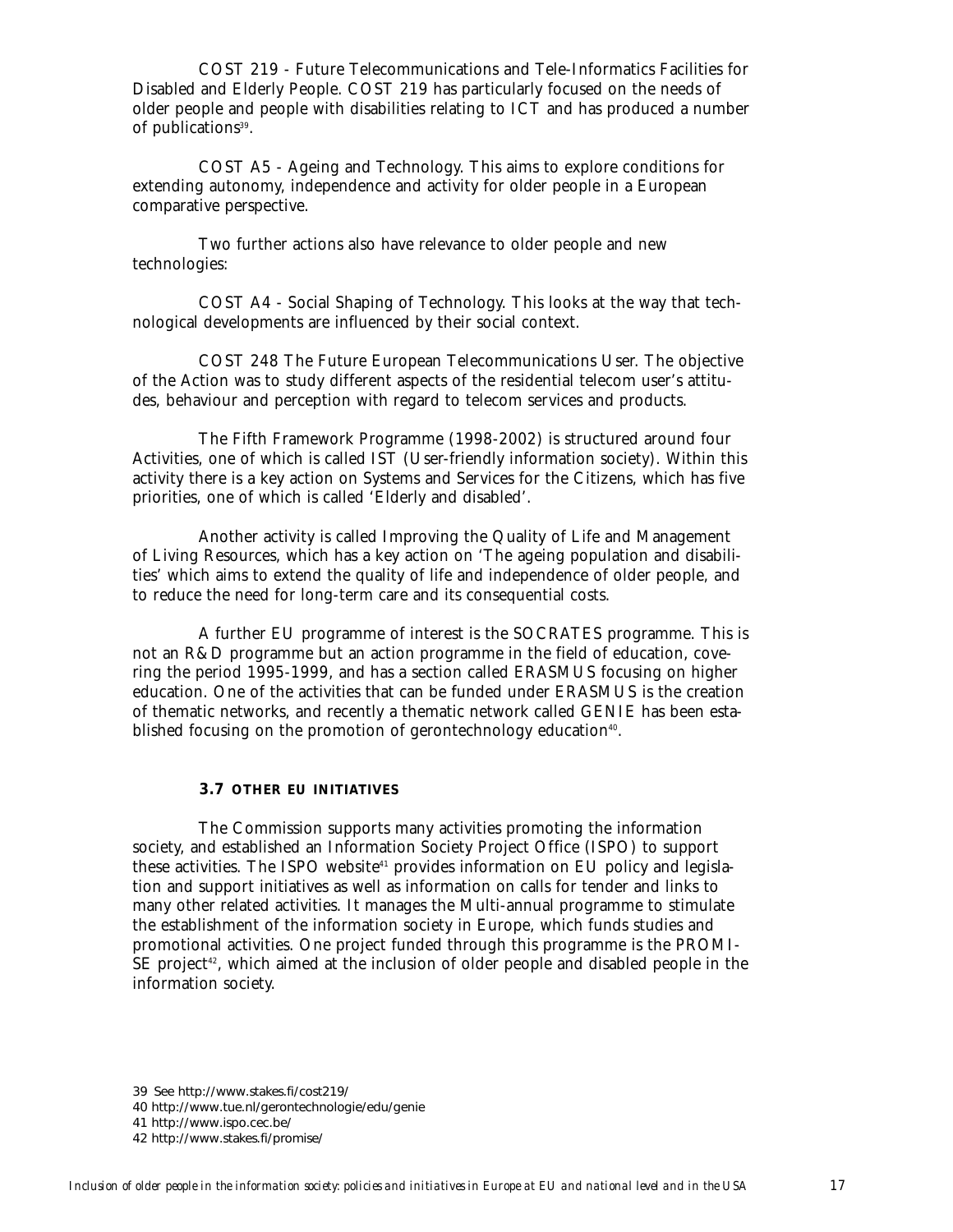# **3.8 CONCLUSIONS**

Although policy on the information society at EU level includes the objective of creating an inclusive information society, this is secondary to the fundamental economic objective. The limited responsibility of the EU in the area of older people means also a limited role in addressing the question of participation of older people in the information society. It cannot actually introduce legislation but must focus on stimulating debate and promotional activities.

The focus of interest in terms of the creation of an inclusive information society is primarily education, with older people mentioned among one of a number of (potentially) disadvantaged groups. The policies on education and training do not take into account the needs of older people. In particular, the concept of lifelong learning does not extend beyond working life.

Where older people are considered this is most often together with people with disabilities; because of this, older people are most often considered in the context of assistive technology. Very little attention is paid to the content of new services that might be of interest to older people or to older people as a consumer group for ICT.

In terms of access, policies targeted at older people focus on affordability, but only really affordability of the voice telephone service, often in the context of low usage (for example the idea of lower tariffs - typically for the line rental - for low users). While this is an important concept, little consideration is made of developing special tariffs to encourage older people to make more calls and/or access the information society (for example cheap data calls, or cheaper calls for older people). Liberalisation of the telecommunications sector has yet to be of real benefit to residential users who make mostly local calls, such as many older people, nor to anyone accessing the Internet.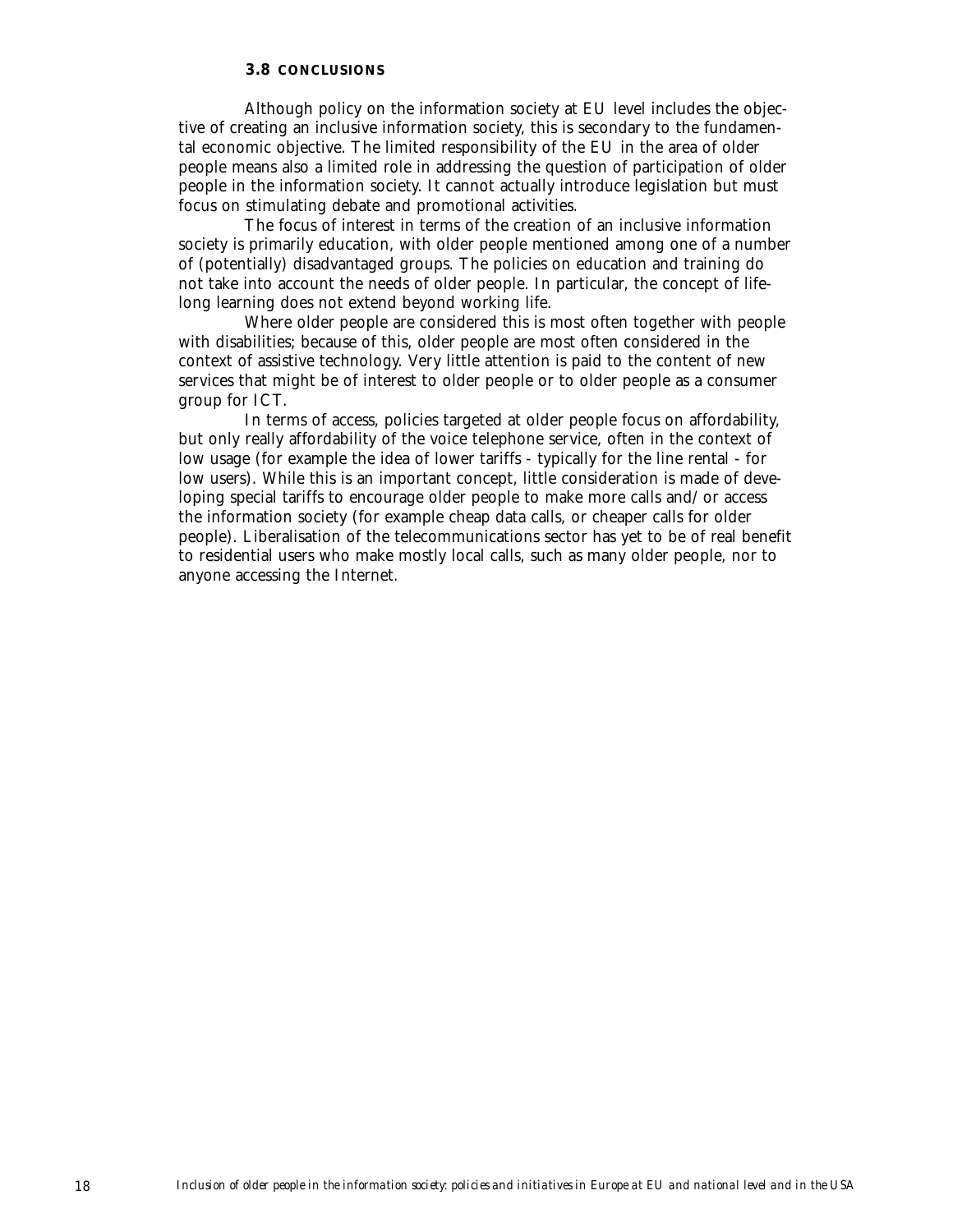# **4 USA Policy**

# **4.1 BACKGROUND**

In the Constitution of the United States of America of 1787, there appears to be no reference to equality or anti-discrimination legislation<sup>43</sup>. In 1972 an Amendment to the Bill of Rights of 1789<sup>44</sup>, which would have ensured equal rights for men and women was proposed. However this Amendment expired unratified in 1982.

In response to the growing number of older people and their diverse needs, the Older Americans Act was introduced in 1965<sup>45</sup> and calls for a range of programmes that offer services and opportunities for older Americans, especially those at risk of losing their independence. The Act established the Administration on Aging (AoA), an agency of the U.S. Department of Health and Human Services, which is headed by the Assistant Secretary for Aging. AoA works closely with its nation-wide network of regional offices and State and Area Agencies on Aging to plan, co-ordinate, and develop in-home and community-level services that meet the needs of older people and their caregivers. These services include nutrition, transportation, senior centres and health care services. The AoA also funds research programmes that identify the needs of older Americans. To date none of their programmes have focused on older people and technology, however in recent months the Assistant Secretary for Aging has stated that in order to prepare America for its longevity, ICT is necessary to modernise services and programmes for older Americans.

At present there is no policy relating to older people and technology at the federal level. At State and local level more interest is shown, depending on local policies. These policies often are targeted primarily at disabled people, though some older people may also benefit from them.

Nevertheless interest is growing in this area and the Senate Special Committee on Aging held a hearing in July 1998 in Washington, DC to discuss usage by older Americans of the Internet. The hearing showed that older people across the USA are fascinated by the Internet and are capable of learning about it. Those present at this hearing included representatives from SeniorNet, Microsoft and ThirdAge Media. The hearing concluded that the Internet is a 'doorway of discovery'46, providing a wealth of information on topics much wider than ever before available. However the hearing also concluded that for many older Americans, the door remained closed due to lack of information or lack of access.

Additional legislation worth mentioning is the Americans with Disabilities Act of 1990 which prohibits discrimination on the basis of disability in employment, programmes and services provided by State and local governments, goods and services provided by private companies and in commercial facilities<sup>47</sup>.

In 1986 a new provision was included in the reauthorisation of the Federal Rehabilitation Act which focuses upon assistive technology access in Federal employment. This provision, Section 508 of the Rehabilitation Act<sup>48</sup>, specified that Federal agencies should require that equipment purchased by them be accessible to and usable by people with disabilities. The requirements covering accessibility were modified by the 1992 Rehabilitation Act Amendments and Section 508, codified at

45 http://www.aoa.dhhs.gov/aoa/pages/aoafact.html

<sup>43</sup> http://Constitution.by.net/uSA/IndexConstitution.html

<sup>44</sup> http://Constitution.by.net/uSA/AfterTenAmds.html#amd1972.1

<sup>46</sup> SeniorNet Newsline - Summer/Fall 1998, pg. 6

<sup>47</sup> http://www.usdoj.gov/crt/ada/adahom1.htm

<sup>48</sup> http://www.ucpa.org/html/innovative/atfsc/fedwork.html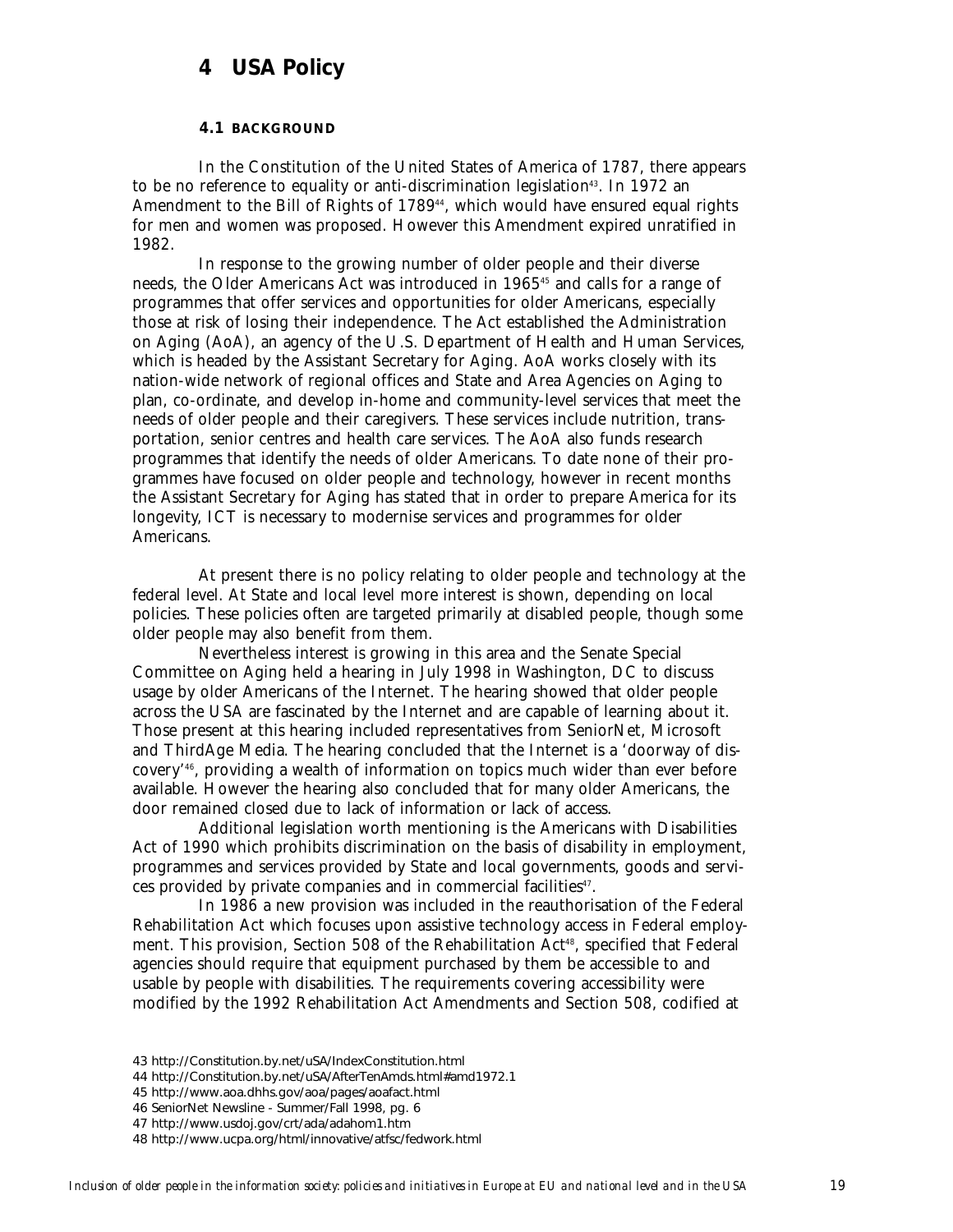29 USC Sec. 794d, outlines Electronic and Information Technology Accessibility Guidelines.

Therefore these acts have been bringing accessibility issues to the forefront over recent years and as a result the design of hardware and software has now become more accessible to all and not just disabled people.

# **4.2 GOVERNMENT POLICY ON DEVELOPING THE INFORMATION SOCIETY**

Regarding the development of the information society in the USA, two aspects must be examined: the deregulation of the telecommunications market and the introduction of information society policy covering the 'National Information Infrastructure' (NII).

# **4.2.1 Telecommunications liberalisation in the USA**

Deregulation of the telecommunications market in the USA took place in two phases<sup>49</sup>. The first phase in 1984 saw the separation of the long-distance and local calls market, the liberalisation of the long-distance market and the break-up of the monopoly telecommunications operator AT&T. The second phase in 1996 saw the introduction of the Telecommunications Act and the liberalisation of the local calls market. As a result of the 1984 deregulation, AT&T ('Mother Bell'), was separated from its local call operations which were divided into seven regional telephone companies known as 'Baby Bells'. AT&T continued as a long-distance calls provider competing with a number of new entrants such as MCI and Sprint. However AT&T was excluded from the local calls market. The Baby Bells were excluded from the long-distance calls market but had a monopoly in the local calls market.

The objective of the Telecommunications Act 1996 was to introduce competition in the local calls market and lift the restrictions preventing the Baby Bells from entering the long-distance calls market. It also lifted the restrictions preventing cable and telephone companies from entering each others' business.

# **4.2.2 Tariffs**

In the USA regulation has required that the access line and local calls are offered as a bundle and that this bundle is priced below costs<sup>50</sup>. The monthly charge for the access line and the unlimited local calls does not cover the costs as a private household pays a monthly charge of  $$20 - $25^{51} \ (\in 17.35 - $21.68)$  for local service. In order to cover these costs, the access charges for long-distance providers to the local networks are regulated and priced significantly above costs. The longdistance carriers must have access to both the local networks where the long-distance call is originated and where it is terminated. Thus the long-distance calls are subsidising the local calls and this makes it possible for the local telephone companies to cover the cost of their local service. Therefore local calls are offered below costs and long-distance calls are charged above costs in the USA.

Internet users in America benefit from this price regulation, as they do not pay call charges for Internet calls and only have to pay a monthly fee to the Internet Service Provider (ISP). When comparing this to Internet access in Europe, it must be remembered that call charges must be paid for Internet calls as for all local calls in addition to the monthly fee payable to the ISP.

<sup>49</sup> European Communication Council : Die Internet-Ökonomie, Strategien für die digitale Wirtschaft, Springer Verlag Berlin Heidelberg, 1999, pp. 73-75

<sup>50</sup> Telecommunications Policy, Vol.22, No. 9, 1998, Rudolf Pospischil, 'Fast Internet' pp. 750-751

<sup>51</sup> FCC, Reference Book of Rates, Price Indices and Household Expenditures for Telephony Service, Washington, DC, March 1997, pg. 1. The last available average monthly charge was \$19.98 as of October 1995. In the meantime the charge should have increased and ranges somewhere between \$20 and \$25 per month.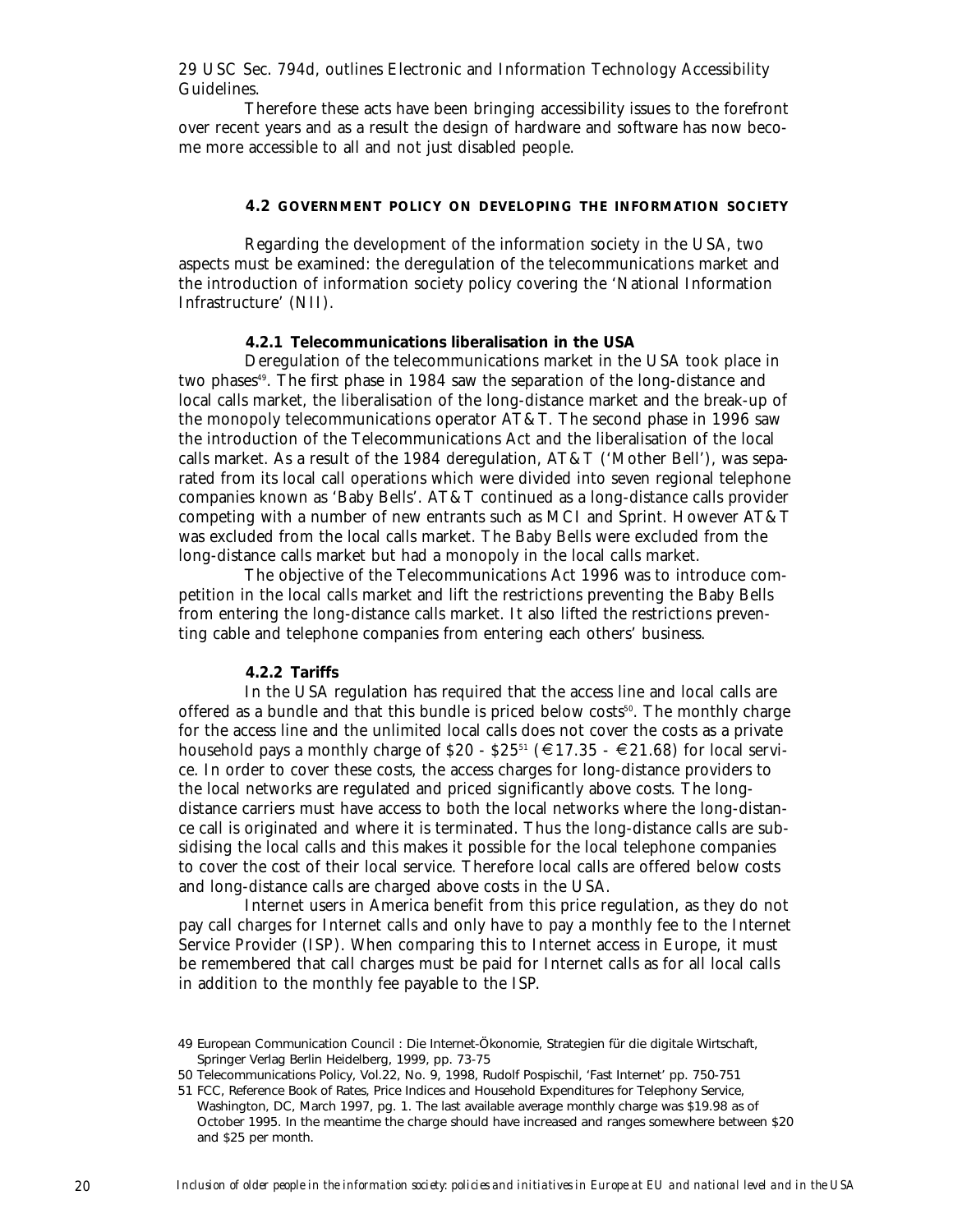#### **4.2.3 Information society Policy**

The idea of a 'National Information Infrastructure' (NII)<sup>52</sup> was first outlined in the USA in September 1993 by the Information Infrastructure Task Force (IITF), a high level group set up by President Clinton and Vice President Al Gore to co-ordinate the Federal Government's activities. The NII Agenda for Action in 1993 emphasised the government-private sector partnership and the leading role of the private sector in the development of the National Information Infrastructure. However it also stated that the government has an essential role to play and that it should complement and enhance the benefits of these private sector initiatives. The areas addressed in the NII initiative include the promotion of private sector investment and the concept of 'universal service' to ensure that information resources are available to all at affordable prices. It also makes reference to information security, protection of intellectual property rights, co-ordination with other levels of government and with other nations and access to government information.

The concept of a universal infrastructure that will allow everybody to get information from anywhere at any time is very popular among the Americans. Therefore from the beginning the NII initiative emphasised benefits for all Americans and stressed a broad concept of universal service and public access. However the policy made no specific reference to older people and their access to ICT. Only the American Association of Retired Persons (AARP) intervened at that time to secure the universal access aspect and reduced telecom fees for older people with low incomes.

In a speech at the International Telecommunications Union (ITC) in 1994, Vice President Al Gore called for world wide co-operation to extend the project of the NII to a Global Information Infrastructure (GII)<sup>53</sup>. This proposal was later endorsed at a meeting of ministers from the G-7 group of leading industrialised countries. The GII is regarded as a key element of economic development and industrial policy in many developed countries as it creates opportunities for reaching international markets.

# **4.2.4 Government programmes/initiatives to promote the information society**

One of the most important government programmes to promote the development of the information society in the USA is the Telecommunications and Information Infrastructure Assistance Programme (TIIAP)<sup>54</sup>, which was developed by the IITF in 1994. This programme provides grants to non-profit organisations such as schools, libraries, hospitals, public safety entities, and state and local governments. TIIAP grants play an important role by demonstrating the practical applications of new telecommunications and information technologies to serve the public interest and thereby creating an information society for all. Grants are used to fund projects that improve the quality of, and public access to education, health care, public safety, and other community-based services. The grants are used to purchase hardware and software programmes, to train staff and users in ICT applications.

To date a significant portion of the funding has gone to rural regions and rural states, where the focus has been on training and job creation for those living in isolated areas. The programme makes no particular reference to older people.

Research & Development in the area of computing and ICT in the USA is addressed under the 'High Performance Computing and Communications'  $(HPCC)$ <sup>55</sup> initiative. Since 1993 this programme has been expanded to include support for the NII applications and technologies. In October 1996, President

<sup>52</sup> http://www.metalab.unc.edu/nii/NII-Agenda-for-Action.html

<sup>53</sup> http://www.iitf.nist.gov/documents/speeches/032194\_gore\_giispeech.html

<sup>54</sup> http://www.ntia.doc.gov/otiahome/tiiap/

<sup>55</sup> http://www.hpcc.gov/pubs/blue99/exec\_summary.html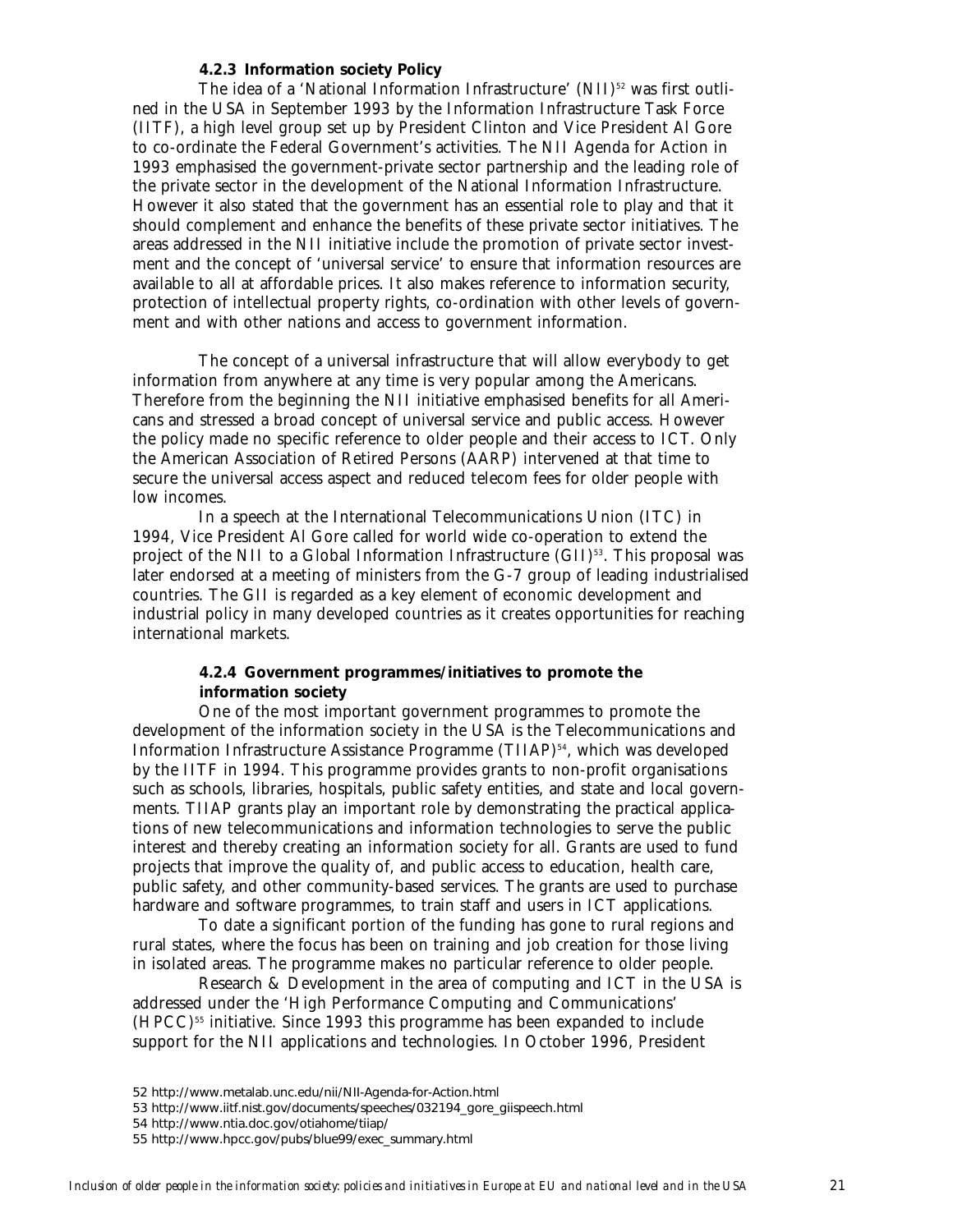Clinton announced the launch of the Next Generation Internet (NGI) initiative<sup>56</sup>. This initiative will support research in order to develop and test advanced network technology.

There are no programmes or initiatives at federal level directly targeting older people and ICT. In the USA non-profit organisations such as SeniorNet, the American Association of Retired Persons (AARP) and the National Council on the Aging (NCOA) together with large corporations like Microsoft and IBM are responsible for initiating programmes and organising computer training courses for older Americans.

# **4.3 CONCLUSIONS**

As in Europe, the American national action plan for the information society (NII) stressed the importance of the private sector in achieving its main aims. The government's role is seen more as complementing and enhancing these private sector initiatives. Initiatives co-ordinated at federal level to promote the information society focus on schools, libraries and hospitals. Most of these initiatives target rural regions and the main aim is training and job creation. Older Americans were not mentioned in information society policy or the telecommunications reform, although action was taken by the AARP by securing the universal access aspect of the NII and reduced telecom fees for older people on low incomes.

Though the initial policy to promote de-monopolisation of the telecommunications sector in the US was succesful, market pressure has resulted in several mergers and has decreased the number of competing players in the US market considerably.

To date the main focus of ageing policy of the federal Administration on Aging has been on serving the basics needs of older people and especially in the areas of nutrition and healthcare services. Apart from this, the AoA carries out research programmes that identify the needs of older Americans and has recently expressed interest in the area of ICT.

A hearing held by the Senate Special Committee on Aging in July 1998 is an example of how technology and older people is now being put on the agenda for discussion in the USA.

56 http://www.ccic.gov/ngi/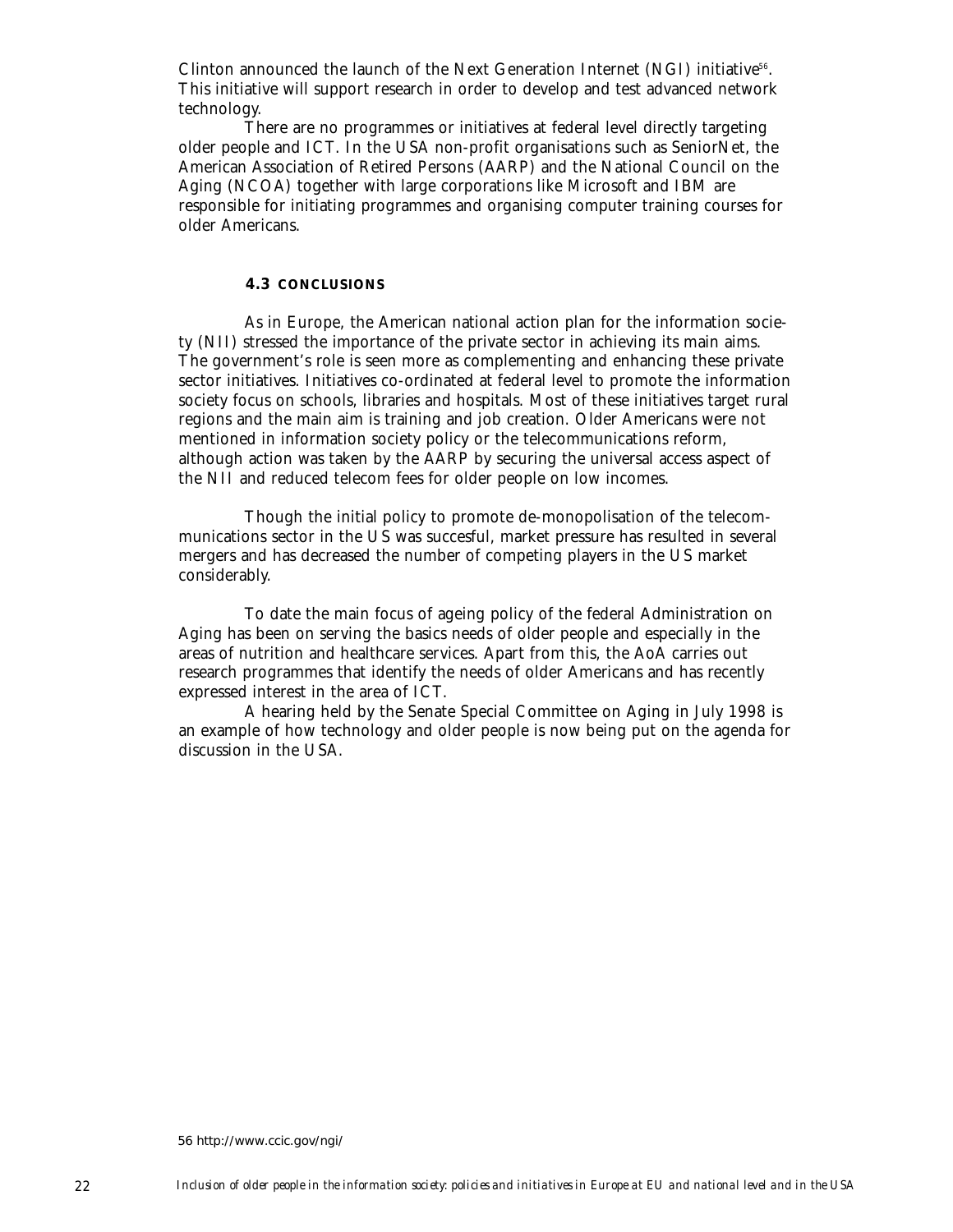# **5 Legislative background and government policy**

# **5.1 INTRODUCTION**

In this section a summary is given for each country of the approach taken by the government in developing the information society. This summary is divided into four sections. First, background information is given on anti-discrimination legislation and on general policy regarding older people. Second, government policy documents such as action plans and general legislation on telecommunications and new technologies are outlined, and any specific references to older people highlighted. Third, practical initiatives supported by the government are described, again with particular reference to those of relevance to older people. Fourth, where relevant national R&D programmes concerning older people and ICT are outlined and regional policies and initiatives discussed.

# **5.2 FINLAND**

# **5.2.1 Background**

In Finland fundamental rights are protected by the Constitution, the Fundamental Rights of which guarantee that 'all persons shall be equal before the law', without regard to sex, age, origin, language, religion, conviction, opinion, state of health, disability or any other reason related to the person.

Regarding policy on older people, the most important document is the National Ageing Policy up to 2001 which was published by the Ministry of Social Affairs and Health in December 1995. Key areas addressed are economic developments, the availability of employment and the maintenance of the working and functional abilities of the baby boom generation.

# **5.2.2 Government policy on developing the information society**

Finland was one of the first countries in Europe to liberalise its telecommunications sector, starting in 1985. A national policy regarding the information society was first outlined in a National Information Strategy produced by Sitra, the Finnish National Fund for Research and Development. This was published in 1994 (and a revised version in 1997, see below).

Following the publication of the first strategy, a government position paper was adopted in January 1995, which called for each Ministry to produce its own Action Plan on implementing the strategy. The position paper stated the government's key objective of Finland securing a leading position in the information society by 2000 and set out the key elements of the policy the government hoped would achieve this. The government sees its role as providing a favourable framework for the development of the information society, with finance being the responsibility of the private sector or individual households. The areas the strategy addressed include legislation, R&D, the public sector, network infrastructure, business applications and culture. It also includes training, focusing mainly on schools but also including measures to provide the adult population with basic ICT training through special courses and via libraries. The strategy also aims for all citizens to have access to new ICT and possess the skills to use them, and for the services themselves to be user-friendly.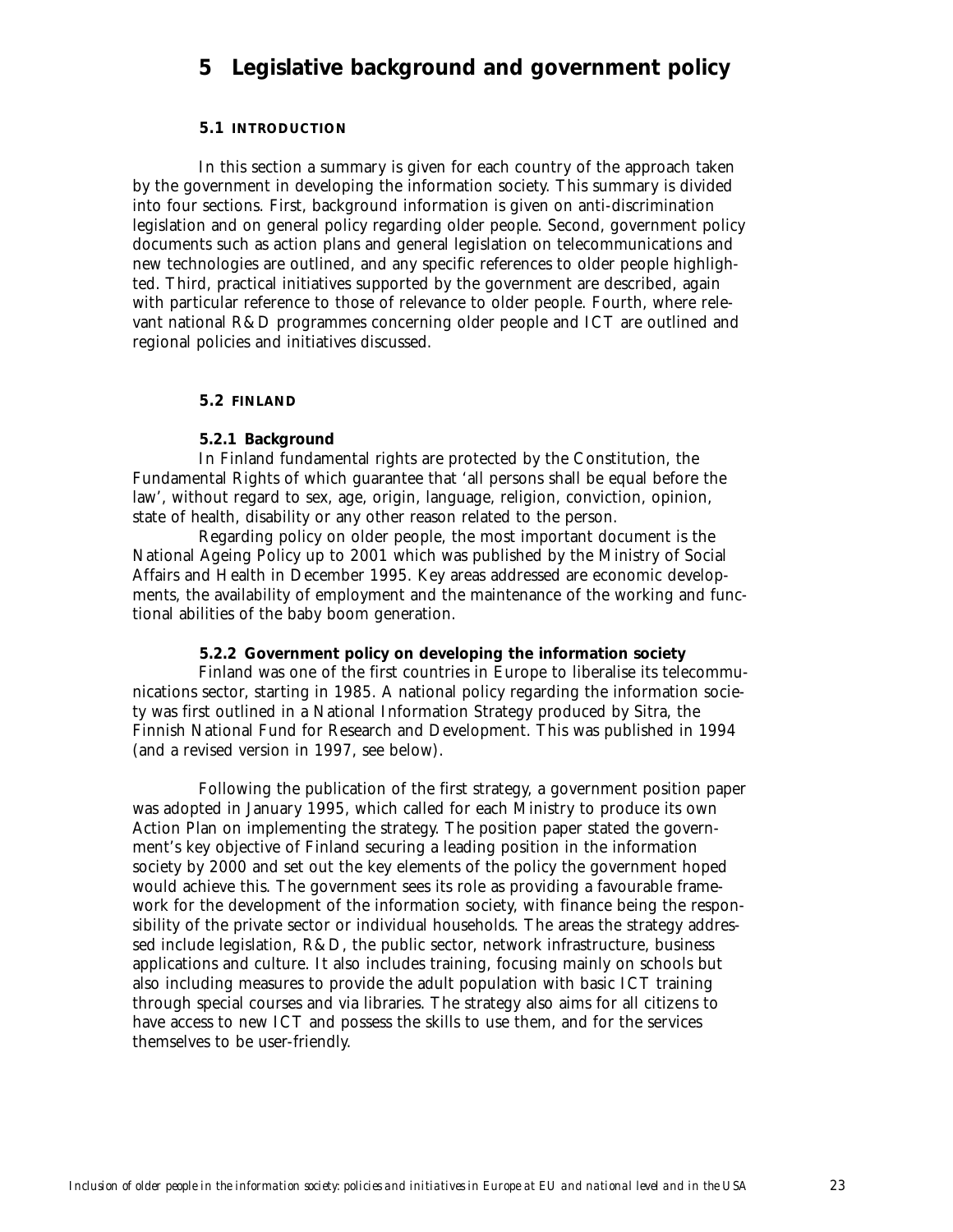Two advisory groups were established: the National Committee for Information Society Issues (a public/private sector body) and the National Information Society Forum which supports the Committee's work.

The importance the Finnish government attaches to the information society is further demonstrated in another key policy document, the Government Futures Report, which addresses core issues of Finnish public policy. This was published in two parts, the first in October 1996 and the second in 1997. One of the main topics of the second report is Finland's role as one of the world's leading Information Societies.

The initial National Information Strategy was criticised for being too technologically oriented. This prompted the development of the revised National Information Strategy by SITRA in 1997, which is more people-focused and addresses issues such as how consumers will benefit from the new services in general and how specific groups such as older people will benefit and the usability of services. It also aims to stimulate a wide general debate on values. However, the main focus is on the younger generation and their education.

Although equality before the law is guaranteed by the Constitution as mentioned above, in terms of the information society, this definition of equality seems to work against rather than in favour of older people. A working group appointed by the Ministry of Justice to see whether Finnish legislation needed to be modified in the light of the developing information society decided that it was not necessary, and that the constitutional right to equality means that legislation will not be enacted to favour particular groups such as older people.

Two ministries have been particularly active in promoting the rights of older people, the Ministry of Social Affairs and Health and the Ministry of Education. The latter has produced two documents dealing with the information society: the National Strategy on Education, Training and Research (published in 1995), supplemented a year later by a document titled Towards a Culture-Oriented Information Society. The goal of these strategies is to guarantee all citizens equal opportunities in the new information environment. Although most of the proposals again concern children and young people, it is stated that it is important to make ICT available to everyone and that life-long learning should be guaranteed for everyone. One part of this strategy is to develop access in public libraries to ICT and the Internet.

The Ministry of Education has also produced a National Life-long Learning Strategy. However this is mostly work and employment oriented.

# **5.2.3 Research & Development**

STAKES (the National Research and Development Centre for Welfare and Health) has played an active role in several international projects (e.g. COST 219, INCLUDE, PROMISE, Telematics project 1109) which address older people and people with disabilities.

# **5.2.4 Government programmes/initiatives to promote the information society**

The Ministry of Education runs a number of information society related projects, one of which is called 'The House of Knowledge'. This project examines the possibility of distributing electronic mail addresses free of charge via public libraries and co-ordinating public libraries' Internet-related activities.

Another initiative supported by the government in the area of older people is the APC-Seniors project. This pilot project was organised by STAKES, and took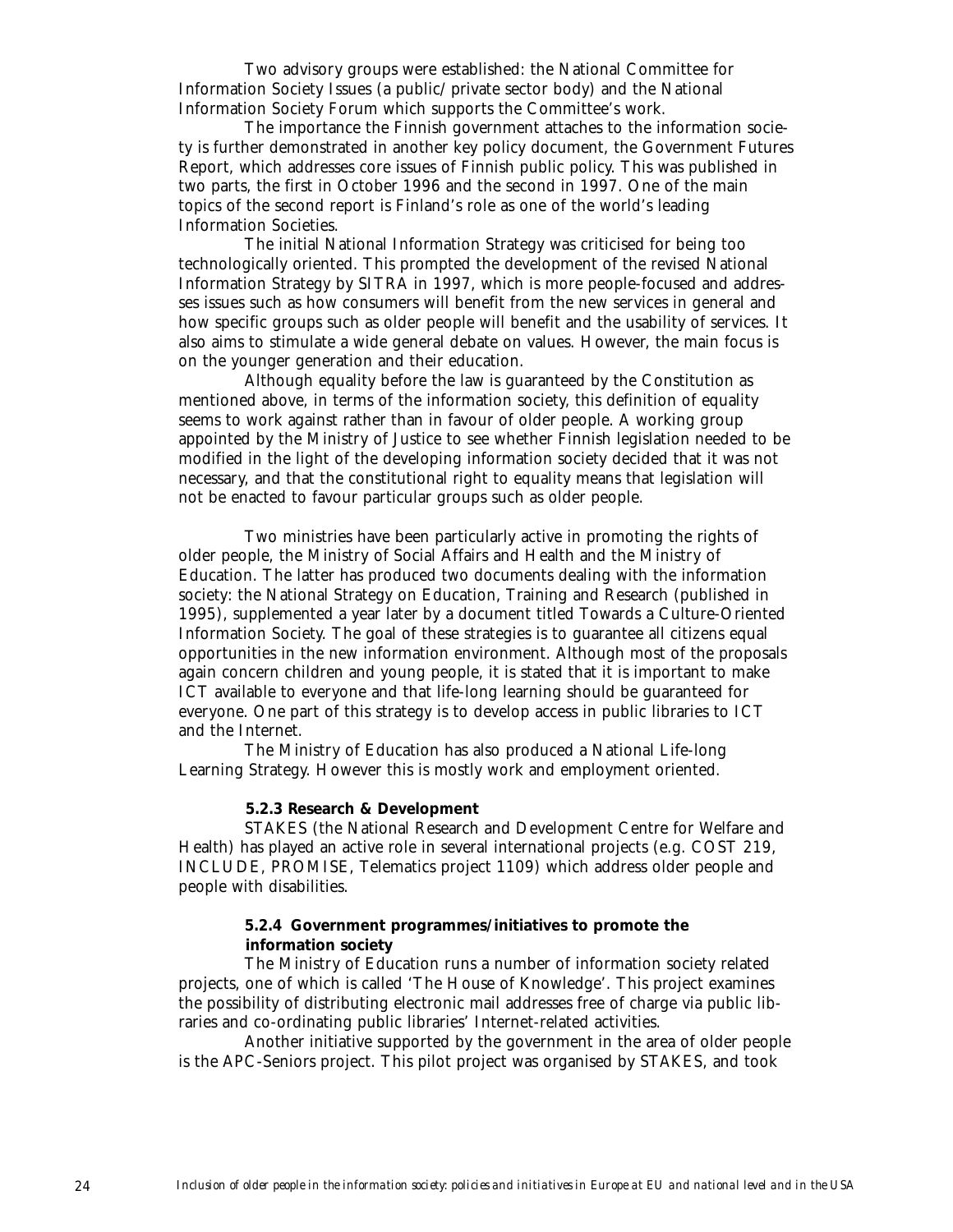place in 1996-1997. The project focused on teaching basic computer skills to older people and one of the goals of the course was to stimulate and encourage the participants to distribute their new skills to other older adults.

As the APC-Seniors project was such a success, a new programme called the Bridging Project was set up, again by STAKES. The main aim of this project was to provide access to the information society for older people by encouraging older people's homes and service centres to purchase computers, software, Internet and e-mail connections, and by planning new activities for older people's homes, service centres and home service clients based on information technology. There are 15 project partners participating in the Bridging Project and it will continue until the end of 1999. At the beginning IBM donated 15 old computers, Microsoft donated the software and the project partners purchased the Internet and e-mail connections.

# **5.3 FRANCE**

### **5.3.1 Background**

In France fundamental rights are protected by the 1948 Constitution, the 'Préambule' which contains a universal declaration of human and citizen rights saying that all human beings are equal before the law and guaranteeing the same rights to everyone irrespective of religion, race or political opinion. It does not specifically refer to age.

In terms of policy on ageing, the only legislative context in which older people are specifically addressed is with regard to social security (which guarantees a minimum income level) and social assistance (to support those who cannot live independently). The law principally defines the financial obligations of society in terms of solidarity with older people who do not have sufficient resources to look after themselves. Older people are seen as citizens like any others, with the same rights and obligations, and do not have any special rights of access to culture, education or communication.

Government policy on ageing is better reflected in a number of non-legislative plans, mostly targeted at supporting independent living and also establishing the National Gerontology Foundation (Fondation Nationale de Gérontologie).

# **5.3.2 Government policy on developing the information society**

France liberalised its telecommunications sector only recently to meet the EU 1 January 1998 timetable. What legislation exists has therefore emerged only recently and focuses narrowly on the deregulation of the telecommunications sector. In general, French government policy focuses on education, industry and the legal framework.

The government also produced an action plan, through the Interministerial Committee for the Information Society, titled 'Préparer l'entrée de la France dans la société de l'information' (Preparing France for entry into the Information Society), published in January 1998. This focuses on six themes: education; culture; modernisation of public services; industry; innovation; and the creation of effective regulation and a protective framework for new services. There is no specific mention of older people, but there is the stated aim of creating an inclusive information society. However, there are no concrete policies regarding access for disadvantaged groups to ICT.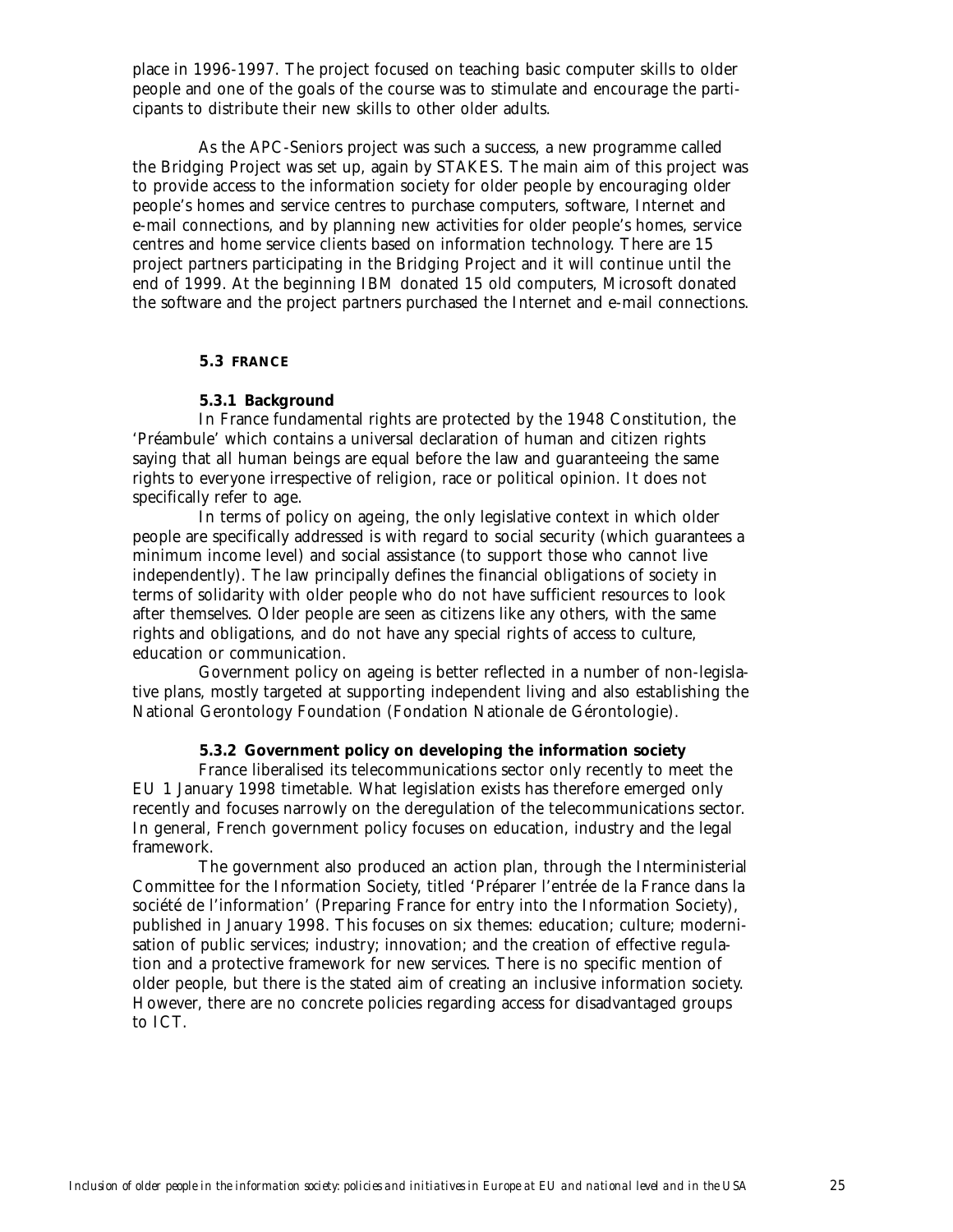# **5.3.3 Government programmes/initiatives to promote the information society**

In France there are no initiatives that support access by older people to the information society at national level. Local authorities appear to be the most active in carrying out initiatives that promote the information society.

### **5.3.4 Research & Development**

There are a number of national research programmes targeted at older people. Although most of these have been oriented towards independent living, a multi-annual programme was launched in 1996 on new technologies and ageing. There are three main themes: applications and the interaction between users and technology; the relationship between intermediary organisations, service providers and users; and the actors and the services offered. In 1998 a new study was launched to try and define the role of older people in the socialisation of ICT. A further study is aimed at identifying and understanding the learning process of older people regarding the screen, the keyboard and navigation software.

# **5.4 GERMANY**

# **5.4.1 Background**

Fundamental rights are guaranteed under the German Constitution which says that all citizens are equal before the law and bans discrimination on a number of grounds including race, faith, religious or political views or disability. It does not specifically mention age.

In terms of government policy, reference is made to older people in the so-called coalition agreement of October 1998 between the Social Democrat and Green Parties which forms the political foundation of the new government. Some of the points included are: demographic change requires a corresponding change in the thinking of government, business and society; the government wants to ensure that the opportunities of longer life are realised - society must make better use of the experiences of older retired people (passing on knowledge to the younger generation, building networks, helping in the neighbourhood, etc). There is however no specific reference to new technologies in the context of older people.

The political and administrative system of the Federal Republic of Germany is characterised by the strict application of the principle of subsidiarity. In practice, this leads to a high degree of decentralisation of political responsibilities. For example, legislation on telecommunications is the responsibility of the national parliaments (Bundestag, Bundesrat) while legislation on mass media is the responsibility of the state parliaments (Länderparlamente), and regarding the emergence of the information society both are important. This report concentrates primarily on the national level but includes some examples of regional (state) initiatives.

### **5.4.2 Government policy on developing the information society**

Germany recently fully liberalised its telecommunications sector in accordance with the 1 January 1998 EU timetable. The prime motivation of the national government in developing the information society is to strengthen the competitiveness of the German economy. Its position is that the private sector is the driving force behind the emergence of the information society and the role of government is to develop an appropriate legal framework, again based on market deregulation and liberalisation of the telecommunications sector (an area which is the responsibility of national government).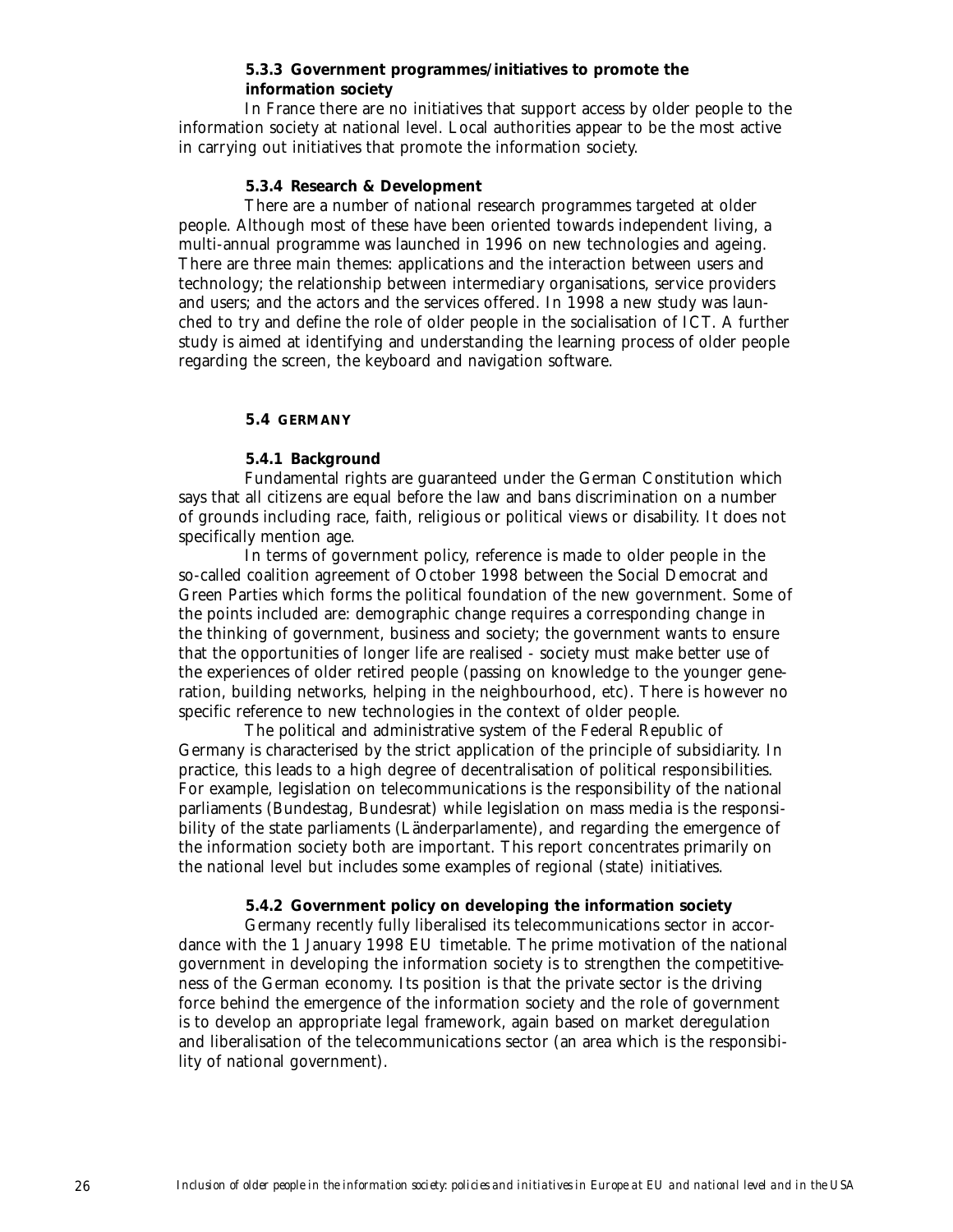Government policy on developing the information society is detailed in the Action Plan 'Info 2000 - Germany's Way in the Information Society'. A recent progress report has been produced giving an overview of policy measures and legislation put in place since 1996. The Info 2000 document mirrors in title and content the EU's own Action Plan, however it has an even stronger focus on market issues and less consideration of social issues and the need to ensure participation by all members of society. No consideration was given to any form of anti-discrimination legislation or any form of accessibility support for particular user groups.

The Action Plan focuses on a number of key action lines, including the development of the legal framework, education, supporting R&D and dialogue with industry and other societal groups. This latter action line is of particular interest. A cross-sector group called 'Forum Info 2000' was launched under it as a political and societal platform for discussion of particular aspects of the information society. A number of working groups have been set up by the Forum, including one specifically on Senior Citizens in the Information Society. This working group has made a number of recommendations, including the need for public finance to give older people the opportunity to gain 'real life' experience of new technologies, the need for the requirements of older users to be taken into account in developing applications, the need for services and technologies to be affordable and pricing mechanisms to be transparent and the need for research on how older people can best learn how to use ICT.

# **5.4.3 Government programmes/initiatives to promote the information society**

In summer 1998, the President of the Federal Republic of Germany launched an initiative which aimed at facilitating access of various societal groups to the information society. Under the heading 'Fit für das Informationszeitalter' (Fit for the information century), several projects are being carried out in co-operation with industry. The project 'Ein Leben lang lernen' (Life long learning) is aimed at older people in particular, and in total 300 people in the 60+ age group are entitled to take part in it. This project offers older people the opportunity to communicate via the Internet, e.g. via chat groups. In addition, a hotline will be made available, and an Internet café for older people will be opened in Berlin during the course of the project.

Other initiatives carried out in the context of the working group on Senior Citizens in the Information Society mentioned earlier include a conference which was attended by more than 600 people<sup>57</sup>. The conference focused on various aspects including economic, social and societal issues which relate to the role that older people can play within the emerging information society.

Another initiative organised by the Ministry of Education, Science, Research and Technology (BMBF) was the 'Deutscher Seniorenpreis Multimedia - Vermittlung von Medienkompetenz' (German Senior Citizens Multimedia Award - Transfer of Media Competence). The project selected and supported ten concepts which further the use of multimedia among older people. The awards were presented at the conference in November 1997 and were based on the following requirements: media competence; implementation of virtual meeting places; support of activities in daily life; man machine interface and information exchange.

# **5.4.4 Research & Development**

The Forum Info 2000 mentioned above was funded by the Federal Ministry of Education, Science, Research and Technology. The working group on

<sup>57, &#</sup>x27;Website, Wissen, Lebensweisheit - Senioren in der Informationsgesellschaft' (Website, knowledge, way of life - senior citizens in the information society) November 1997 in Paderborn, Germany.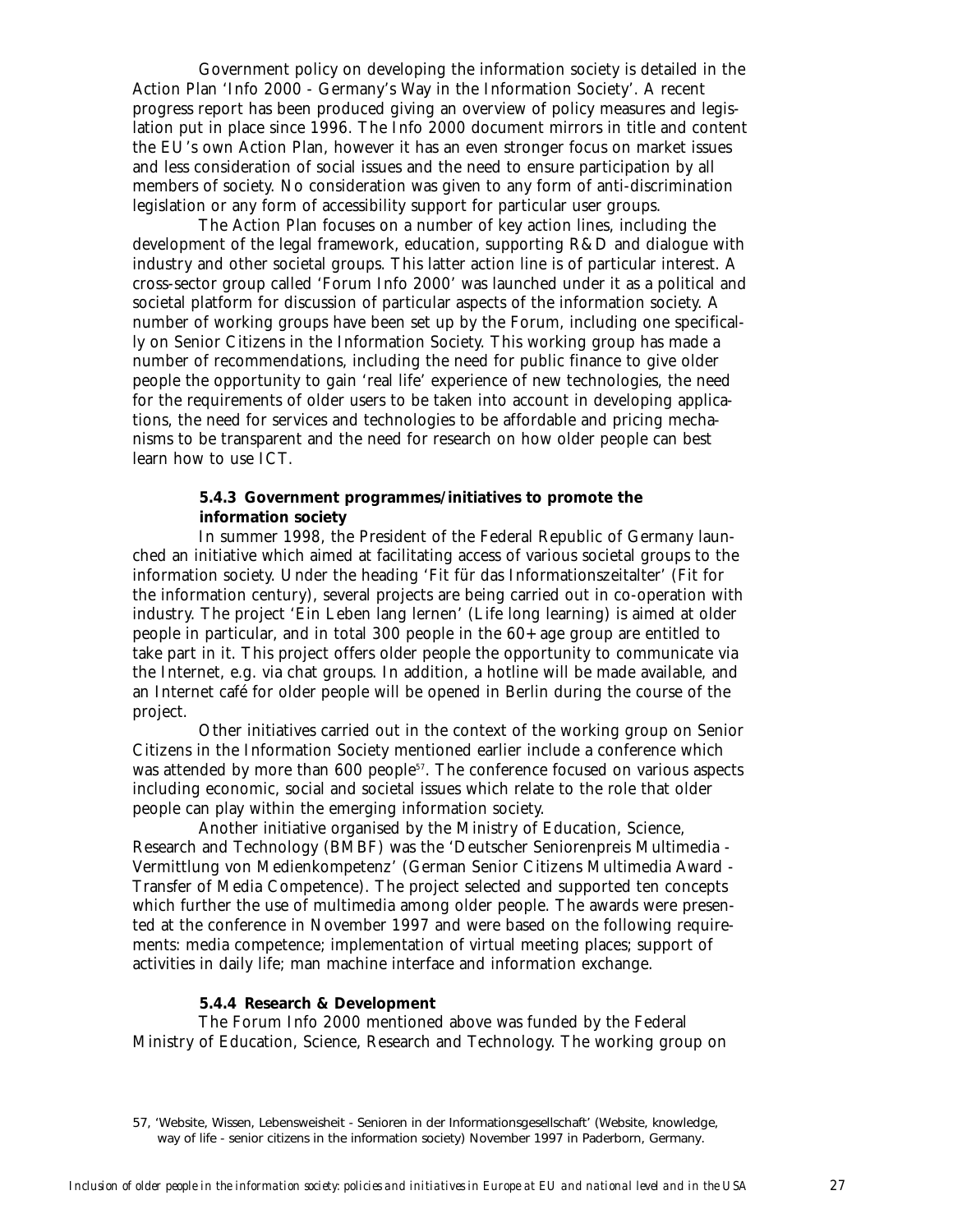Senior Citizens in the Information Society included a number of researchers. The same Ministry also supported Info-Mobil, set up by the VSiW (mentioned in the first report and in Chapter Six below), which apart from travelling around Germany introducing older people to computers and the Internet, also carried out research into the needs of older people and their attitude towards technology.

# **5.4.5 Regional government initiatives**

It is beyond the scope of this report to consider all initiatives and projects at regional level. However some examples include the 'Lifetech' project which has been running for some time in Leipzig, a city situated in one of the new German Länder (Saxony). This project aims at setting up a competence centre under the banner 'senior citizens'. Various companies which develop products and services targeting the 50+ age group will be established within this centre. It plans to offer inter alia telecommunications-based information and care services to the target group. Another project also worth mentioning was also set up in Saxony. In this case a sub-national association of institutions of further education (Verband Sächsischer Bildungsinstitute e.V.) aims at setting up various programmes where pupils teach older people how to use the Internet, using school equipment.

#### **5.5 THE NETHERLANDS**

### **5.5.1 Background**

Fundamental rights are guaranteed by Article 1 of the Dutch Constitution which requires equal treatment for everyone in equal situations and forbids discrimination on grounds of religion, political colour, race, sex or on any ground. Age is not mentioned as such but will be incorporated in the phrasing of 'on any ground'.

Policy on older people is the responsibility of a separate directorate within the Ministry of Health, Welfare and Sport. Every four years the directorate issues a policy document, the last of which was called 'Integrated Action Programme on Policy on the Elderly' and covered the period 1995-1998. This document builds on the more general welfare policy document 'According to Ability' covering the same period, which outlines two key aims: encouraging social participation and the promotion of social stability. A new policy document outlining the key factors of the government's policy on this for the next four years is expected in April 1999.

- The current policy of the government focuses on:
- encouraging the creation of a framework for older people that enables them to live independently
- full participation in society
- paying special attention to older women and ethnic minorities

The older people's lobby in the Netherlands involves mainly the six older people's unions. They represent today's more vocal older generation which assumes it should continue to play an active role in all aspects of society. An example of a success achieved by this lobby is the abolition of age limits for certain types of insurance.

A National Office on Age Discrimination (LBL) was established in 1994, with the objective of trying to eradicate age discrimination (against both young and older people). This Office was very supportive of the inclusion of age in the antidiscrimination clause of the Amsterdam Treaty.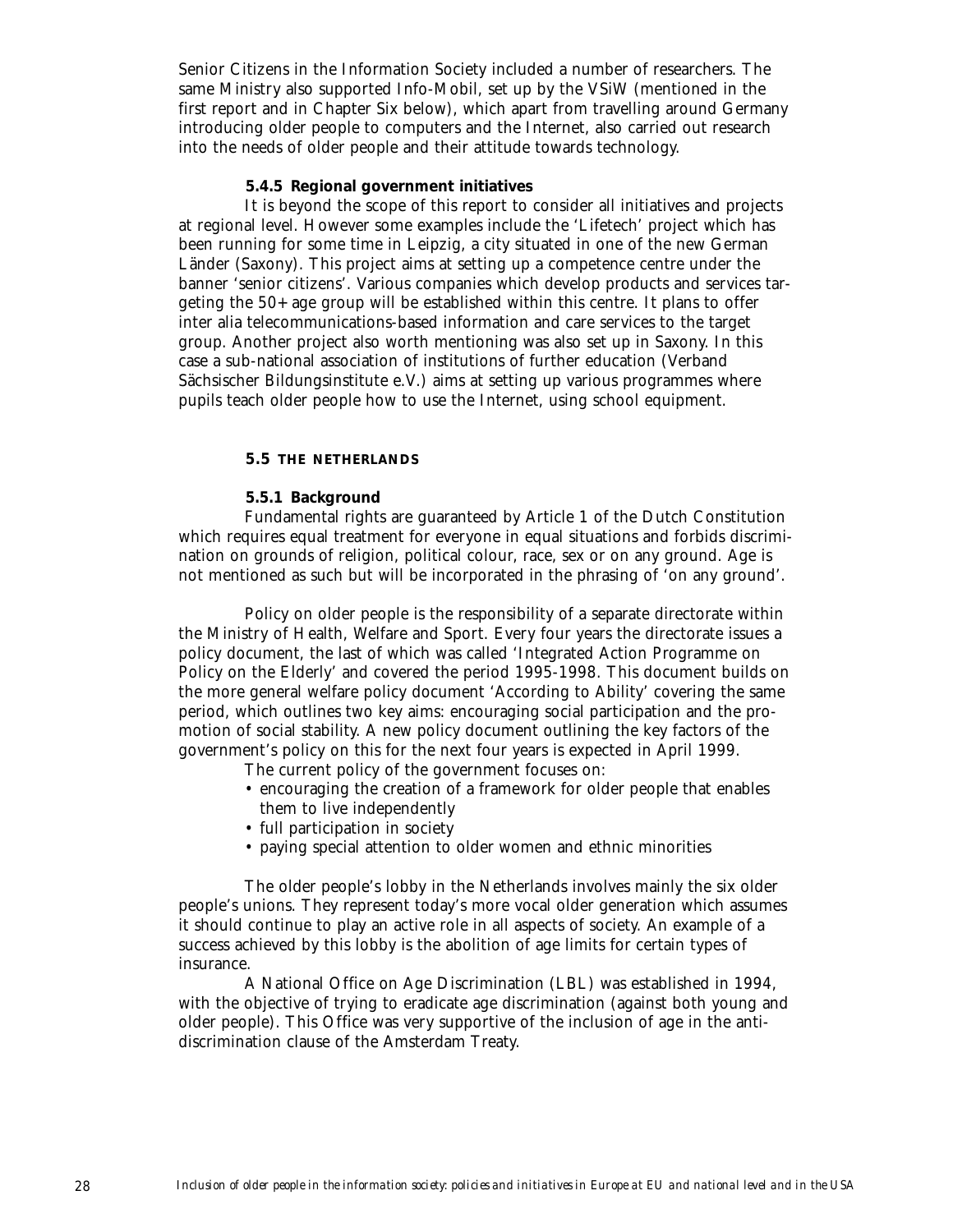In general, Dutch government policy on older people focuses either on those still in employment and therefore contributing to the economy or refers to them in the context of healthcare and social welfare. In principle Dutch government policy is targeted at the whole of the population, and additional policy is only developed when considered necessary for vulnerable or socially marginalised groups such as older people.

# **5.5.2 Government policy on developing the information society**

The Dutch government's approach to developing the information society has focused on the potential economic benefits. The telecommunications sector has only recently been liberalised in the Netherlands, to meet the 1 January 1998 EU timetable. Beside economic development, the main focus of the government's policy is education.

As in other countries the Dutch government also produced its own Action Plan, called the National Action Plan Electronic Highway (NAP), in 1994. The main action lines were the liberalisation of the telecommunications infrastructure and telecommunications and media services, however there was also an action line on the definition of the public role. This addressed four areas: the future of public service broadcasting; access to government information and services; the role of public libraries; and stimulation of the use of ICT in education (focusing primarily on schools).

The NAP was revised in 1998, and more explicitly defined three key tasks of the government: creating the legal and societal frameworks by guaranteeing a number of fundamental values and standards of a democratic society in an electronic environment; stimulating innovation and new projects; and ensuring social integration.

The government has recently adopted five new action lines, and does specifically mention older people in the context of one of these action lines titled Knowledge and Accessibility. It recognises that older people in general lack the necessary skills to use ICT, and proposes to hold introductory training sessions in libraries, one of the target groups for which is older people. It also relies on libraries to provide access to the information society for those without the financial means to do so at home. Money is being provided from the NAP for each library to have at least one Internet PC and for the training of staff. One specific reason for this is that the government wants increasingly to disseminate information electronically, and therefore needs to ensure universal access to it.

The government also created an advisory body, the Temporary Commission on Information Policy (TCI) in January 1997, which operated for a year and produced a report on the general range and reach of information services and the government's responsibilities. The TCI believed that the government should in general be aware of the social and cultural consequences of ICT developments, and also saw public libraries as very important in terms of providing public access. Regarding older people specifically, the TCI expressed concern about the effectiveness of current initiatives because of lack of co-ordination and called for further research into the possibility of increasing their quality of life through the use of ICT. Apart from the promotion of libraries to function as public access places there are no concrete actions resulting from the recommendations of this Commission.

The government is currently developing a new policy for the older citizen and the ageing society, in which technology is considered an important aspect.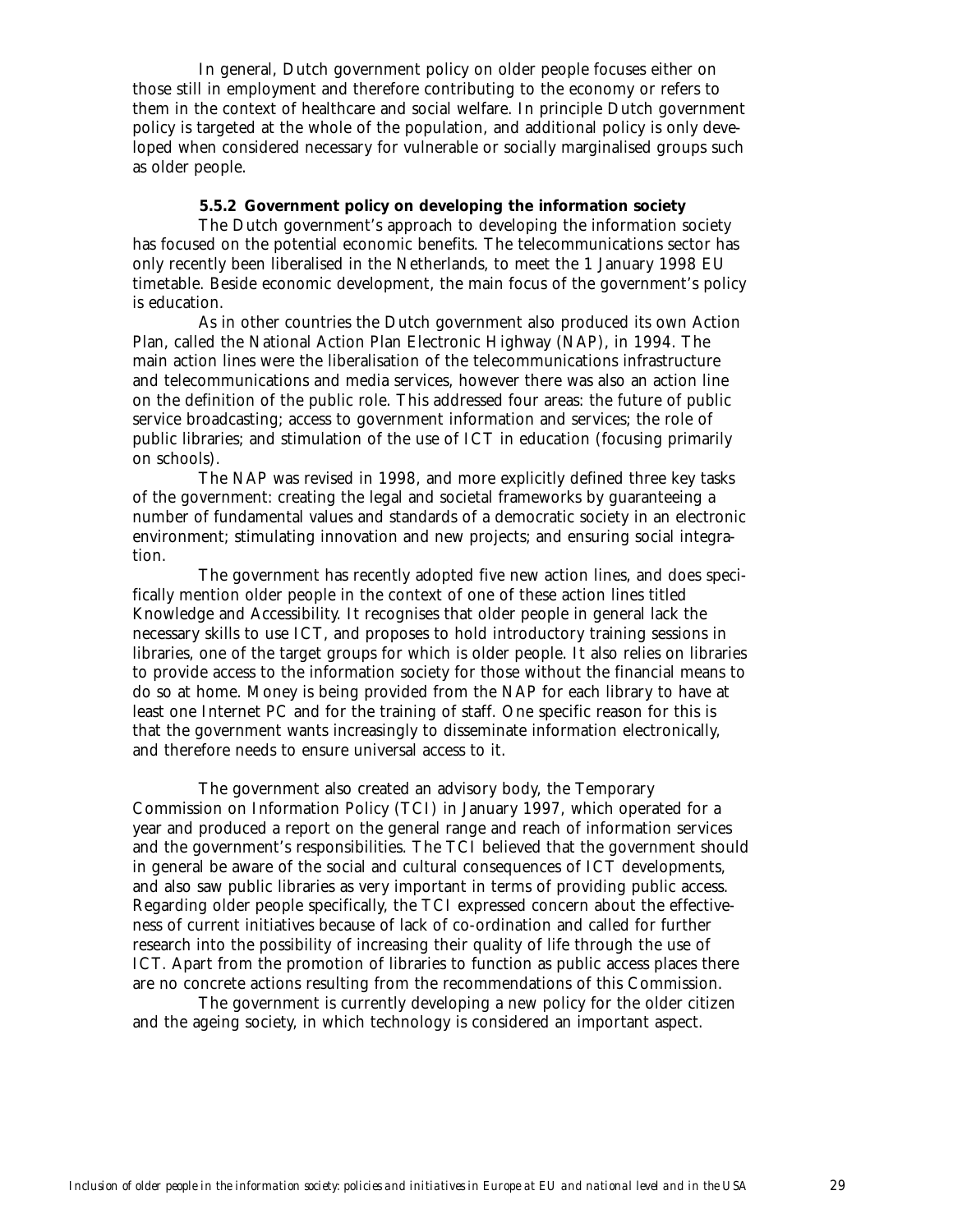# **5.5.3 Government programmes/initiatives to promote the information society**

General initiatives to promote the information society at national level in the Netherlands have concentrated on businesses (especially small and medium enterprises), schools and public libraries.

The Dutch Rathenau Institute in the Hague concluded their study on the possibilities of exclusion of older people by the more frequent use of ICT with a one-day conference. This conference, held in April 1998, was attended by the Dutch Prime Minister and several government officials. Contrary to the encompassing nature of the printed report of the study, the conference seemed to focus purely on the increased employability of people in their forties as a result of learning how to use ICT. The advantages of older people actively participating in the information society were not considered a priority.

Similar criticism was given to the Life Long Learning Programme which was launched in early 1998 by the Ministry of Education, Culture and Science. This government paper focused on the educational opportunities for working people while implicitly defining 'life-long' as up until the end of working life and neglecting the educational needs of older people after retirement.

### **5.5.4 Research & Development**

In 1995, the Ministry of Welfare, Health and Sports, in co-operation with the Ministry of Economic Affairs and the Ministry of Housing, Regional Development and the Environment, set up the 'Elderly Technology' project. This three year project had subsidies totalling 1.4 million ECU and was aimed at the greater familiarisation of older people with ICT. An important component of the project was the stimulation of the corporate sector to develop ICT-related products and services for older people, with the emphasis on usability. The project concluded in November 1998 and most of the manufacturers who have included older people in the design and testing of their new products were very enthusiastic about it. However only a few of the supported projects actually led to the introduction of a product on the market which was rather disappointing.

### **5.6 SPAIN**

### **5.6.1 Background**

The Spanish constitution dates from 1978 following the death of Franco and is based on non-discriminatory social policies, the objective being to introduce a level of social equality and protection. It contains a number of clauses of general relevance to older people, guaranteeing equality of the individual and equality before the law, banning discrimination on a number of grounds, and though not actually mentioning age does include the grounds of personal or social conditions or circumstances. It also requires the authorities to implement a policy for the social welfare of people with disabilities. Specifically mentioning older people, the Constitution requires the provision of sufficient financial resources for older people and the promotion of older citizens' welfare.

A National Gerontological Plan was developed by the National Institute of Social Services (INSERSO - now IMSERSO) in 1991. The Plan was developed under the auspices of the Spanish Socialist Party with the objective of correcting social inequalities and actively integrating disadvantaged social groups. It was intended to reorient social policy targeted at older people away from a social welfare and paternalistic approach. Specific aims of the Plan are to provide adequate social servi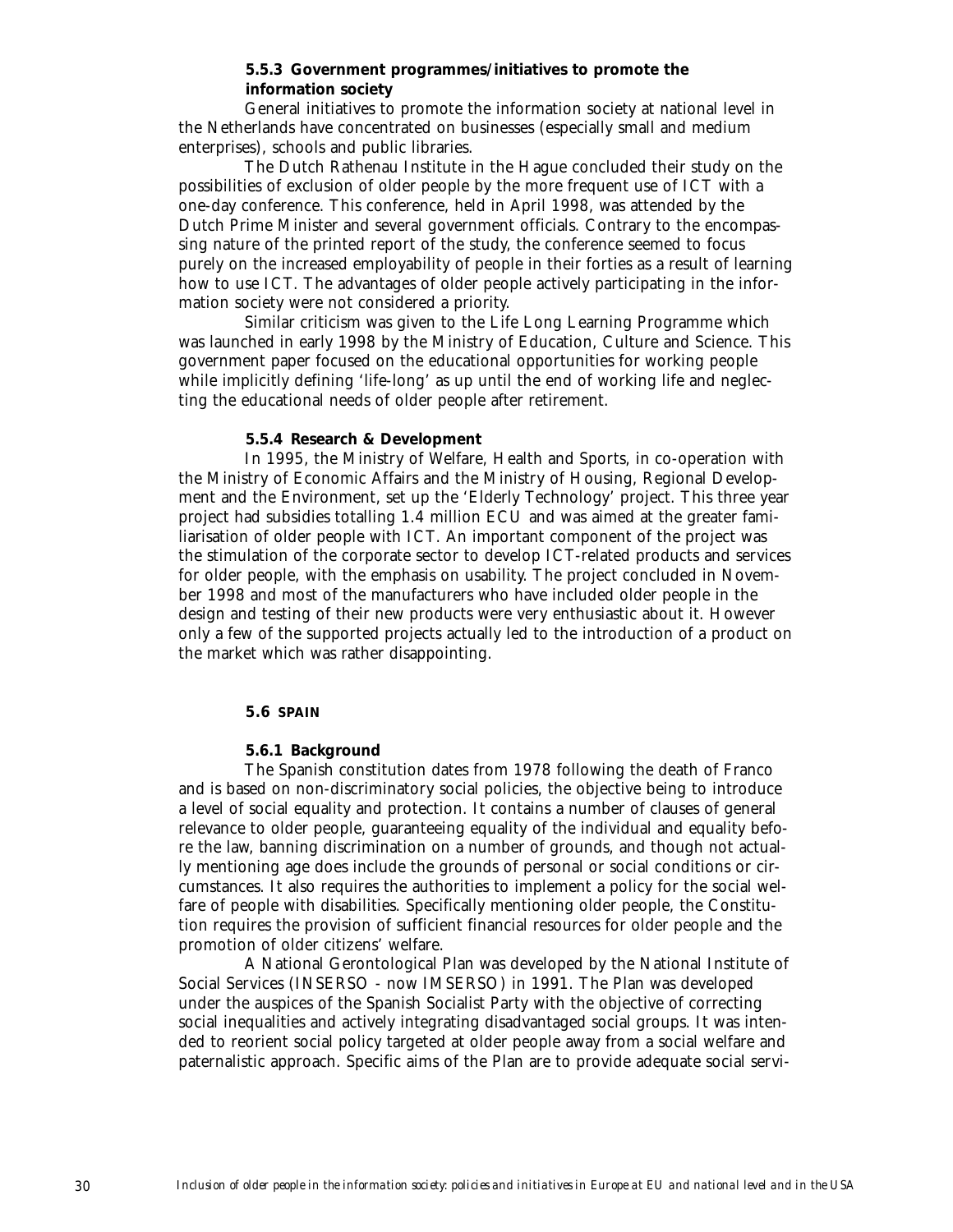ces for older people, to facilitate access of older people to cultural facilities and to encourage creative use of their leisure time and to increase the social integration of older people.

# **5.6.2 Government policy on developing the information society**

Spain has only recently liberalised its telecommunications sector to meet the EU 1 January 1998 timetable. It is one of the few Member States not to have produced its own Action Plan or similar document. There is a less stridently economic approach than in some of the other countries in the study, though schools are again a key focus of government policy, with a number of initiatives to give them computers and on-line access. The principal pieces of legislation relate to the liberalisation of the telecommunications sector.

There are a number of autonomous regional governments in Spain, which have the power to adopt their own policies and carry out initiatives, and some of these are mentioned in section 5.6.5 below.

# **5.6.3 Government programmes/initiatives to promote the information society**

A number of initiatives promoting the information society at national level in Spain have focused on installing computers in schools, but there has not been a focus at national level on older people.

# **5.6.4 Research & Development**

In addition, specifically regarding older people, INSERSO has been focusing on the possibilities of ICT in terms of helping to improve the quality of life and possibilities for independent living of older people since the early 1990s, and a Specific Programme for Rehabilitation and Communication Technologies is in the Third National R&D Plan. This included the HÁBITAT project, which was mentioned in the first project report, which tries to improve the living conditions of older and disabled people by integrating different telematics systems.

# **5.6.5 Regional government initiatives**

The government in the autonomous region of Catalonia has focused attention on the development of the information society in the region. In May 1998 a Commissioner for the Information Society was created, with the role of promoting and assisting in the creation of telecommunications infrastructure in the region, promoting the introduction of ICT in education, raising awareness, promoting the emergence of companies providing new services and content and promoting the use of telematics within the regional government.

Educational programmes in Catalonia, again focusing on primary and secondary schools, include the HORITZONS and ARGO projects.

Another of the autonomous governments, in Valencia, is participating in the INFOVILLE Project which involves five European countries. INFOVILLE is a Digital Cities project which will provide people at different sites with on-line access to a wide range of information and services directly from terminals in the home, the office or from public information kiosks and information points. Under the umbrella of the INFOVILLE project there is an INFOSENIOR Project at the Senior's Club in Valencia.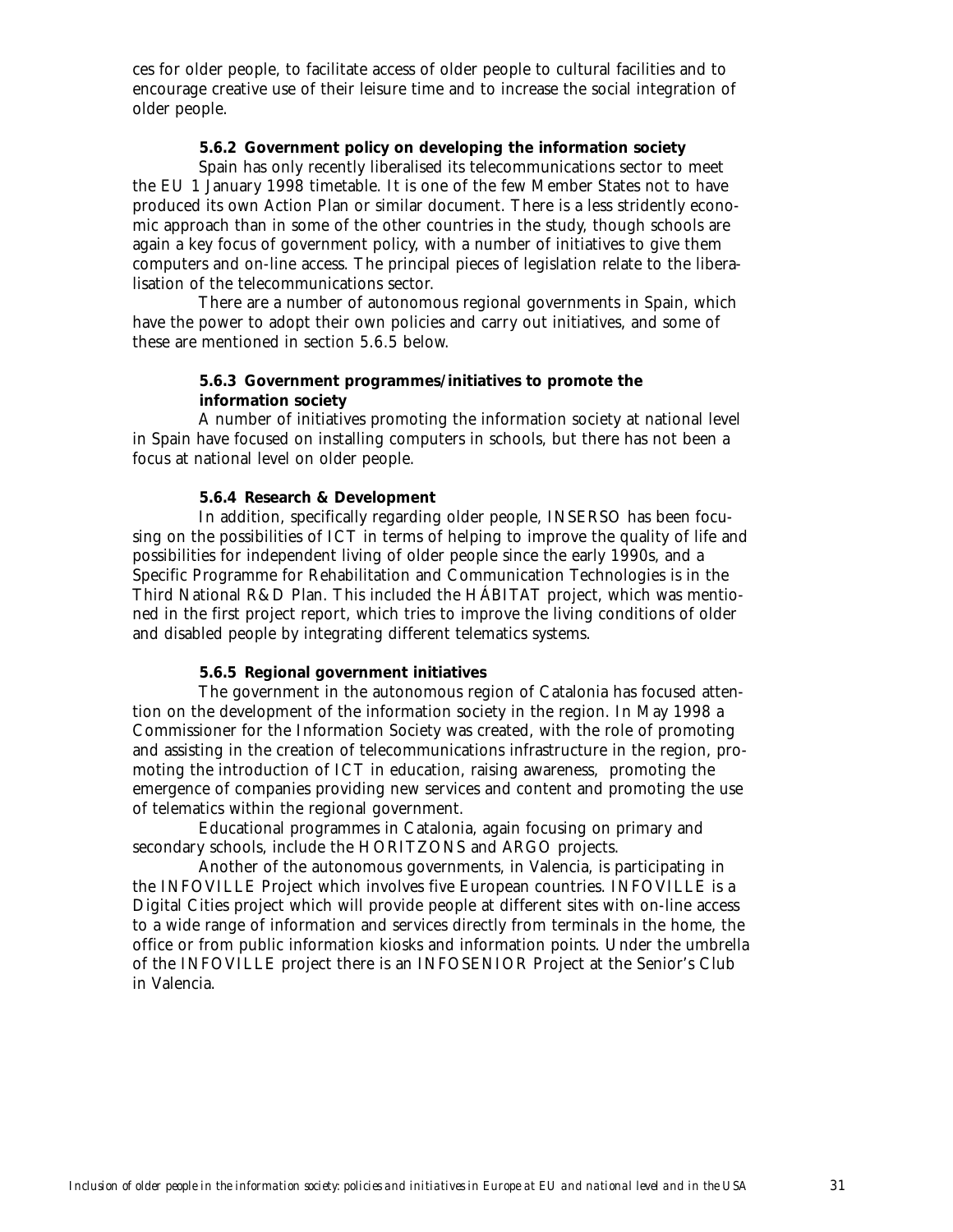### **5.7.1 Background**

The UK doesn't have a written constitution and there is no single piece of anti-discrimination legislation, but a number of separate Acts of Parliament forbidding specific types of discrimination, such as the Sex Discrimination Act 1986 and the Equal Pay Act 1984. There is no legislation explicitly banning discrimination on the grounds of age. The Disability Discrimination Act 1995 covers those older people who are disabled, but while it is a powerful Act does not cover the majority of older people who are not disabled.

The implications of an ageing population are being increasingly taken into account in developing legislation, but from the narrow perspectives of for example, employment and long term healthcare. The government set up a project called 'Action on Age' in May 1997 to look at old age and employment. Following a public consultation a ministerial paper was published in October 1998 and the government has said that action on older people will be a key priority. A voluntary code of conduct has been introduced for employers to prevent discrimination against older people looking for work.

# **5.7.2 Government policy on developing the information society**

The UK liberalised its telecommunications sector well in advance of the EU requirements, starting in 1982. This was more a result of the then Conservative government's general policy of privatising state-owned utilities and introducing competition rather than a result of a policy targeted at developing the information society, the concept of which hardly existed in Europe at the time.

The Telecommunications Act 1984, which formed the basis of the UK's liberalised telecommunications environment, required the promotion of consumer interests, specifically mentioning people of 'pensionable age' together with people with disabilities. In practice this means that BT is obliged to provide certain services for older people and people with disabilities, which are mainly relevant to people with disabilities but also include special user rebates and priority fault repair.

More recently the current Labour Government has developed a strategy for promoting the development of the information society in the UK, which rather than consisting of a legislative programme consists of a number of initiatives grouped under the general umbrella of 'IT for All'.

In addition a number of consultative documents have been produced by government departments. Among these, the Department of Trade and Industry has produced a report titled 'Converging Technologies: Consequences for the New Knowledge Driven Economy'. This report suggests that universal access to the Internet should be obtained through community centres on the grounds that universal access from home will not be economically practicable, and calls for a debate on how to obtain, monitor and fund universal service access to the Internet.

# **5.7.4 Government programmes/initiatives to promote the information society**

Since 1995 the Labour Government has launched a number of initiatives connected to the information society, under a general umbrella of the Information Society Initiative. The majority of these initiatives have been in the area of schools, businesses and public libraries. A task force which advises central government on the use of advanced communications in government has also been established. Initiatives promoting the information society among older people in the UK have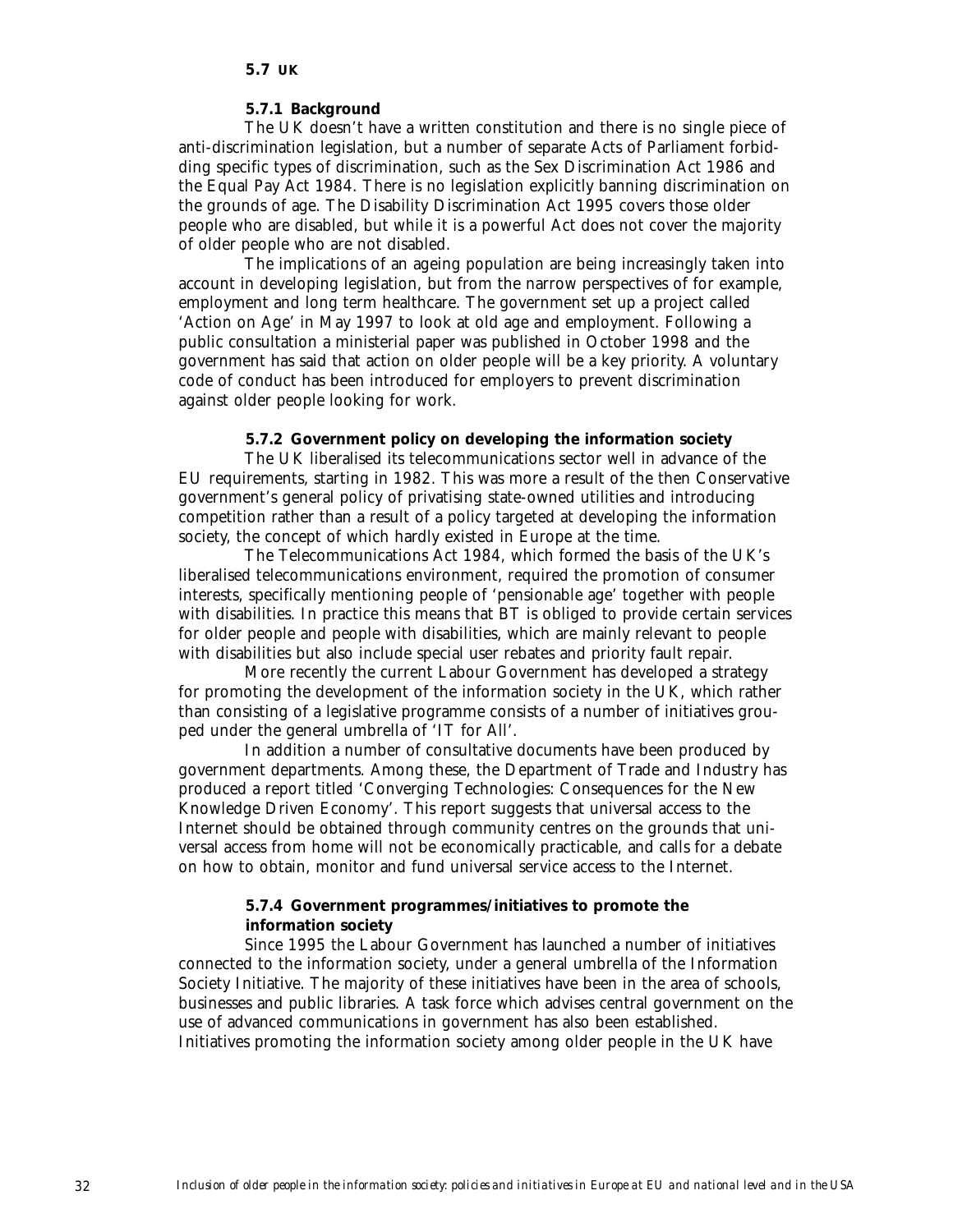taken place more at local level rather than at national level. Examples of some of these initiatives are described in the following chapter.

It is interesting to note that the current Labour Government in the UK is considering abolishing the current TV licence fee which amounts to £100.00  $(\text{\textsterling} 143.47)$  per year for the 65+ age group in Britain and allowing them to watch free TV. However a final decision on this matter is not expected to be taken before the last half of 1999.

### **5.8 CONCLUSIONS**

Although all of the countries involved in the study apart from the UK have some kind of constitutional guarantee of fundamental rights, discrimination on the grounds of age is only explicitly banned in Finland. All the countries are now responsible for implementing the anti-discrimination clause of the Amsterdam Treaty, though it is not clear at the moment how anti-discrimination legislation on the grounds of age would apply to ICT services. In the Netherlands for example this question has been considered and it has been decided that for the present, inability to access such services is not detrimental to quality of life.

With regards to national policy on older people in the different countries, reference has principally been made to them in the past in the context of social policy and in particular regarding social welfare and long term health care.

In terms of policy on the information society, the policies of the different countries overlap considerably. All the countries except Spain have produced some sort of Action Plan or strategy document outlining government policy on promoting the development of the information society. These mirror to a large extent the EU Action Plan and were developed after the debate on the information society had begun at European level (as EU Member States it is to be expected that the national strategies would reflect the EU one). The principal focus is economic, and the role the information society can play in strengthening the national economy and creating jobs. The main plank of the regulatory framework is liberalisation of the telecommunications sector.

Another key focus for most of the countries is education. However, the main emphasis is always on schools and initiatives to install computers and ensure Internet access. There is also an almost universal emphasis on life-long learning, though this is, almost without exception, focused on working life-long learning, rarely addressing older adults outside work.

All the current strategies reflect to some extent the increasing interest in the social and societal aspects of the information society and have as an objective the creation of an inclusive information society and access by all citizens to the new services. Some even mention older people specifically. However, there are very few concrete ideas of how these objectives will be secured. Libraries are seen as optimal access points to the Internet for the general public. The creation of advisory bodies, typically with a mix of members from the public and private sectors has also been a common approach to demonstrating an interest in inclusion.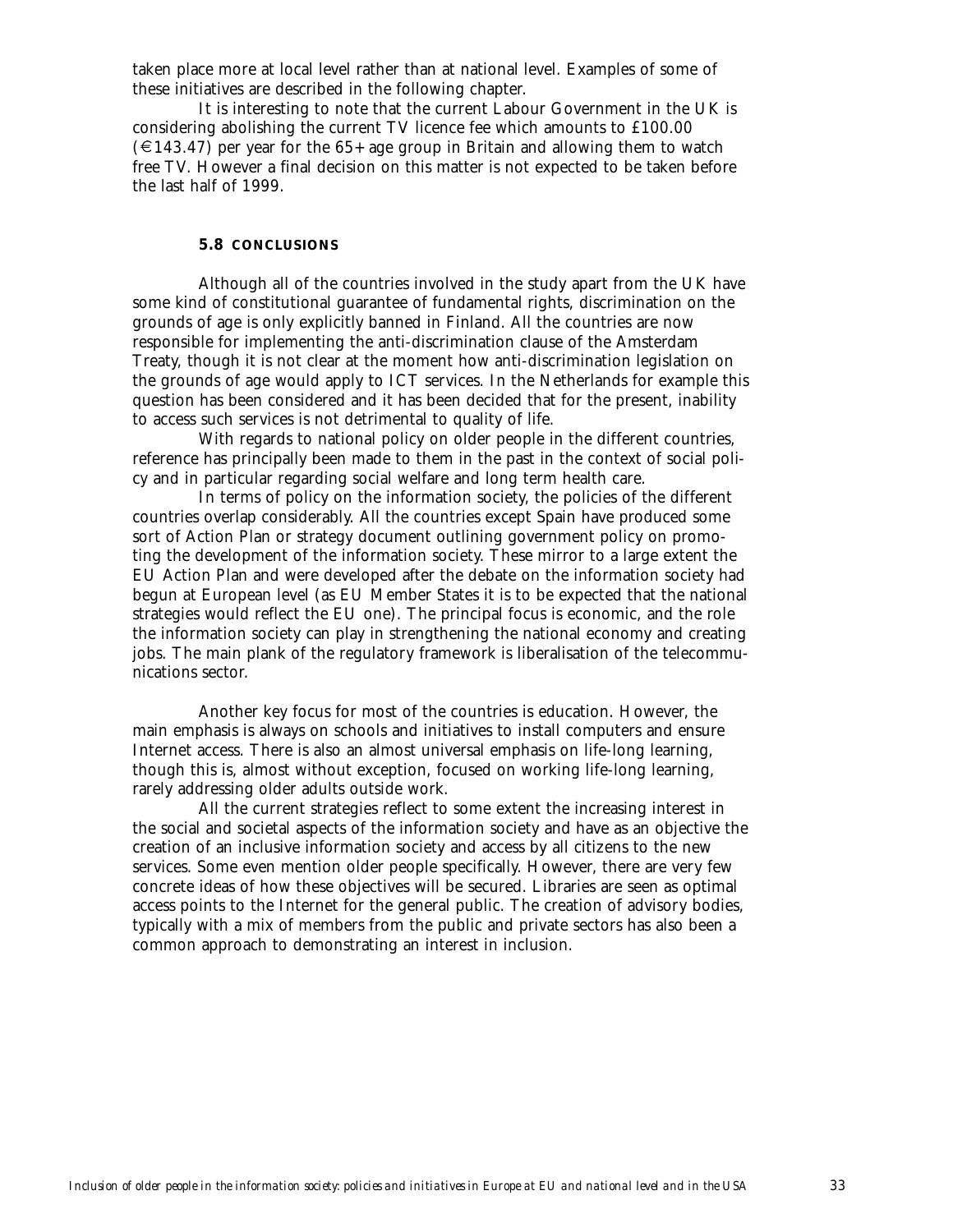# **6 Non-governmental and local government initiatives**

This chapter describes some of the most interesting initiatives by NGOs and local government aimed at encouraging older people to access the information society which were highlighted in the country reports written for the project. A number of initiatives by NGOs were also outlined in Chapter Six of the first report of this project. NGO and local government initiatives are taken together because they are typically both local in nature and because they are often collaborative, making it difficult to separate the initiatives into distinct sectors. This section also summarises the possibilities that these NGOs have in developing or influencing policy through their initiatives.

# **6.1 INITIATIVES TARGETED AT ENCOURAGING OLDER PEOPLE TO ACCESS THE INFORMATION SOCIETY**

# **6.1.1 Finland**

The Granny's Corner project in Tampere, already described in the first project report, is an example at local level in the area of older people and technology in Finland.

# **6.1.2 France**

Over the past two years local authorities in France have developed a number of new ICT applications for local citizens. However it is not known if any of these applications are particularly targeted at older people.

# *Cyberpapy.com*

The bilingual website Cyberpapy.com<sup>58</sup> offers practical help for college students with questions about their homework. Through web advertisements and e-mail they can communicate with a team of older people who have agreed to help. This intergenerational project was started by the Boulanger Foundation. Boulanger is a large chain of electronics shops in France.

### **6.1.3 Germany**

Apart from the Senior-InfoMobil (mentioned in Chapter Five and in the first project report), the activities of other groups such as SeniorWeb.de and 'Seniorennet' are making progress. The ageing organisations in Germany such as BAGSO and KDA are themselves becoming more active on the Internet and are starting to offer different services for older people.

### *Seniorennet.de*

This voluntary organisation also presents itself as an advocacy organisation to help older people get easier access to the information society. Its roots lie in the city of Munich where in 1996 a small group started online activities for older people, and today five German cities already have active units. Local groups are allowed to include their own homepages and activity lists within the general framework of the Seniorennet.de website. Participants in Seniorennet are entitled to a reduction on Internet access prices from the provider which is hosting Seniorennet and an e-mail address at their domain name.

58 http://www.cyberpapy.com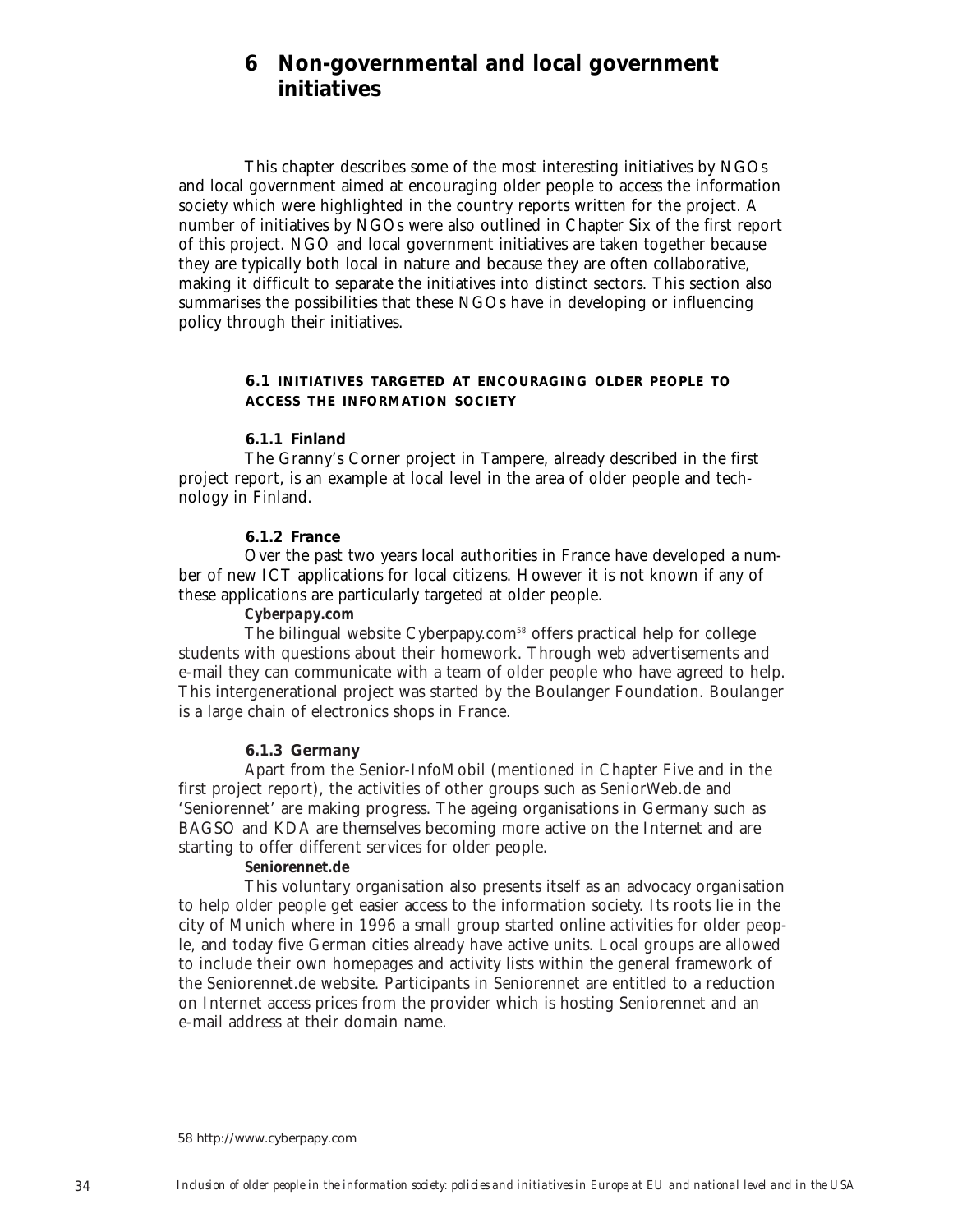# **6.1.4 The Netherlands** *SeniorWeb*

SeniorWeb, which was already described in the first report, will in 1999 expand its activities by trying to set up computer and Internet facilities for older people inside different kinds of older peoples' homes. For the March 1999 Internet Fiësta, Primafoon (the telecom shop of the Dutch PTT-Telecom) has made available 50 I-Mac computers to be used on a permanent basis by residents of 25 older peoples' homes where they will be installed. SeniorWeb will offer guidance, demonstration and training through their network of volunteers and Apple Computers will ensure maintenance of the computers. Hopefully, this initiative will only be the beginning of building larger capacity computer rooms in housing facilities for older people in the Netherlands.

# **6.1.5 Spain**

The Catalan autonomous government launched a plan in March 1998 for the computerisation of non-profit making associations, which also included older people's organisations, and their access to the Internet. The associations may purchase a Pentium 200, a modem, a printer, Microsoft Office 97 and several management software programmes for 181,700 pesetas ( $\epsilon$  1092,00). The programme is carried out in collaboration with Microsoft, Dell and Epson. Special credit facilities have been provided by the bank 'la Caixa' for the associations participating in the project.

The Foundation of 'la Caixa': Caixa d'Estalvis i Pensions de Barcelona, the first Spanish savings bank, is obliged to devote its profit after tax to charitable work. It recently launched two pioneering projects which focus exclusively on older people and technology: the Punt Blau (Blue Point) programme; and computer courses.

# *Blue Point*

The bureaucracy and multiple sources of information that older people face when looking for information relevant to their age group was the main reason for starting the 'Punt Blau' project. The project installs electronic information kiosks in publicly accessible places (bank offices of la Caixa, health centres and town halls), which through a simple touchscreen interface guide the user to the information that they need. Care services, cultural, financial, legal information, leisure time and voluntary work are some of the categories offered at the Punt Blau. In addition there is a specialised telephone directory. Punt Blau also helps people to learn about their entitlements to certain services and where to get them from. The information can be directly printed at the kiosk. The Punt Blau is now installed at 116 places: 40 in the Autonomous Communities of Catalonia, 36 in Madrid, 15 in Castilla-La Mancha, 15 in Castilla-Leon and 10 in Galicia. There is a separate database of information for each region and close contact is maintained with the relevant institutions.

First users' research has revealed that the terminals are quickly becoming popular, especially considering that there has been no marketing campaign as of yet. Users are often men and women under 50 years of age, probably consulting the kiosk for information for their parents or other older relatives. 25% of users are men and women over 60 years old.

# *Computer Classrooms (Aulas Informaticas)*

This project set up by the Fundacio 'la Caixa' in Catalonia involves installing computer classrooms in a large number of senior centres in the different Autonomous Communities and organising courses especially designed in length and methodology for older people. Between March 1997 and December 1998, 4,500 students enrolled in these courses and waiting lists started growing. The average age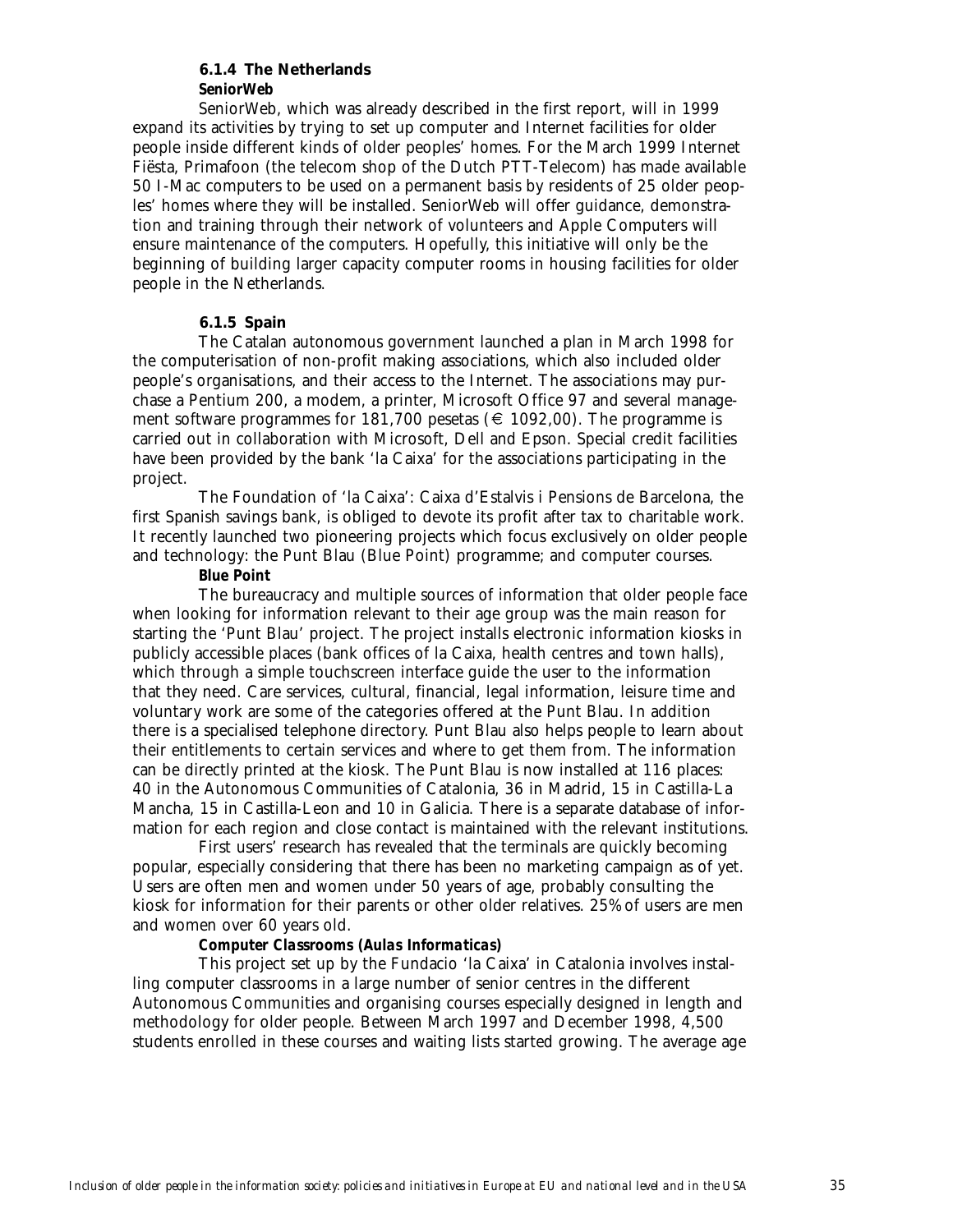of students is 70 years and most of them have only primary school education. Today 41 classes are in operation all over the country.

# **6.1.6 The UK**

*COMMA*

In the small town of Batley, Yorkshire, a project has successfully involved older people in contributing to building content of new media in the information society. Specially developed software enables a local group of older people to scan photos of their local community and archive them with text, sound clips and other material into a local Community MultiMedia Archive (COMMA). This way the knowledge of older people can be transferred to users of the archive (like schools and libraries), which can be reproduced on CDROM. The project has now expanded to the region around Batley and one has been started in Denmark. Plans are also being made in the Netherlands for starting local COMMA projects.

# *Age Resource*

As the 'younger arm' of Age Concern, Age Resource offers training and information for people who want to know more about education and volunteer opportunities relevant to their age and interests. They provide training and workshops on IT, Internet, e-mail and offer older people access to information via the Internet. For the near future they plan virtual cafes for older people. Many of the Age Resource desks are registered as 'IT for All' learning centres.

There are plans to widen the number of desks and to found access points in Sheltered Housing and pensioner drop-in centres. The Age Resource initiatives rely very much on voluntary workers who beside giving the training and working at information desks also contribute in giving care and personal contact, which is considered just as important in working with older people.

# **6.1.7 International projects**

*Presence*

Presence is a joint initiative of the Dutch Design Institute, Telenor in Norway, Domus Academy in Milan and the Royal College of Art in London and some other partners. The objective of the project is to find out how design can exploit information and communication technologies to meet new needs. It attempts to develop new ways for designers and older users to work together to create concepts that exploit the imagination of designers while still meeting the needs of the users. Presence tries to stimulate applications that are easy and fun to use and move beyond the 'traditional' screen/keyboard devices.

In the Netherlands a test group was formed by older persons living in the Bijlmer, a suburb of Amsterdam with tall apartment blocks that now house many immigrants, often coming from the former Dutch colony, Surinam. The group launched the idea of using video screens and slide projections in the area to transmit a more positive image of the Bijlmer area. By using pictures and images covering the history and background of the people in the Bijlmer, a connection is made between their current life in the Netherlands and their Surinamese history. Test groups in Milan, Oslo and London are working on other projects trying to 'provoke' innovative ideas and design for new applications for older people.

# *EuroSeniorWeb*

SeniorWeb in the Netherlands has helped groups in Germany, Switzerland and Austria to set up similar national initiatives. SeniorWeb Switzerland has recently won a prize and SeniorWeb Netherlands has been nominated for a prize awarded to innovative websites. The organisations behind these initiatives are currently working on the start of a European co-operative framework in order to further exchange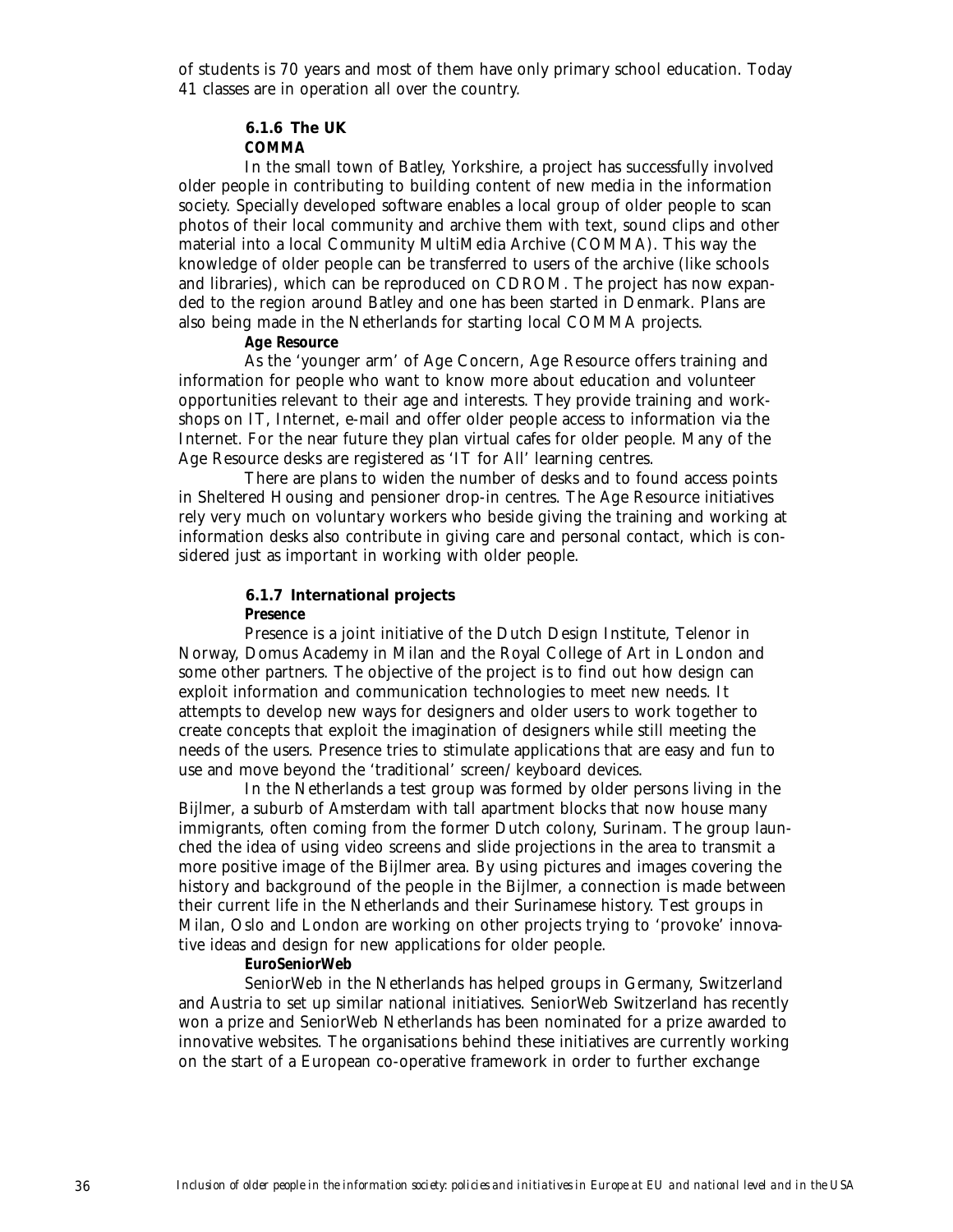ideas and experience in working with older people and computers/Internet. A website will be created bringing together the different initiatives in Europe and facilitating the exchange of news in the sector. At the International conference of the European ageing organisation EURAG in Graz in April 1999 a workshop on EuroSeniorWeb will be held in order to further develop ideas.

### **6.2 DEVELOPMENT OF AND INFLUENCE ON IT POLICY**

In Europe it is more the exception than the rule that national information society policy is influenced or targeted by a lobby from older people's organisations.

# **6.2.1 Finland**

The Finnish Committee which drew up the national strategy and policy on ageing in 1995 (which was mentioned earlier) included representatives of several NGOs such as the pensioners' association, the 'Central Union for the Welfare of the Aged' and the 'Association for Old Age and the Neighbour Service'. In addition, this Committee organised hearings to which several other older people's organisations were invited.

As mentioned earlier, the innovative STAKES project APC-Seniors was concluded with the establishment of a new organisation 'Enter ry'. It has established its own website and is due to publish an online magazine but, so far, has not built a strong lobby on information society issues.

### **6.2.2 France**

There does not seem to be a French lobby on access to the information society for older people. In fact the general political lobby of the French ageing organisations does not seem very active. However, French Internet users are organised in a vocal group called 'IRIS', which advocates the non-commercial and transparent growth of the Internet in France, and proposes free hosting of websites of individuals. It organised the first strike of Internet users of the national Wanadoo provider on 13 December 1998 to protest against poor service and high costs.

# **6.2.3 Germany**

An example of quite comprehensive involvement of older people's NGOs in the development of government policy on IT comes from Germany and the working group on Senior citizens in the Information Society set up under Forum Info 2000 already mentioned in Chapter Five. Many of the participants involved in this working group came from different older people's organisations such as BAGSO, KDA, Seniorenbüros and contributed to the establishment of the VSiW, an NGO which explicitly aims at facilitating access of older people to the information society.

### **6.2.4 The Netherlands**

In the Netherlands, SeniorWeb gained substantial government support in order to stimulate access for older people in the information society. However, it has not been so much the older people's organisations themselves that pressed for the participation of older people in the information society. Currently SeniorWeb itself occasionally takes a position in the debate on the development of the Internet in the Netherlands. SeniorWeb commented on a response given by the 'Internet Society Nederland' to the to-be-formed cabinet on the government's plans for the information society in the Netherlands. They stressed the importance of establishing socalled learning centres where anyone can learn about ICT. They underlined the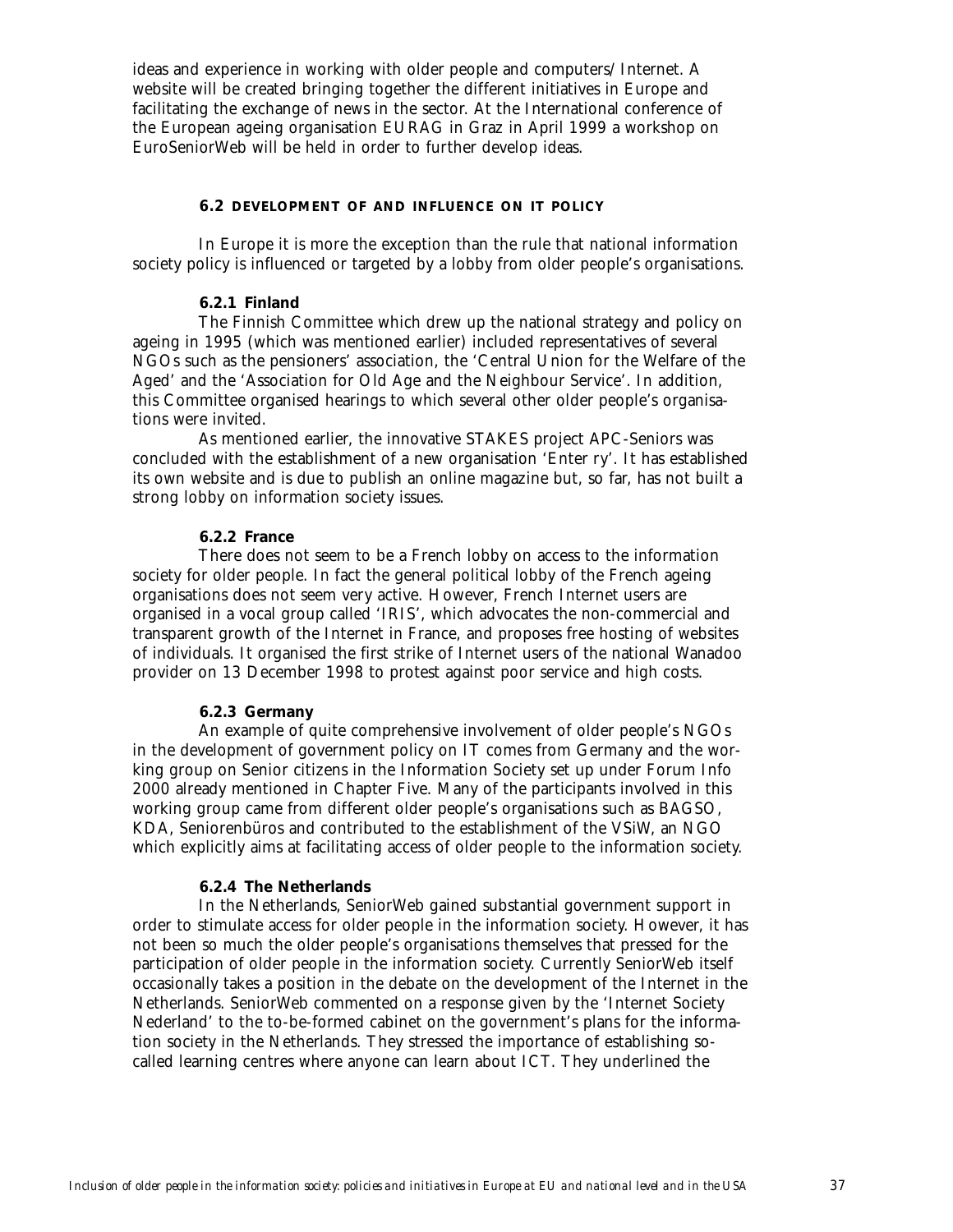importance of the adaptation of regulation and tax rates so that access and connection charges for Internet use would decrease. Finally, SeniorWeb supported the proposed goal of the forthcoming government of providing every Dutch citizen with an e-mail address by the end of its governing period (2002).

It is interesting that SeniorWeb not only asked the Ministry of Health, Welfare and Sports for a subsidy (effectively placing itself in the care sector) but also asked other government departments to accept their role in stimulating older people to use new information technologies and the Internet.

Other than this, SeniorWeb participates in the activities of the public libraries in the Netherlands to provide accessible information from the Internet and offer courses on and demonstrations of the Internet especially designed for older people.

The Temporary Commission on Information Policy in the Netherlands did not directly consult societal organisations in its work. In the final report of the commission reference is made to several initiatives taken by different organisations in society but the lack of co-ordination and structure in these were especially criticised.

# **6.2.5 Spain**

In Spain the 'Foro del Club Seniors' was set up providing a forum and platform for the development of people over 50 and a meeting point for all those people and agencies involved in services for older people. In 1998 their first conference was held 'Mayores 1998' which can be seen as a first step towards taking a position in policy making in Spain.

# **6.2.6 UK**

Age Concern in England has a reputation for effectively engaging in politics. However, concerning the position of older people in the information society they have been less visible. Age Concern is now running two debates: a general one on the consequences of the demographic changes in the new millen-nium and another on the employment prospects for older workers. Other organisations active in the ageing field seem to be less experienced in the influencing of government policies and tend to concentrate on local campaigns instead.

#### **6.3 THE USA**

In the United States, access for older people in the information society has not been included in the general IT policy of the federal government. Even though the National Information Infrastructure campaign was one of the first developed information society policies in the world it mainly focused on the implementation of IT technology in the infrastructure of schools and remote areas. The American Association of Retired Persons (AARP), the main American NGO for older people, was solely involved in ensuring the provision of universal access to pensioners with low incomes (as mentioned in Chapter Four). However, the AARP has been very active in stimulating the use of computers by its members. AARP online is offering a wide range of AARP information and services through the World Wide Web. Apart from this AARP has conducted several research studies into the use and benefit of ICT for older people. Since October 1998 they have dedicated several pages of their homepage to computers and technology which are gaining in popularity every day.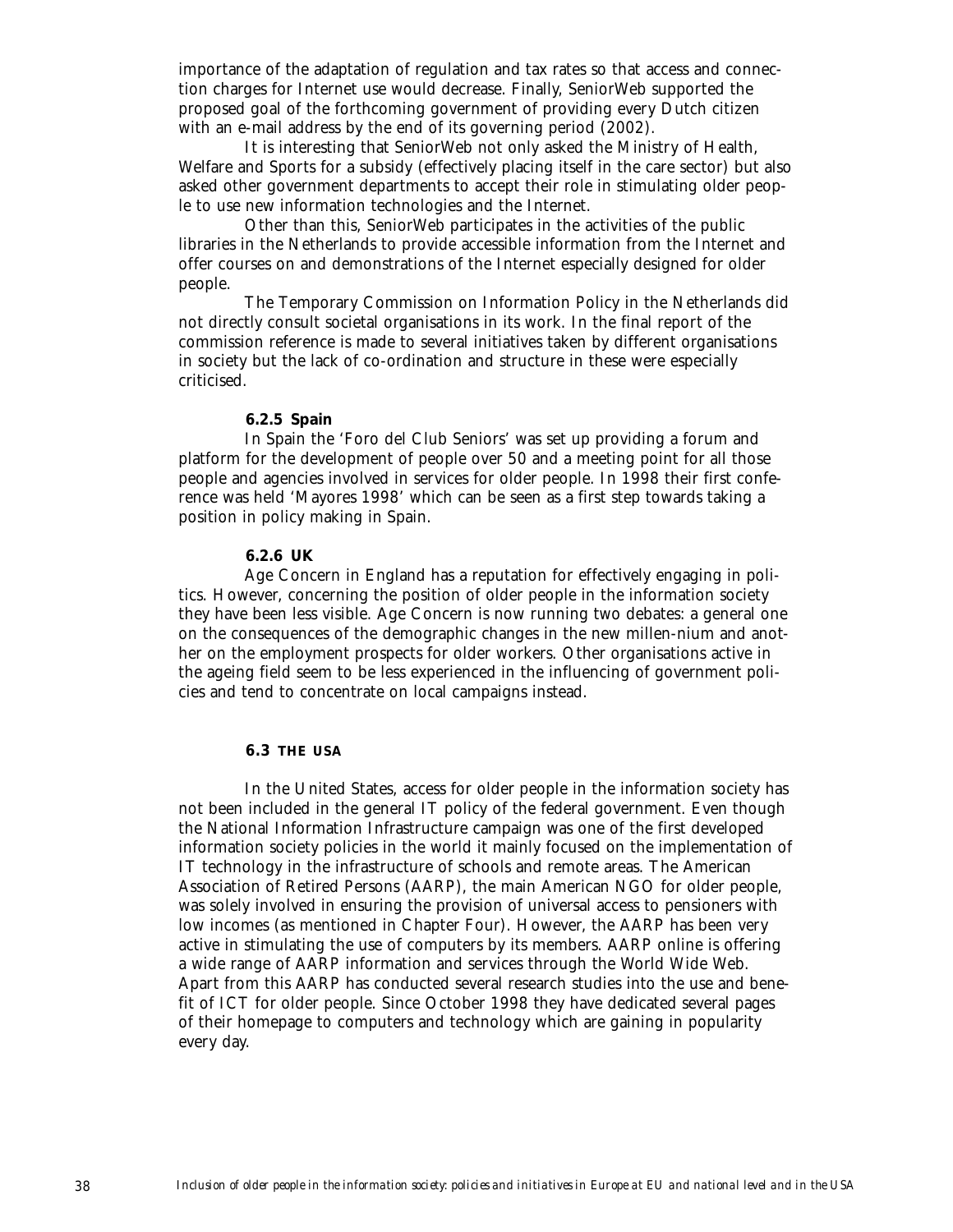Other NGOs involved in older people and technology, for instance SeniorNet, have not been involved in a political lobby but have directed their thoughts and policy ideas mainly at their members and at their (potential) sponsors.

The same counts for the American Society on Aging which does not participate in policy on ageing and technology even though it does agree that participation of older people and their organisations in new technology initiatives is essential. The primary target group of ASA's stimulation however is their member organisations, more as an educator and not so much as a lobbyist.

Another major player in the US ageing field is the National Council on the Aging (NCOA) which has co-operated with Microsoft and Sony in the PC Empowerment Initiative awarding money, hardware and software in order to provide several projects with new or better equipment.

Although there seems to be more interest in the Federal government in the consequences of new ICT in an ageing society and in the facilities it can offer to older people, the current remit and financial position of the Federal Administration on Aging does not include straightforward action in supporting and stimulating projects directly.

### **6.4 CONCLUSIONS**

The involvement of NGOs in the different European countries in their national information society policies has not been evident. We may conclude that Germany is an exception to this through the activity of the working group of the Forum Info 2000. However the practical implications of this working group and the further implementation of the recommendations of the working group are unclear.

It is worrying to see that in some European countries the NGOs for older people have no influence on policy at all. In France it was said very explicitly that French ageing organisations are not active in the political field. Instead they are regarded as 'gentils vieux'; 'nice old people' who do not make a fuss.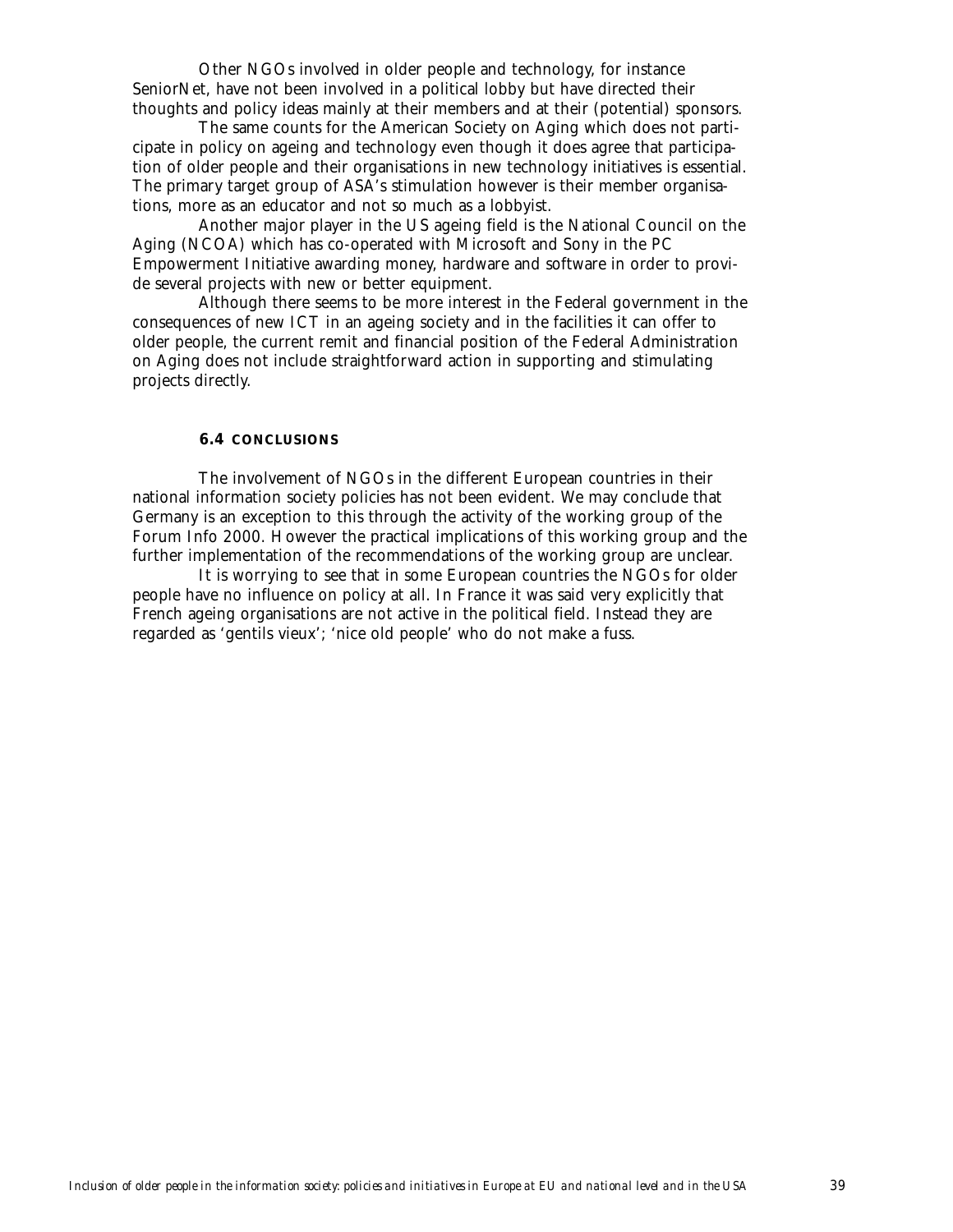# **7 Industry**

# **7.1 INTRODUCTION**

This section looks at the approach taken by industry in developing new services and communication technologies and to what extent the needs of older people have been taken into account. It compares the situation in Europe to what is happening in the USA where partnerships between industry and NGOs active for older people in the field of ICT are more common practice.

### **7.2 FINLAND**

Apart from the sponsorship by Microsoft and IBM of the Bridging project that was already mentioned in Chapter Five, businesses in Finland do not really demonstrate an interest in older people. Large telecommunications companies such as Nokia and Sonera Ltd. are more interested in investing in schools and in training young people on the basis that they represent the labour force of tomorrow.

# **7.3 FRANCE**

In France there appears to be very little interest in this societal group. France Telecom doesn't have a specific marketing approach towards older people and doesn't have any products specifically targeted at older people. This is despite the fact that in 1997, 3.2 billion Minitel transactions were carried out, which is equivalent to the number of Internet transactions carried out in the entire world in the same time period. Minitel still remains the number one ICT application in France today, particularly for older people.

Senioragency is a French advertising agency focusing on the 50+ age group. It is the first agency of this kind in Europe, and has recently opened offices in Brussels and Amsterdam. The agency believes that older people represent a very important market in Europe, but one that has not been addressed until now. Clients of the company include Avis, Renault, Playtex and the RATP (Regie Autonome des Transports Parisiens - the state organisation responsible for public transport in the Paris region). Senioragency worked with the RATP to set up Internet training courses for older Parisians. The courses are held each thursday at 'Le Palais de la Découverte', a museum in Paris. The course itself is free and participants only pay the entrance fee for the museum which amounts to FF 27 ( $\in$  4,12). The courses are organised in co-operation with Compaq, which provides the equipment.

Senioragency set up 'Senior-Planet'<sup>59</sup>, the first website in France which specifically targets older people.

### **7.4 GERMANY**

Older people represent a market segment of growing importance in Germany. However, the approaches taken by the various companies targeting this market segment vary considerably. While some companies try to actively approach older people as a new customer group, e.g. by developing specific products and marketing approaches, others prefer to take a more 'cautious' approach.

59 http://www.senior-planet.com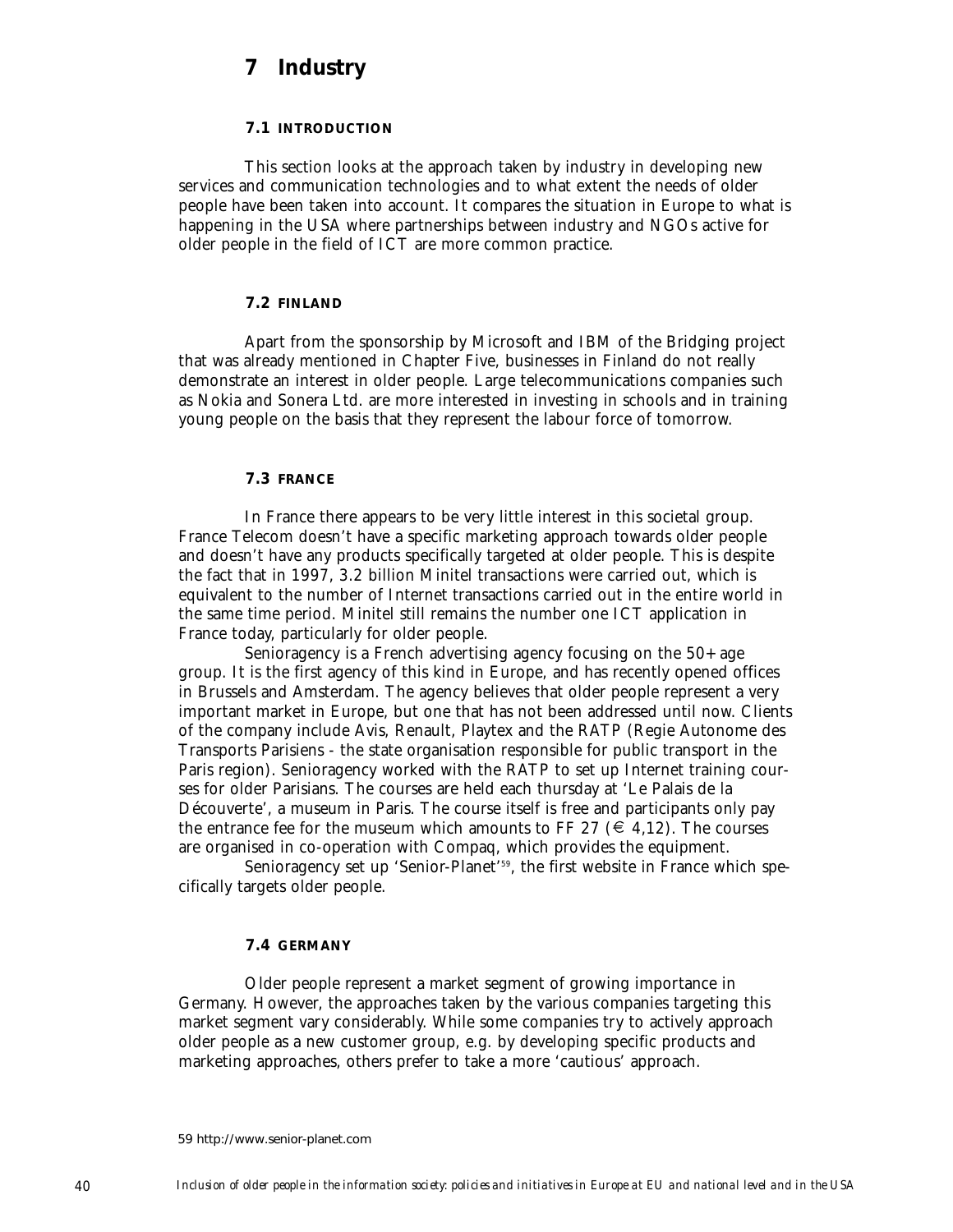Deutsche Telekom, the national telecommunications operator has recently set up a new marketing department which specifically targets older people. Products offered range from particular equipment such as specifically designed telephone sets, to service offerings, such as an alarm service. In addition, special advertising strategies have been developed. Furthermore Deutsche Telekom plans to offer 'integrated telehome services'60 to older people in the coming years. At present, research is being carried out into the design of these services, which include social and medical care services, services supporting the quality of life and raising the level of security at home. In order to introduce these and other services onto the market, it plans to form alliances with partners from the private as well as the public sector and this will include organisations active in the area of health care.

Deutsche Telekom is also involved in the 'Life Long Learning' project which was launched under the initiative of the President of the Federal Republic of Germany, already referred to in Chapter Five of this report.

Other companies also interested in older people in Germany include IBM and Siemens, which are founding members of the VSiW (Association of Older Citizens in the Information Society), which has already been mentioned in Chapter Six of this report. The current activities of the VSiW are partially financed through sponsorship from various firms including IBM, Vobis, Deutsche Telekom, T-online and Microsoft.

# **7.5 THE NETHERLANDS**

Up until now Dutch industry has not been very active in approaching the market for older people and new technologies. KPN Telecom launched its version of WebTV, the Net.Box, at the 50+ trade fair held in October 1998. The Net.Box was partly developed bearing the 50+ consumers market in mind. However it is too early yet to say whether the introduction of the Net.Box in the Netherlands has been a success or not and how popular it has been with older people.

As a follow up to the SeniorWeb special PC package for older people that was mentioned in the first project report, local computer shops in the Netherlands now offer special deals to people participating in a SeniorWeb course. Apart from this, Dixons, a computer retailer offers reductions to members of SeniorWeb's Members Club.

The Dutch 'Rabobank' supports the SeniorWeb Ambassadors project, which established a network of 300 volunteers who are responsible for the organisation of local computer courses for older people. In fact many of the local courses take place in Rabobank buildings and are partly equipped with (old) Rabobank computers. Apart from this all SeniorWeb ambassadors were given Microsoft Home Essentials software by Microsoft Netherlands.

As already mentioned in this chapter, Senioragency recently opened an office in, Amsterdam. This is a joint initiative of Grey Advertising in Amsterdam and Senioragency France. Although the success of this initiative still has to be seen, it at least shows that there is an interest in this area and that marketing strategies are being developed in the Netherlands which target older people.

<sup>60</sup> Quadt Hans Peter: Visionen von IuK-Technikanwendungen im Seniorenbereich, in: Erkert & Salomon (1998), pg. 117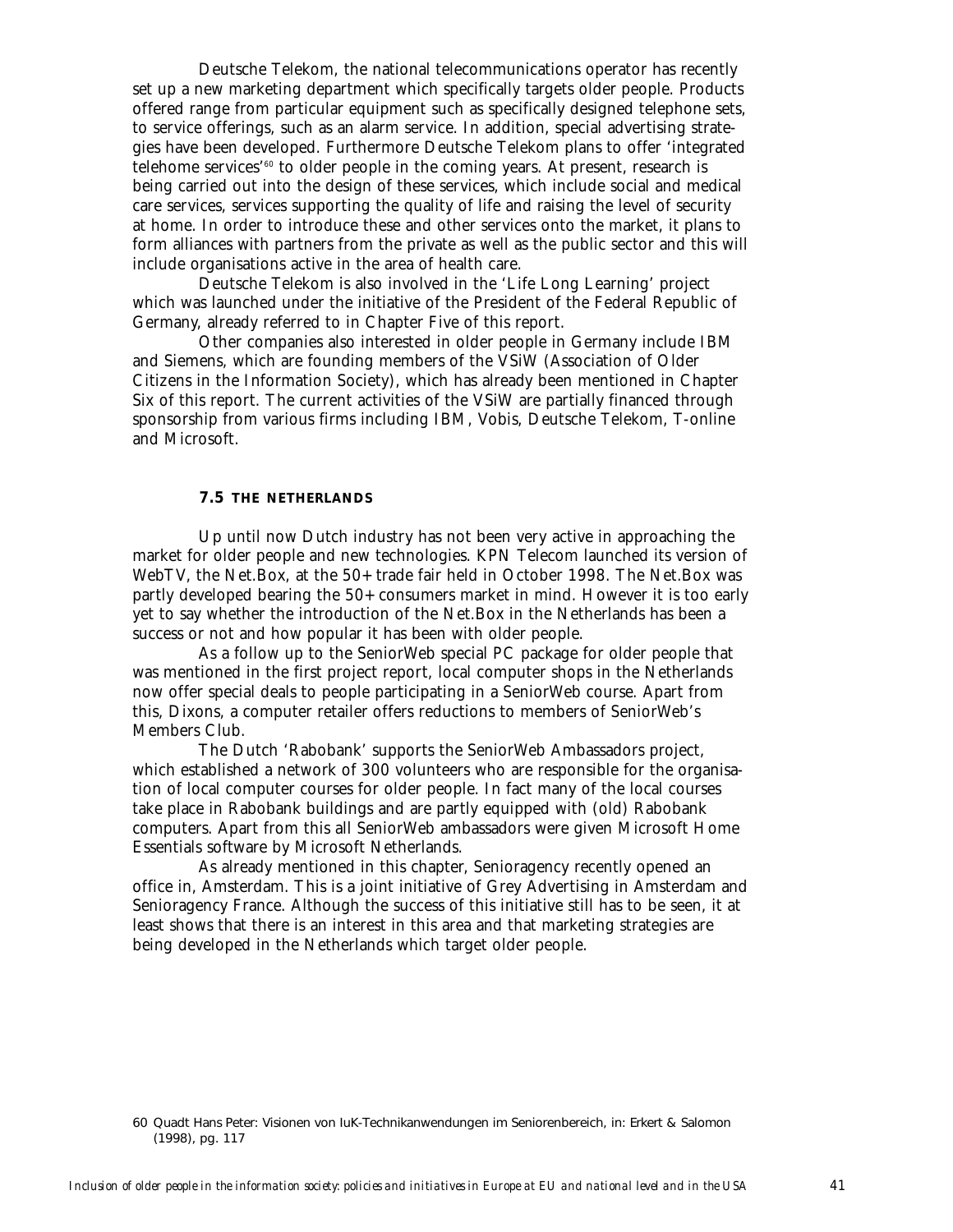In Spain businesses are beginning to consider the large market represented by the 50+ age group which represents over 12 million people, and who have increasing purchasing power, higher educational levels and higher demands with regard to the services that are provided to them.

JÚBILO COMUNICACIÓN S.L. is a company which broadcasts radio programmes targeting the 50+ age group and offers very attractive advertising rates ranging from 13,000 - 300,000 Pesetas (€ 78-€ 1803).

In Barcelona in November 1998 a conference entitled 'Las nuevas Tecnologías para el cuidado de los mayores en el tercer milenio' (New technologies for older people's health care in the third millennium) was organised by the Iberdrola Institute of Technology. This conference highlighted the growing interest in the area of older people and ICT in Spain.

#### **7.7 THE UK**

British Telecom is the main telecommunications supplier charged with universal service in the UK and as mentioned in the first project report has developed a range of telephone sets and tariffs suitable for older people. One of its products, the large button phone Converse, initially designed especially for people with poor vision, has become a best seller.

Recently the mobile phone industry in the UK has also shown signs of interest into the issue of accessibility of mobile communications.

Strong competition between digital television platforms (terrestrial, cable and satellite) which has resulted in lower prices and increased flexibility of subscription television, now available for as little as £7.00 ( $\in$  10.00) per month, allows more older people on lower incomes to participate in this market.

Manpower, a recruitment consultancy in the UK, offers employees training and advice on how to improve their employment prospects. It offers an assessment and training programme, Skillware, to all its employees and this programme is especially useful to those employees who are trying to return to work after longterm unemployment or illness. Experience has shown that older people often benefit from this scheme as they are trained to use the latest technologies, though employability is the main aim of the scheme.

In the UK a company called Hairnet<sup>61</sup> specialises in the provision of Internet courses for older people. They have set up tailor-made courses for older people in London and also franchise their programmes across the country. Their trainers are aged over 50 years, which they consider to be an essential requirement for allaying the fears of older people in approaching ICT. The courses cost between  $\epsilon \leq 340$  and  $\epsilon$  480. The Department of Trade and Industry (DTI) uses Hairnet as a show case example for their national awareness campaign 'IT for All'.

# **7.8 USA**

In the USA, partnerships with industry are more common practice for non-profit but also for profit organisations active in introducing older people to ICT. Large corporations in the areas of computers and software e.g. Microsoft Corp., IBM and Sony Corp. and telecommunications companies such as Bell Atlantic, SBC (part of Pacific Bell) and Ameritech (telcom Mid West US), have all supported such initiatives.

<sup>61</sup> http://www.hairnet.org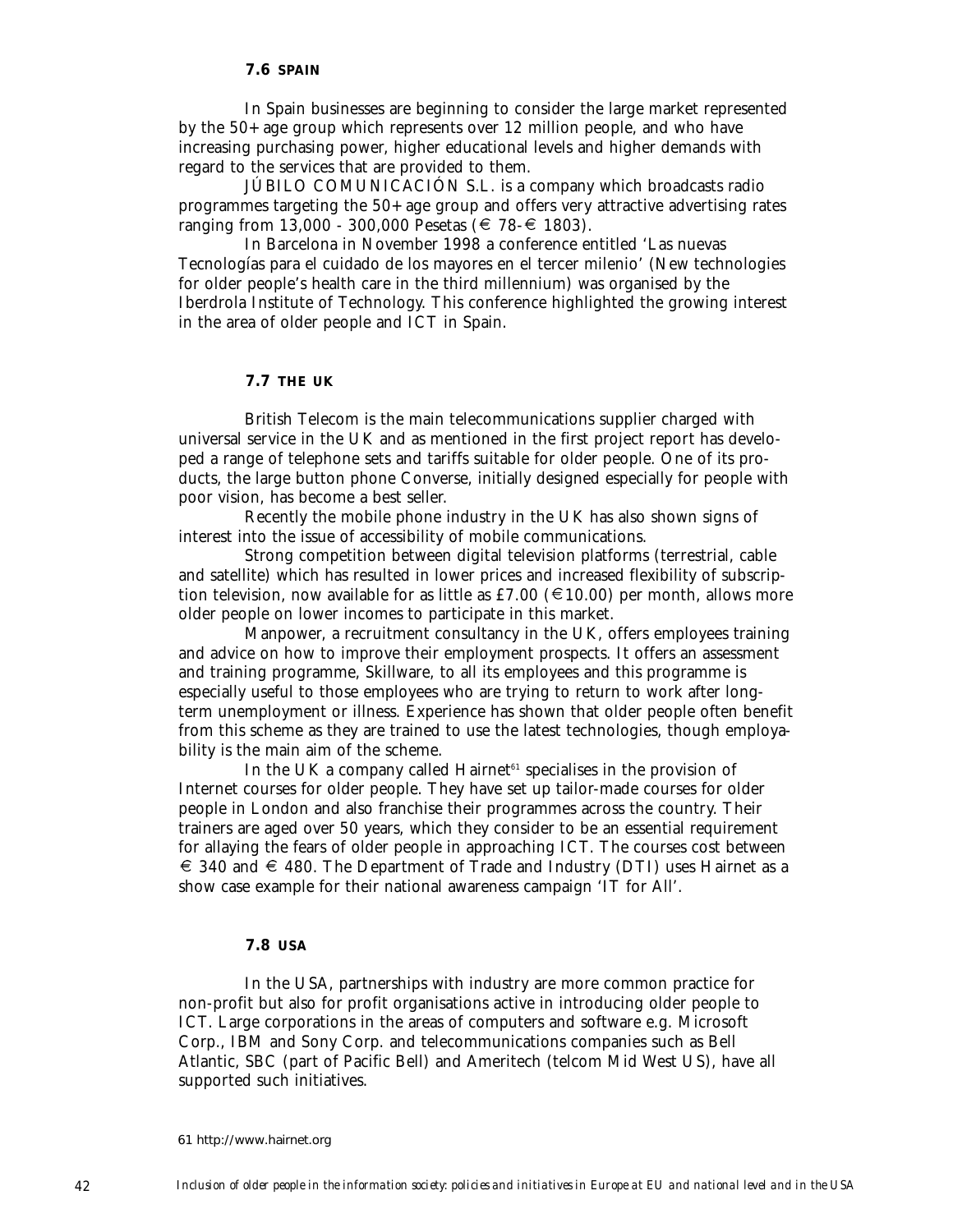# *Microsoft Corp.*

Microsoft has in recent years supported several initiatives by donating software programmes, computer equipment and money. It created its own Microsoft Senior Initiative<sup>62</sup> in 1998. Employability of older Americans is the key objective of this initiative, which hopes to provide computer literacy training to over one million older Americans by mid-year 2000. The Microsoft Senior Initiative also participates in policy and legislative activities relating to programmes which increase PC literacy of older people and their consequent employability.

Like all other US companies, Microsoft is required by legislation such as the Americans with Disabilities Act and Section 508 of the Rehabilitation Act, to ensure that its products are more accessible to people of all ages. An example of such accessibility features includes the Accessibility Wizard which is new to Windows 98 and for instance enables the user to magnify the font size up to nine times.

WebTV, a Microsoft product, is popular among older Americans, and it has proven to be a good alternative for people who want to send e-mails and surf the web without having to purchase or learn how to use a computer. WebTV has appointed a specialist mature market consultant to promote the product within the older age group and to compile a special guide $63$  on the benefits of WebTV for older people.

#### *IBM*

IBM has also been active in the USA in getting older people involved in new technology. IBM is the single biggest sponsor of the 140 SeniorNet Learning Centres throughout the USA. It also offers discounts on computers to SeniorNet members. It is very interested in diversity issues and also focuses on the needs of the workforce. Its marketing approach is to make new technology accessible to as diverse a group as possible. IBM will shortly launch a new \$ 1,5 million ( $\epsilon$ 1,300,954) grant programme for hardware to be given to projects for people in so-called 'underserved' areas (where the population often includes a high proportion of ethnic minorities), but this will also involve the disabled and ageing sectors.

#### *Commercial websites*

In the last two years several commercial websites targeted especially at older people have been in operation. ThirdAge.com<sup>64</sup> was started by the founder of SeniorNet, Mary Furlong, and now employs a team of 60 people. By continuously researching and measuring increasing traffic on their webpages the company's strategy is to build an online 45+ community attractive to sponsors. IBM, Toys'R'Us, Quaker Oatmeal, Millstone® Coffee, Inc are examples of ThirdAge partners. Other commercial websites for seniors in the US are Senior.com, Microsoft Networks Seniors Community and Seniorline.com.

#### **7.9 CONCLUSIONS**

To date industry in Europe has showed little interest in older people as a market for ICT. There is a general lack of enthusiasm for marketing products and services towards older people, partly for fear of losing existing clients because of the association of the product with older people. There has also been little development of ICT products and services targeted at older people, who are not seen as a potential consumer group in this area, except for care services such as tele-alarms. However there are a growing number of initiatives involving older people and ICT

<sup>62</sup> http://www.microsoft.com/seniors

<sup>63</sup> The Benefits of WebTV for Older People Microsoft WebTV 1998.

<sup>64</sup> http://www.thirdage.com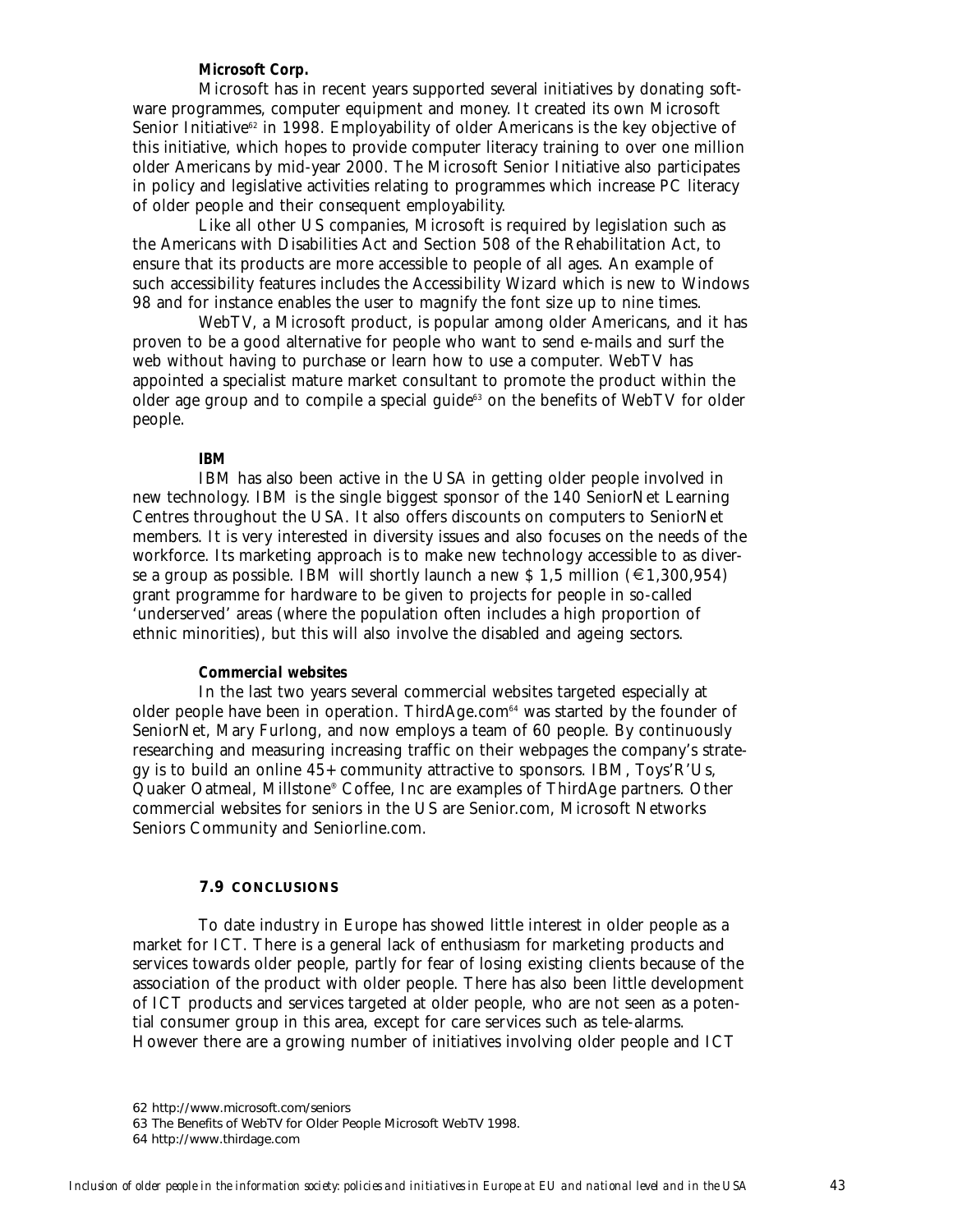in which businesses are involved, perhaps demonstrating a growing understanding of the potential impact of demographic change.

Such initiatives have involved a diverse range of companies from different industry sectors, including telecommunications companies, IT companies, banks, and small companies supplying services such as websites and training courses.

However, even though large corporations like Microsoft Corp., IBM and Siemens have supported PC training programmes and other initiatives focusing on older people in Europe, it has always been to a limited degree. This demonstrates the different approach taken by industry in Europe and in the USA. The market size of older people and the further integration of e.g. Internet technology in the USA will have played a role in this as well as the structure of American society, where there is little availability of public money for these types of initiatives. In most European countries it seems that in the development of initiatives for older people and new technology the government, national or local, is more often a likely partner.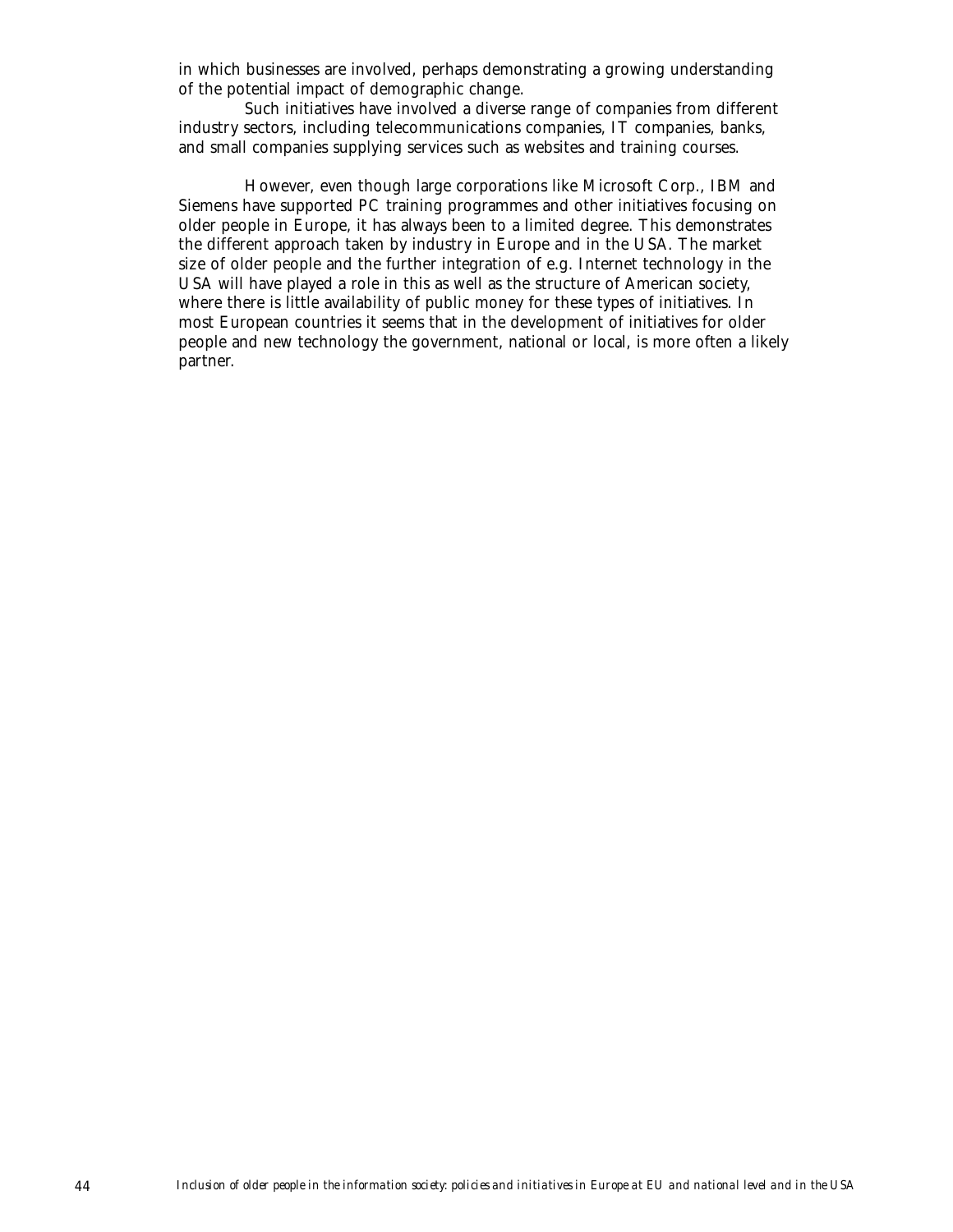# **8 Bibliography**

Reports produced within the project (all available at http://www.eim.de/aop-is/aop-is.htm) • Finland - *First country report*, by Eija Mäkinen, June 1998,

- France *First country report*, by Anne-Marie Clavel & Cyril Kretzschmar, June 1998
- Germany *First country report*, by Lutz Kubitschke, Marion Neubert, Nicola Thiele, June '98
- The Netherlands *First country report*, by Josephine Dries, May 1998
- Spain *First country report*, by Teresa Crespo and Lluisa Marrugat, May 1998
- The UK *First country report*, by Cristina Murroni, June 1998

First project report:

Current Barriers for Older People in Accessing the Information Society, by Rosemarie Gilligan with Penny Campbell, Josephine Dries and Nina Obermaier, 1998

- Finland *Second country report*, by Eija Mäkinen, December 1998
- France *Second country report*, by Anne-Marie Clavel & Cyril Kretzschmar, November 1998
- Germany *Second country report*, by Lutz Kubitschke, December 1998
- The Netherlands *Second country report*, by Josephine Dries, November 1998
- Spain *Second country report*, by Teresa Crespo and Lluisa Marrugat, November 1998
- The UK *Second country report*, by Cristina Murroni and Nick Irvine, November 1998
- USA *Country Report*, by Josephine Dries and Rosemarie Gilligan, December 1998
- EU *Policy Report*, by Penny Campbell, January 1999,

General Bibliography:

- *A Beginner's Guide to the Internet*. England: Townswomen's Guilds.
- *Action on Age: Report of the Consultation on Age Discrimination in Employment*. London: Department for Education and Employment, 1998.
- Adler, Richard. *Older adults and computers: Report of a national survey*. San Francisco: SeniorNet, 1996 (Internet).
- *Aguirre inaugura en las escuelas rurales de Teruel el plan Aldea Digital*. In: Diario El Pais, 31 March 1998.
- *Boletin Oficial del Estado. Resolución nº 273*, 18.X.98. Madrid: Secretaría General de Asuntos Sociales, 14 November 1998.
- Bouchayer, Françoise, and Alain Rozenkrier. *Technologie, vieillissement et vie quotidienne: l'émergence d'un nouveau champ de recherche*. In: Gérontologie et société n°79. Paris, 1996.
- Brabant, Guy. *Données personnelles et société de l'information (Rapport au Premier Ministre)*. Paris: La Documentation Française, 1998
- *Building the European Information Society for Us All, First Reflections of the High Level Group of Experts (Interim Report)*. January 1996.
- Caradec, Vincent. *Vieillissement et usage des technologies: une grille de lecture identitaire et familiale*. Paris: CERSOF - MIRE, 1997.
- Castells, M. *Los españoles deben darse prisa para ser alfabetos en Internet*. In: Diario El País (supplement Ciberpaís), 14 May 1998.
- Claisse, G. et. all. *Les technologies grand public de l'information et de la communication en France et en Europe: équipements, pratiques, perceptions et perspectives*. Vaulx en Velin: Entpe, 1997.
- *Council Decision of 26 November 1990 on Community action for older people, 91/49/EEC*. 2 February 1991 (OJ L 28).
- *Council Directive of 24 July 1986 on the implementation of the principle of equal treatment for men and women in occupational social security schemes, 86/378/EEC*. 12 Aug. '86 (OJ L 225).
- *Council Decision on the 1993 European Year, 92/440/EEC*. 26 August 1992 (OJ L 245).
- Council of State, Finland. *Developing a Finnish Information Society. Decision in principle*. Helsinki: Painatuskeskus, 1995.
- Cullen, Kevin. *Definition of an Environment to Maximise the Market for Telecommunications-based Assistive Technology*. Final Report on Social Policy Issues for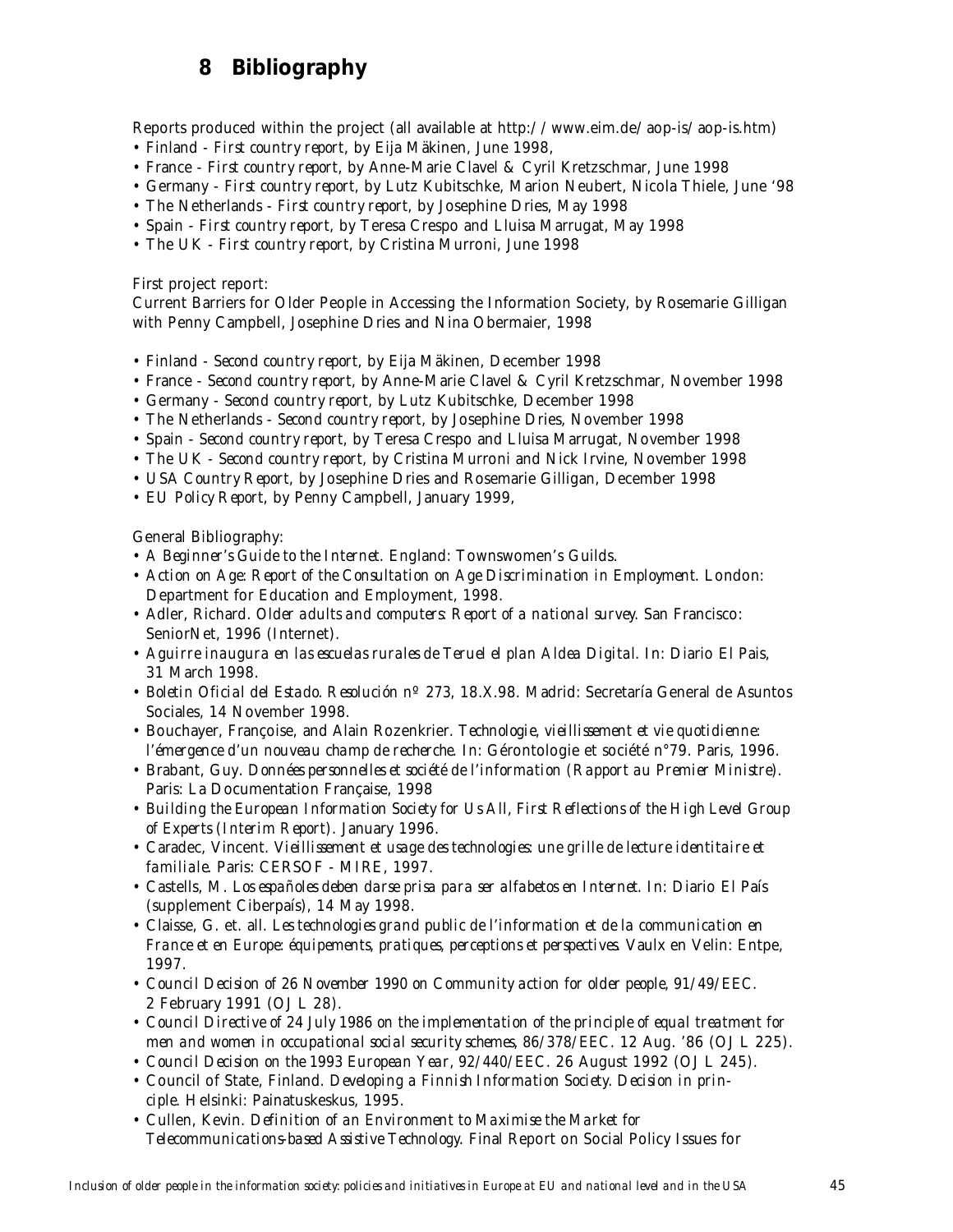the Assistive Technology Marketplace and Strategic Options for the Future. Dublin: Work Research Centre, 1995 (MART).

- *Declaration of Principles of the Council of the European Union and the Ministers for Social Affairs, meeting within the Council of 6 December 1993, 93/C 343/01*. 1 December 1993 (OJ C 343).
- *El mercado informático español de segunda mano se abre paso*. In: Diario El País, 11 June 1998.
- Eurolink Age: Eurolink Age Position Paper on the European Commission's Communication on the the social and labour market dimension of the Information Society: *'People First - The Next Steps' (COM(97) 390 final)*. EurolinkAge, 1997.
- Europe and the global Information Society: *Recommendations to the European Council*. May 26 1994.
- European Commission. *Communication on the Elderly, COM(90) 80.* 24 April 1990.
- European Commission. *Communication on Europe at the Forefront of the Global Information Society: Rolling Action Plan, COM(96) 607*. 27 November 1996.
- European Commission. *Communication on Europe's way to the Information Society: an action plan, COM(94) 47*. 19 July 1994.
- European Commission, *Communication First Monitoring Report on Universal Service in the Telecommunications Sector*. 25 February 1998.
- European Commission. *Communication on the Information Society: From Corfu to Dublin - The new emerging priorities, COM(96) 395*. 24 July 1996.
- European Commission. *Communication on the Implications of the Information Society for European Union Policies - Preparing the next steps, COM(96) 395*. 24 July 1996.
- European Commission. *Communication on a Medium term social action programme 1995 - 1997, COM(95) 134*. 12 April 1995.
- European Commission. *Communication on a Social Action Programme 1998 2000, COM(98) 259*. 29 April 1998.
- European Commission. *Communication on the social and labour market dimension of the Information Society: 'People First - The Next Steps', COM(97) 390*. 23 July 1997.
- European Commission, *Communication: Towards cost orientation and the adjustment of pricing structures - telecommunications tariffs in the Community, COM(92) 1050.* 15 July 1992.
- European Commission, *Communication on Universal service for telecommunications in the perspective of a fully liberalised environment - an essential element of the information society, COM(96) 73*. 13 March 1996.
- European Commission. *Green paper on European social policy. Options for the Union, COM(93) 551*. 17 November 1993.
- European Commission. *Proposal for a Council decision on Community support for actions in favour of older people, COM (95) 53*. 9 May 1995 (OJ C 115).
- European Commission. *Green Paper on Living and working in the Information Society: People first, COM(96) 389*. 24 July 1996.
- European Commission. *White Paper on European Social Policy A Way Forward for the Union*. July 1994.
- European Communication Council. *Die Internet-Ökonomie, Strategien für die digitale Wirtschaft*. Heidelberg: Springer Verlag Berlin, 1999.
- European Parliament and Council *Directive on the application of ONP to Voice Telephony, 95/62/EC*. 30 December 1995 (OJ L 321).
- European Parliament and Council *Directive of 26 February 1998 on the application of open network provision (ONP) to voice telephony and on universal service for telecommunications in a competitive environment (replacing European Parliament and Council Directive 95/62/EC), 98/10/EC*. 1 April 1998 (OJ L 101).
- Fichtmüller. *Seniorenorganisationen in der Informationsgesellschaft*. Bielefeld: Erkert & Salomon, 1998.
- Future Unit of the Department for Trade and Industry. *Converging Technologies: Consequences for the New Knowledge Driven Economy*. London: Department for Trade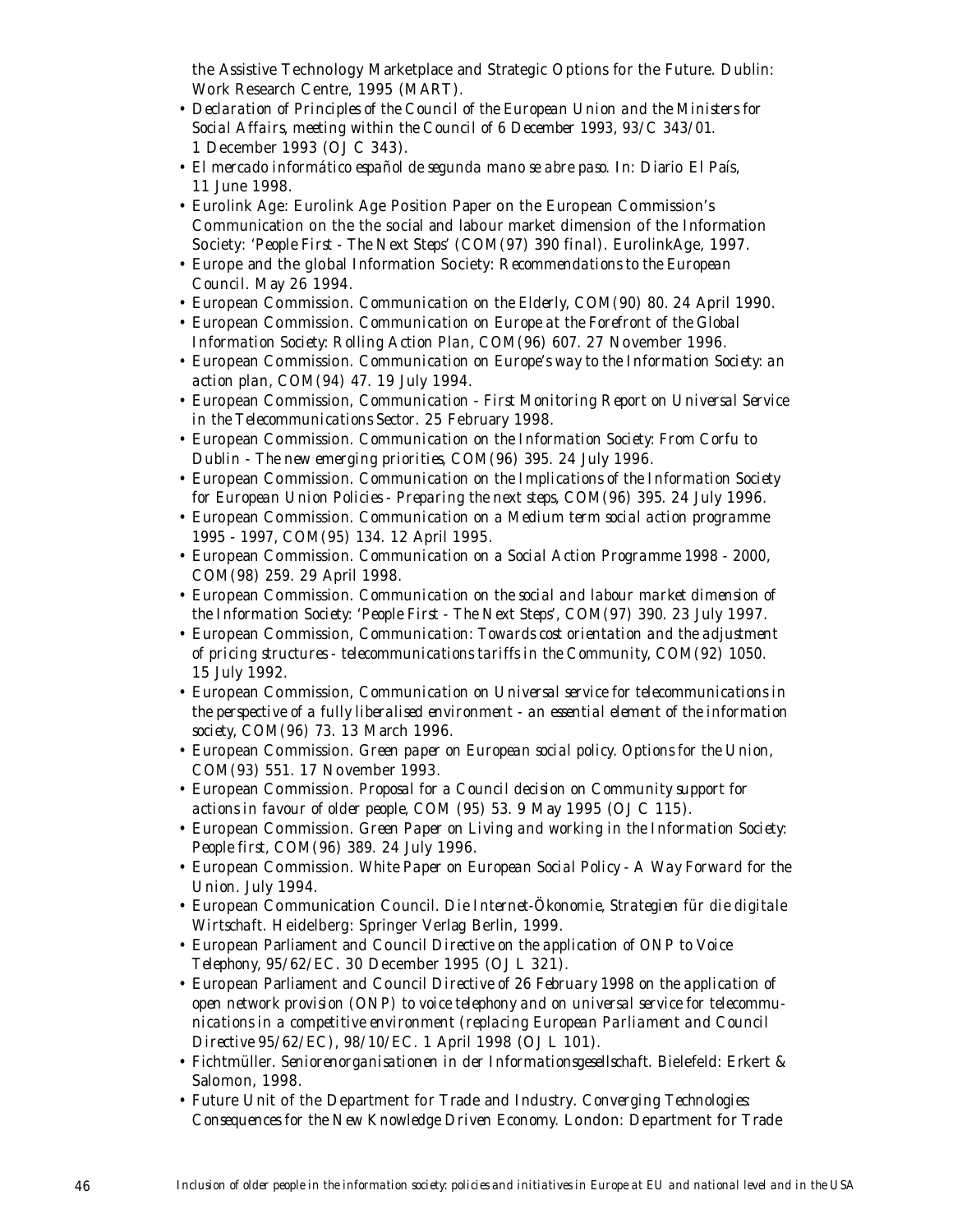and Industry (Internet).

- Gilligan, Rosemarie et altera. *Current Barriers for Older People in Accessing the Information Society.* Düsseldorf: European Institute for the Media, Utrecht: Netherlands Platform Older People and Europe, (AOP-IS) 1998.
- *General Range of Information Services*. Den Haag: Temporary Commission on Information Policy, 1997.
- Hakala, Juha (ed.). *State-of-the-Art of Information Technologies in Finnish Libraries. Automation Unit of Finnish Research Libraries*. Helsinki: University Library, 1996.
- Heinonen, Olli-Pekka. *The Role of Education and the Research in the Future in Finland*. In Lehtisalo, Liekki (ed.): Sivistyksessä Suomen tulevaisuus.
- *Culture and Education the Future of Finland*. Helsinki: Ministry of Education, 1995.
- *Include/RNIB. Access Prohibited? Informations for Designers of Public Access Terminals*. London: Include, 1998.
- Include. *Newsletter n. 1*. September, 1998 (Internet).
- *Info 2000 Deutschlands Weg in die Informationsgesellschaft, Fortschrittsbericht der Bundesregiereung*. Bonn: Bundesministerium für Wirtschaft, 1998 (BMWI).
- Information Network Unit of the Ministry of Transport and Communications. *Worldwide Way to Wisdom. Developing information networks in Finland*. Helsinki: Lönnberg Oy, 1997.
- *Information Technology Outlook*. OECD, 1997 (Internet).
- Institute for Gerontechnology. *Gerontechnology at the Technical University Eindhoven. Perspectives*. August: University Eindhoven, 1998.
- Instituto Nacional de Servicios Sociales. *Plan Gerontológico Nacional*. Madrid: Ministerio de Trabajo y Asuntos Sociales, 1992.
- Instituto Nacional de Servicios Sociales. *Memoria de actividades del Inserso 1986*. Madrid: Ministerio de Trabajo y Asuntos Sociales, 1987.
- *IT for All*. London: Department for Trade and Industry, 1996.
- Jokitalo, Päivi. Tiedon talot. *Internetin käyttöönotto Suomen yleisissä kirjastoissa 1995 (Suomen Kirjastoseura. BTJ Kirjastopalvelu Oy)*. Saarijärvi: Gummerus, 1996.
- *Kirjastojen tietotekninen tulevaisuusskenaario 1997-2006* (Helsingin yliopiston kirjasto. BTJ Kirjastopalvelu Oy). Saarijärvi: Gummerus, 1997.
- *Kuluttajat ja multimediapalvelut Digitaalisen median raportti 1/97*. Teknologian kehittämiskeskus. Sipoo: Paino-Center Oy, 1997.
- *La retraite dans le désordre*. Projet n° 249. Paris, 1997.
- *La tarifa plana para Internet colapsaría la red local de Telefónica, según Arias Salgado*. In: Diario el País, 12. November 1998.
- Laurent, Gilles. *La politique publique des télécommunications, service public versus service universel*. In: Stratégies de communication et Territoires. Paris: l'Harmattan, 1995.
- Lehtisalo, Liekki (ed.). *Sivistyksessä Suomen tulevaisuus. Culture and Education the Future of Finland*. Helsinki: Ministry of Education, 1995.
- Liikenne ja tietoliikenne. *Tilastokeskus, Lähialuepalvelut. Painatuskeskus*. In: Kuntapuntari 4/95. Helsinki: Oy Edita Ab, 1995.
- Maravall, H.. *El Plan de Acción Integral para personas con discapacidad*. In: Revista del Ministerio, nº 5. Madrid: Ministerio de Trabajo y Asuntos Sociales, 1998.
- Maravall, H. *Una política integral de protección a las personas mayores dependientes*. In: Revista del Ministerio, nº10. Madrid: Ministerio de Trabajo y Asuntos Sociales, 1988.
- Martin-Lalande, Patrice. *L'Internet, un vrai défi pour la France*. Paris: La Documentation Française,1998.
- Ministry of Education, Finland. *Developments in Education 1992-1994 in Finland (National report at the International Conference on Education Forty-fourth session, Geneva, 1994)*. Helsinki: Painatuskeskus, 1994.
- Ministry of Finance, Finland. *Finland´s Way to the Information Society*. *The National Strategy and its Implementation*. Helsinki: Oy Edita Ab, 1996.
- Multner, Barbara, and Michel Burnier. *Les rencontres européenne de Parthenay sur la démocratie et les réseaux multimédia*. Paris: Terminal, 1997.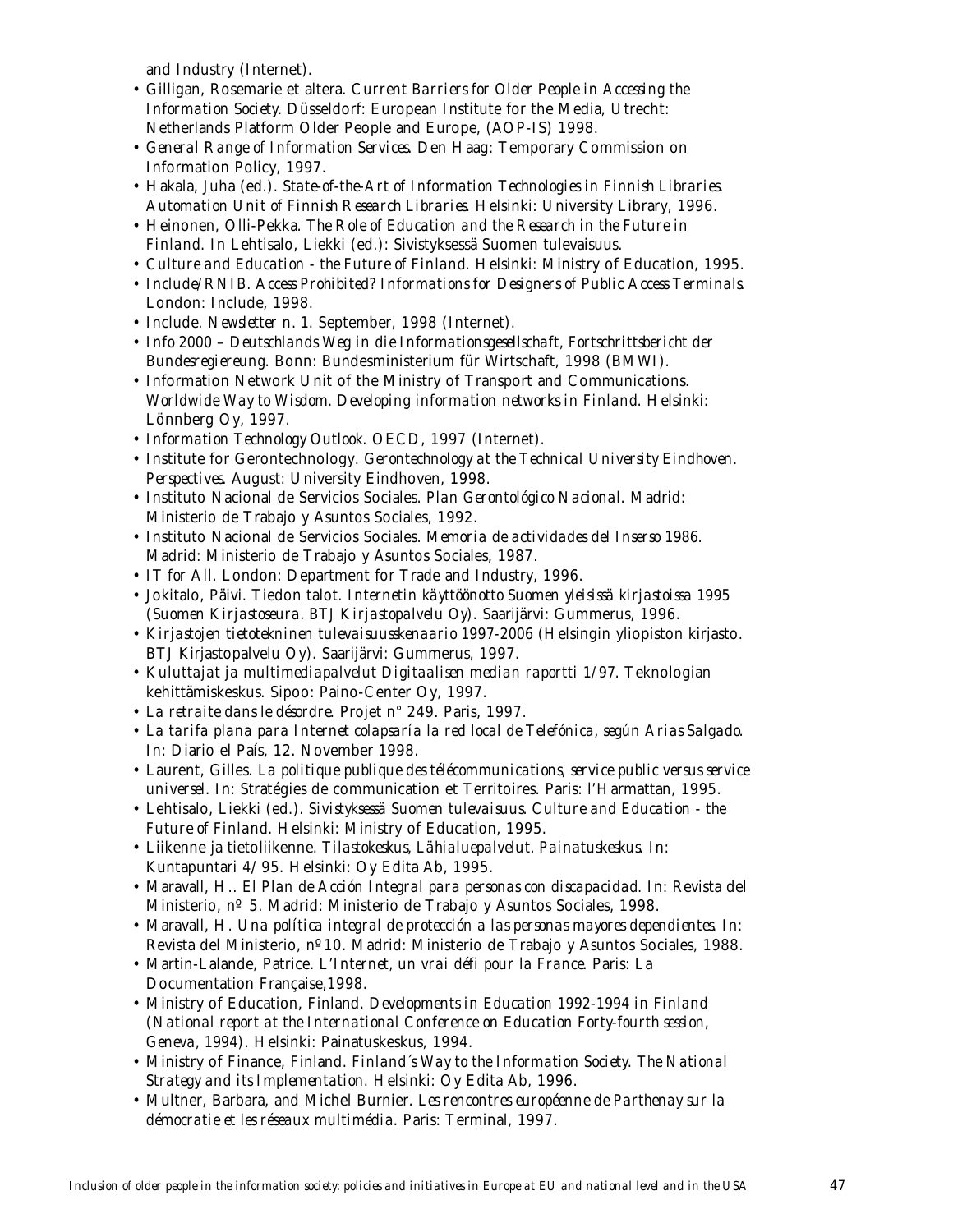- Networks: *National Council On the Aging newsletters*, September/October 1997, October/November 1998.
- Networks for People and their Communities Making the Most of the Information Society in the European Union. *First Annual Report*. Information Society Forum, June 1996.
- *Nuevas Tecnologías para el cuidado de los mayores en el tercer milenio*. Bilbao: Iberdrola Instituto Tecnológico, 1998.
- Nurmela, Juha. *Suomalaiset ja uusi tietotekniikka*. In: Katsauksia 1997/7. Helsinki: Tilastokeskus, 1997.
- Nurmela, Juha. *Valikoiko uusi tieto- ja viestintätekniikka käyttäjänsä. Suomalaiset ja tuleva tietoyhteiskunta -hanke*. In: Raportti 2. Katsauksia 1998/1. Helsinki: Tilastokeskus, 1998.
- Older People and New Technology *First European Network Meeting*. Report and Directory. ActiVAge.
- *On the Road to the Finnish Information Society*. In: Statistics Finland. Helsinki: Painocenter, 1997.
- *Online Attitudes and Usage Survey*. A psychographic segmentation of Internet users. Webcrawler / Excite / ThirdAge, 1997.
- Painotuote, Erweko. *The Information Society in Finland*. The Information Strategies of the Ministry of Education and Their Implementation. Helsinki: Ministry of Education, 1997.
- Pospischil, Rudolf. *Fast Internet*. In: Telecomunications Policy (Vol. 22, No. 9), '98.
- Prisuta, Robert and Rebecca Sutterlin. *Seniors in Cyberspace, Personal Computer use and Ownership by Older Persons.* Trend and Projections, 1996.
- Quadt, Hans-Peter. *Visionen von IuK- Technikanwendungen im Seniorenbereich*. Bielefeld: Erkert & Salomon, 1998.
- *Reference Book of Rates, Price Indices and Household Expeditures for Telephony Service*. Washington: FCC, March 1997.
- *Seniorinnen und Senioren in der Wissensgesellschaft*. Bielefeld: Erkert & Salomon, '98.
- *Statement Issued by the Director General of Telecommunications on Telecommunication Services for People with Disabilities*. London: Oftel, 1998.
- Suomen tilastollinen vuosikirja 1997 *Statistical Yearbook of Finland*. In: Volume 92 (new series), Statistics Finland. Hämeenlinna: Karisto, 1997.
- *Surfing the Net Holds No Fear for Oldies.* In: The Guardian, 21 November 1998.
- *Technology receptivity and mature Americans: An analysis of 50-64 year-olds and 65-plus as compared to early boomers*. Roper Starch/AARP, 1997.
- *Telecommunication Services for People with Disabilities*. A Consumer Guide. London: Oftel, 1998.
- *Télécommunications et collectivités locales*. In: Problèmes politiques et sociaux (n°808). Paris: La Documentation française, 1998.
- *Telephones, Alarms and other Telecommunications for older people: future policy, provision and practice* (conference report). London: Cost219 UK Group, 1998.
- *The Benefits of WebTV for Older People*, Microsoft WebTV, 1998.
- *The Community Charter of Fundamental Social Rights for Workers*. Luxembourg: Office for Official Publications of the EC, 1990.
- *Tietoyhteiskunta*. Tilastokeskus, International Business Center. In: Kuntapuntari 3/97. Helsinki: Oy Edita Ab, 1997.
- *Todas las escuelas catalanas tendrán en marzo de 1999 al menos dos ordenadores*. In: Diario La Vanguardia, 10 November 1998.
- Tuominen, Kirsti. *Children, Libraries and Information Technology*. Results of User Need Analyses. Helsinki: The Association of Finnish Local and Regional Authorities. Kuntaliiton painatuskeskus, 1997.
- *Työssä käyvän aikuisväestön tietotekniikan perusvalmiudet ja koulutustarve*. Tietotekniikan kehittämiskeskus ry. Helsinki: Tietotekniikan liitto, 1993.
- *Un satéllit per a l'educació*. In: Diari Avui, 31 March 1998.
- *Wetgeving voor de Elektronische Snelweg*. Den Haag: Ministerie van Justitie, 1998.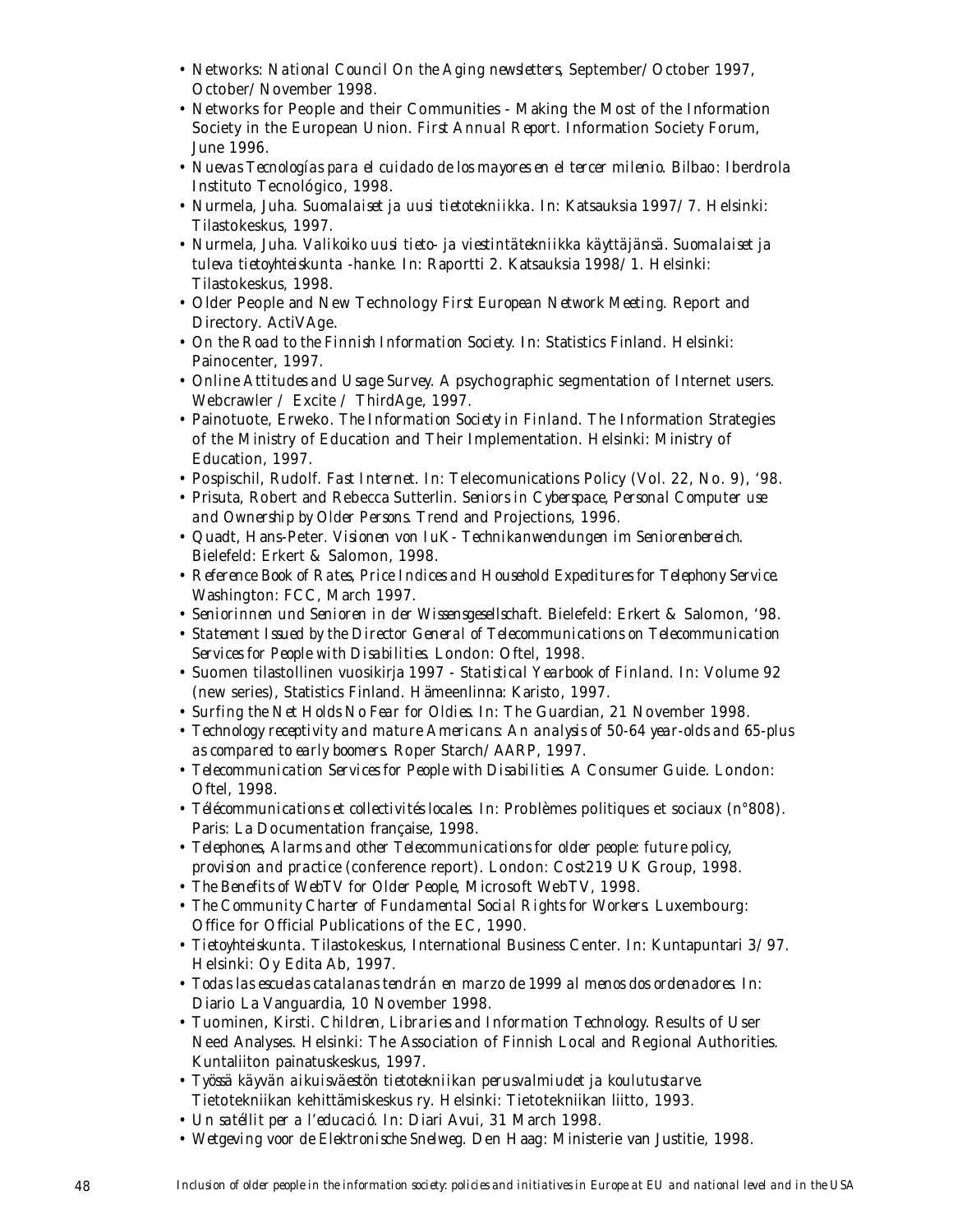# **Websites**

# **EU**

http://europa.eu.int/comm/dg12/fp4.html *(Fourth Framework Programme)* http://europa.eu.int/comm/dg12/fp5.html *(Fifth Framework Programme)* http://www.cordis.lu/ *(Details of all Community-funded project / CORDIS database)* http://www.cordis.lu/etan/src/document.htm http://www.cordis.lu/fifth/ *(Fifth Framework Programme)* http://www.cordis.lu/fp5/home.html *(Fifth Framework Programme)* http://www.ispo.cec.be/ http://www.ispo.cec.be/hleg/ http://www.ispo.cec.be/infoforum/documents/ann-rep-97.htm http://www.ispo.cec.be/infoforum/isf.html http://www.ispo.cec.be/infoforum/documents/ann-rep-97.htm

# **Finland**

http://www.aamulehti.fi/mummonkammari/lehdet/uusi/ http://www.avoin.helsinki.fi/Opiskelu/ikis/ikis.htm http://www.avoinyliopisto.fi/ikis.html http://www.eduskunta.fi/fakta/vk/tuv/fc.htm *(Committee for the Future)* http://www.eduskunta.fi/fakta/vk/tuv/tuvjapan/index.htm *(The Finnish Way to the Knowledge Society)* http://www.freenet.hut.fi/eok/lu4/summary.html *(Summary of the Report of the Lifelong Learning Committee)* http://www.helia.fi/plaza/apc-seniorit/ http://www.helsinki.fi/~hiekka/enter/ http://www.info.uta.fi/winsoc/engl/projects.htm *(Information Society Research Center)* http://www.lib.hel.fi/tiedontalo/english/ *(House of knowledge project)* http://www.minedu.fi/eopm/etoim.html *(Ministry of Education - OPM - Mission)* http://www.minedu.fi/tietostrategia/tietostrategia.html http://www.sitra.fi/english/yleista/index.htm http://www.sitra.fi/tietoyhteiskunta/suomi/st2f.htm http://www.stakes.fi/apc-seniorit/ http://www.stakes.fi/cost219/ http://www.stakes.fi/include/ http://www.stakes.fi/promise/ http://www.stat.fi/sf/tilsivue.html *(Statistics Finland - Statistics)* http://www.tieke.fi/telmo/kotimpal.htm http://www.tieke.fi/telmo/telmoeng.htm *(Telmo Association)* http://www.toy.fi/internet.htm http://www.vn.fi/om/suomi/hanke16.html http://www.vn.fi/stm/paosoho/english/ageing1.html http://www.vn.fi/vn/english/publicat/futures/ *(Futures Report)* http://www.vn.fi/vn/vm/tyk/english.htm *(Finnish Information Society)*

# **France**

http://www.burgundy.net/ji/ http://www.chez.com/hacavie/index2.html *(Documentation and advice on technical aids for disabled and older people)* http://www.cyberpapy.com http://www.handimag.com *(Online monthly magazine for disabled or older people. Summary and extracts)* http://www.senior-planet.com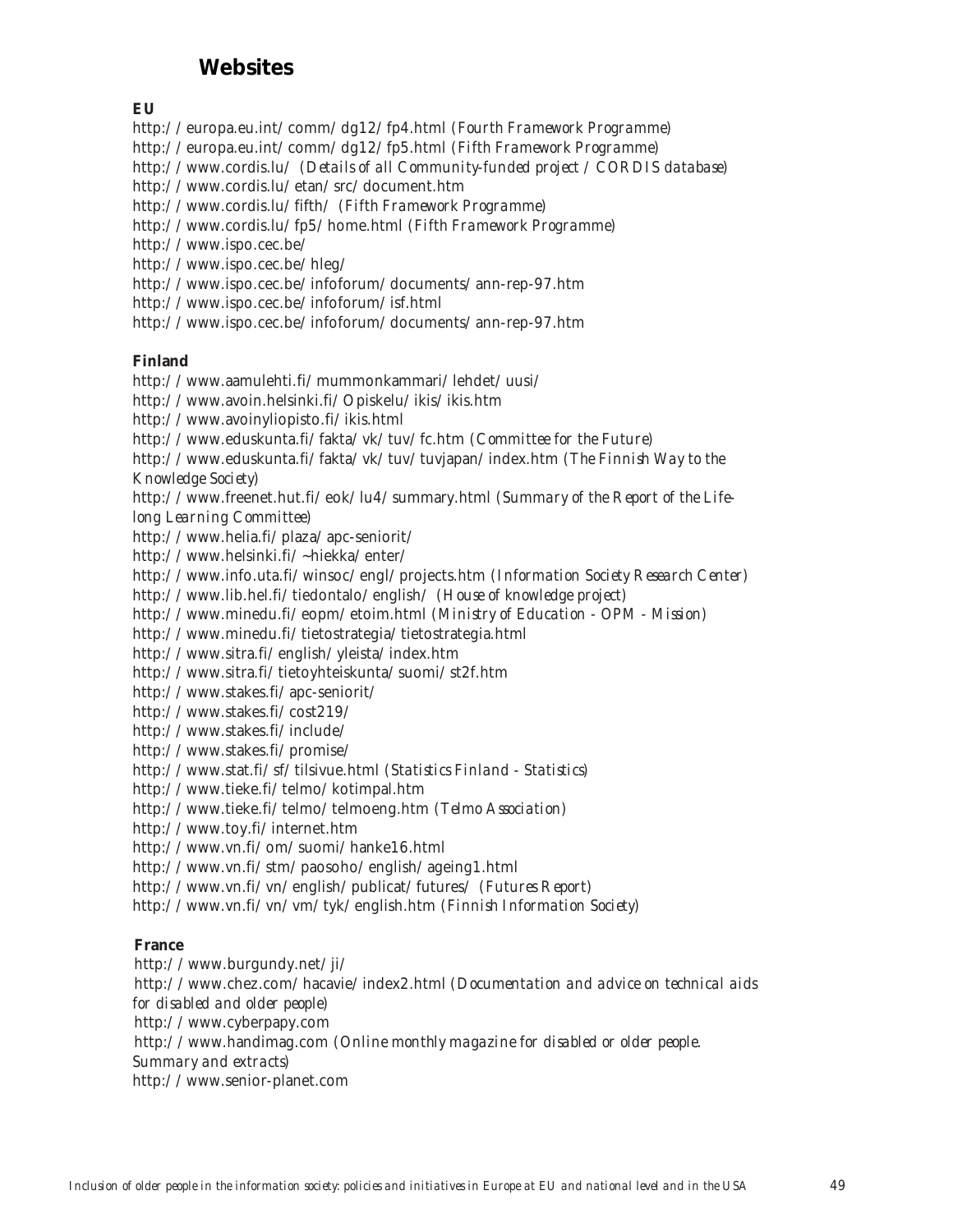# **Germany**

http://www.bmfsfj.de/ http://www.empirica.com/a\_und\_b/ http://www.forum-info2000.de/ http://www.global-learning.de/g-learn/providers/fit/html/projektinfo/infos.html http://www.iid.de/vsiw/index.html http://www.kda.de/ http://www.seniorennet.de http://www.seniorennet.de/hamburg/bo.htm http://www.seniorentreff.de/presse/linkarchiv.html http://www.seniorweb.uni-bonn.de/BAGSO/bagsodeu/bagsodeu.htm http://www.uni-ulm.de/LiLL/senior-info-mobil

# **The Netherlands**

http://info.minez.nl/docs/nap-en.htm *(Action Plan NAP Electronische Snelwegen; 'Van metafoor naar actie', December 1994)* http://info.minez.nl/docs/twvrtge2.htm *(Progress Report NAP: Actieprogramma Elektronische Snelwegen, Oktober 1996)* http://info.minez.nl/nota/nap/hinx00.htm *(Herijking Plan NAP Electronische Snelwegen; 'Boven NAP', April 1998)* http://info.minez.nl/nota/snelweg/hinx00.htm *(Action Plan 'Plan van Aanpak Elektronische Snelweg', 'Visie op Versnellen', 8 November 1995)* http://info.minez.nl/nota/vrtgsnlw/vrtg0x.htm *(Progress Report NAP: Actieprogramma Electronische Snelwegen, December 1995)* http://info.minez.nl/nota/vrtgsnlw97/hinx00.htm *(Progress Report NAP: Actieprogramma Elektronische Snelwegen, 1997)* http://www.kittz.nl/kittz/ot/gbbegin.htm *(Elderly Technology)* http://www.minez.nl/nota/nap/hinx00.htm http://www.presenceweb.org http://www.seniorweb.nl http://www.tue.nl/gerontechnologie/edu/genie http://www.twinning.com *(Twinning)*

# **Spain**

http://www.clubseniors.org http://www.digitalsites.infoville.net http://www.fundacio.lacaixa.es/ http://www.gencat.es http://www.seg-social.es/imserso

# **The UK**

http://www.ace.org.uk *(Age Concern)* http://www.dfee.gov.uk/age http://www.disability.gov.uk http://www.dti.gov.uk http://www.hairnet.org (Hairnet) http://www.oftel.gov.uk (Oftel) http://www.polkaville.com http://www.servicefirst.gov.uk http:/www.dti.gov/future-unit/ *(Future Unit of the Department for Trady and Industry)*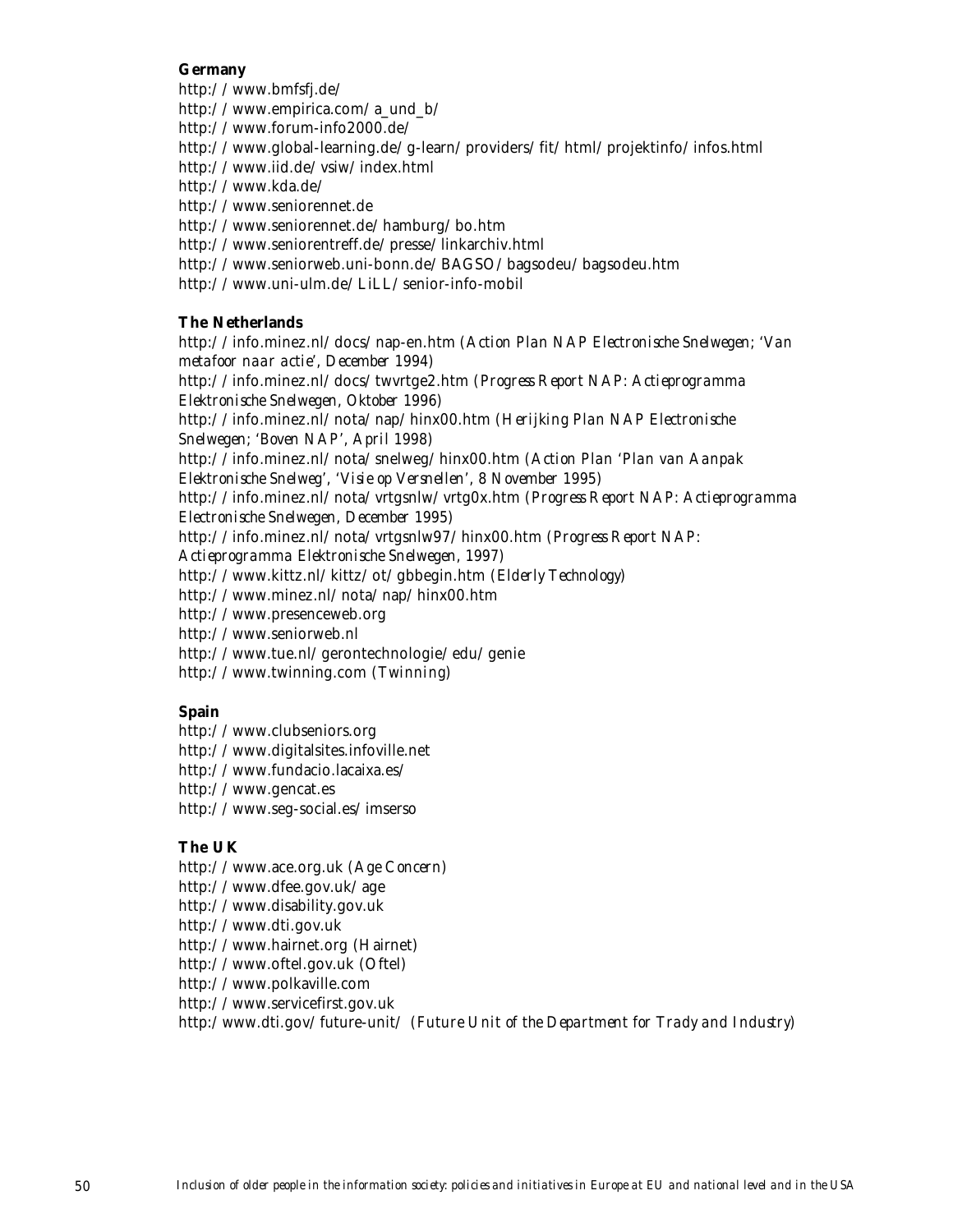# **USA**

http://Constitution.by.net/uSA/AfterTenAmds.html#amd1972

http://Constitution.by.net/uSA/IndexConstitution.html

http://cyberatlas.internet.com

http://www.aarp.org

http://www.aoa.dhhs.gov

http://www.aoa.dhhs.gov/aoa/pages/aoafact.html

http://www.asaging.org

http://www.ccic.gov/ngi/

http://www.census.gov *(U.S. Bureau of the Census)*

http://www.hpcc.gov/pubs/blue99/exec\_summary.html

http://www.iitf.nist.gov/documents/speeches/032194\_gore\_giispeech.html

http://www.iitf.nist.gov/documents/speeches/032194\_gore\_giispeech.html

http://www.metalab.unc.edu/nii/NII-Agenda-for-Action.html

http://www.metalab.unc.edu/nii/NII-Agenda-for-Action.html

http://www.microsoft.com/seniors/cleartype.htm

http://www.microsoft.com/seniors

http://www.ncoa.org

http://www.ntia.doc.gov/otiahome/tiiap/

http://www.nw.com

http://www.oecd.org//dsti/sti/it/prod/ITOUT-97.PDF *(OECD: Information Technology Outlook)*

http://www.seniornet.org (expecially: SeniorNet Newsline - Summer/Fall 1998)

http://www.seniornet.org/research/survey1.html *(survey by Richard Adler, on older adults and computers)*

http://www.technologylaw.com/techlaw/act\_index.html

http://www.thirdage.com

http://www.ucpa.org/html/innovative/atfsc/fedwork.html

http://www.usdoj.gov/crt/ada/adahom1.htm